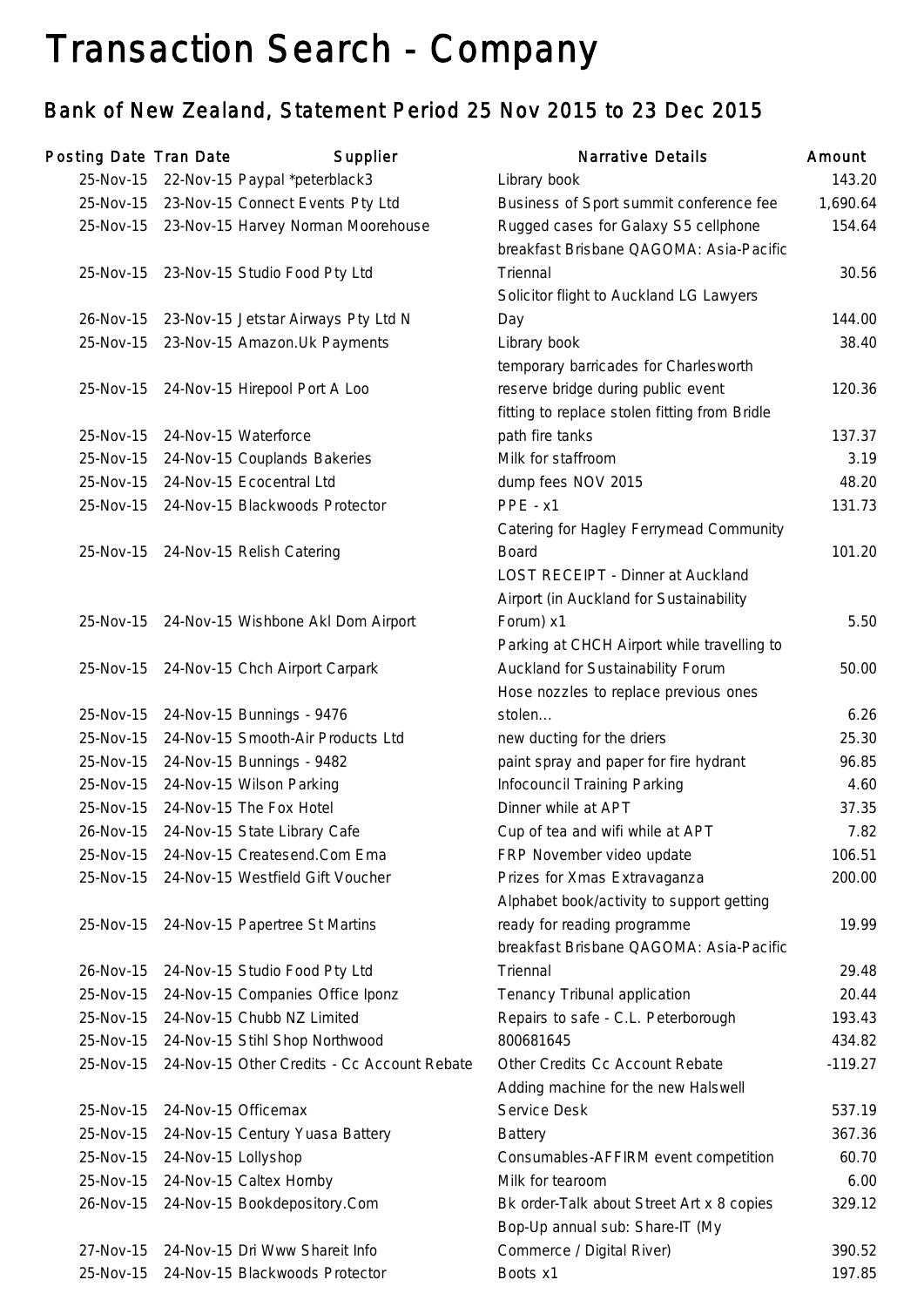| Posting Date Tran Date |                     | Supplier                                | <b>Narrative Details</b>                   | Amount         |
|------------------------|---------------------|-----------------------------------------|--------------------------------------------|----------------|
| 26-Nov-15              |                     | 24-Nov-15 Abebooks.Com                  | Library book                               | 23.            |
| 26-Nov-15              |                     | 24-Nov-15 Www.llmc.Com                  | ILMC registration                          | 1,013.2        |
| 26-Nov-15              |                     | 24-Nov-15 Whitcoulls Riccarton 50       | Origami paper for Mobile Makerspace Kit    | 26.9           |
|                        |                     | 26-Nov-15 24-Nov-15 Paypal *happyhireli | Happy Hire - Hoon Hay Fiesta               | 550.0          |
| 25-Nov-15              |                     | 25-Nov-15 Uoc Parking Meters            | Microsoft MSA parking                      | 5.5            |
| 25-Nov-15              |                     | 25-Nov-15 Mitre 10 Mega Hornby          | Storage shelves for garage                 | 420.           |
|                        |                     |                                         | Catering (biscuits) for Committee/ Council |                |
| 26-Nov-15              |                     | 25-Nov-15 Countdown Online Shopping     | meetings                                   | 171.7          |
| 25-Nov-15              |                     | 25-Nov-15 New World Halswell            | Te Hapua Halswell opening refreshments     | 19.9           |
|                        |                     |                                         | Catering for Women in Local Leadership     |                |
| 27-Nov-15              |                     | 25-Nov-15 Paknsave Moorhouse            | Workshop                                   | 86.0           |
| 26-Nov-15              |                     | 25-Nov-15 Blackwoods Protector          | pump fitting for tree watering             | 20.6           |
| 26-Nov-15              |                     | 25-Nov-15 Blackwoods Protector          | safety boots x 2 & safety glasses x 2      | 353.           |
| 26-Nov-15              |                     | 25-Nov-15 Blackwoods Protector          | PPE - x1 - Network                         | 69.8           |
|                        |                     |                                         | Catering for Hagley Ferrymead Community    |                |
| 25-Nov-15              |                     | 25-Nov-15 Countdown                     | <b>Board</b>                               | 24.4           |
| 26-Nov-15              |                     | 25-Nov-15 Ross Galt Lock & Key          | In House Maintenance - Cylinder Keys       | 84.7           |
| 26-Nov-15              |                     | 25-Nov-15 Asmuss Water Systems Ltd      | In House Maintenance - WO                  | 941.           |
| 25-Nov-15              |                     | 25-Nov-15 Ascent Technology Ltd         | Speakers for Childrens pcs                 | 59.0           |
| 26-Nov-15              |                     | 25-Nov-15 Twl 175 South City            | Peppa Pig Toy for childrens area Halswell  | 25.0           |
|                        |                     |                                         | Biscuits for CDEM Volunteers training      |                |
| 25-Nov-15              |                     | 25-Nov-15 New World South City          | sessions                                   | 23.8           |
| 25-Nov-15              |                     | 25-Nov-15 No 1 Fitness                  | Slam balls for the fitness centre          | 54.9           |
|                        |                     |                                         | wheels for lifting jacks for bleachers 1st |                |
| 26-Nov-15              |                     | 25-Nov-15 Rex Wheels & Castors          | set of 4                                   | 205.           |
|                        |                     |                                         | Drill, drill bit and masonry anchors for   |                |
| 25-Nov-15              |                     | 25-Nov-15 Mitre 10 Mega Hornby          | maintenance                                | 323.3          |
| 27-Nov-15              |                     | 25-Nov-15 State Library Cafe            | Cup of tea while at APT                    | 4.4            |
| 27-Nov-15              |                     | 25-Nov-15 Studio Food Pty Ltd           | Breakfast while in Brisbane for APT        | 24.9           |
| 26-Nov-15              |                     | 25-Nov-15 Createsend.Com Ema            | Rec & Sport Centres Welcome email          | 7 <sup>1</sup> |
| 26-Nov-15              |                     | 25-Nov-15 Createsend.Com Ema            | Swimsmart Newsletter Term 1                | 55.2           |
| 26-Nov-15              | 25-Nov-15 Atlassian |                                         | Confluence sub Dec 15                      | 31.4           |
| 26-Nov-15              |                     | 25-Nov-15 Blackwoods Protector          | Boots x1                                   | 186.8          |
| 25-Nov-15              |                     | 25-Nov-15 Ccc Parking                   | <b>POC</b>                                 | 7.5            |
|                        |                     |                                         | Burwood Pegasus Youth Development          |                |
| 25-Nov-15              |                     | 25-Nov-15 Countdown                     | Function - catering supplies               | 23.9           |
|                        |                     |                                         | Christmas decorations to replace old ones  |                |
| 25-Nov-15              |                     | 25-Nov-15 Twl 181 Belfast               | for fitness centre Christmas tree.         | 16.7           |
| 25-Nov-15              |                     | 25-Nov-15 Twl 123 Eastgate              | Christmas bow for children's area tree     | 3.5            |
| 27-Nov-15              |                     | 25-Nov-15 Bwc Brisbane 133222           | Brisbane QAGOMA: Asia-Pacific Triennal     | 17.2           |
|                        |                     |                                         | breakfast Brisbane QAGOMA: Asia-Pacific    |                |
| 27-Nov-15              |                     | 25-Nov-15 Studio Food Pty Ltd           | Triennal                                   | 24.9           |
|                        |                     |                                         | Brisbane-Dinner with Sarah Follent, editor |                |
| 27-Nov-15              |                     | 25-Nov-15 Esquire Restaurant            | Eyeline magazine. No alcohol purchased     | 125.8          |
| 25-Nov-15              |                     | 25-Nov-15 Mitre 10 Mega Hornby          | gear for gardens, general                  | 92.0           |
| 26-Nov-15              |                     | 25-Nov-15 Blackwoods Protector          | Boots x1                                   | 137.6          |
| 27-Nov-15              |                     | 25-Nov-15 Whitcoulls Sth City 95        | 3M Poster strips - Te Hapua                | 35.9           |
| 25-Nov-15              |                     | 25-Nov-15 Mitre 10 Mega Hornby          | basic tool supply for Urban Ranger x1      | 602.           |
| 25-Nov-15              |                     | 25-Nov-15 Mitre 10 Mega Hornby          | basic tool supply for Urban Ranger x1      | 841.3          |
| 26-Nov-15              |                     | 25-Nov-15 Blackwoods Protector          | PPE for Urban Ranger x1                    | 616.3          |
|                        |                     |                                         | Storage components for Mobile Maker        |                |

|           | ing Date Tran Date  | Supplier                                      | <b>Narrative Details</b>                       | Amount   |
|-----------|---------------------|-----------------------------------------------|------------------------------------------------|----------|
| 26-Nov-15 |                     | 24-Nov-15 Abebooks.Com                        | Library book                                   | 23.75    |
| 26-Nov-15 |                     | 24-Nov-15 Www.llmc.Com                        | <b>ILMC</b> registration                       | 1,013.27 |
| 26-Nov-15 |                     | 24-Nov-15 Whitcoulls Riccarton 50             | Origami paper for Mobile Makerspace Kit        | 26.99    |
| 26-Nov-15 |                     | 24-Nov-15 Paypal *happyhireli                 | Happy Hire - Hoon Hay Fiesta                   | 550.00   |
| 25-Nov-15 |                     | 25-Nov-15 Uoc Parking Meters                  | Microsoft MSA parking                          | 5.50     |
| 25-Nov-15 |                     | 25-Nov-15 Mitre 10 Mega Hornby                | Storage shelves for garage                     | 420.96   |
|           |                     |                                               | Catering (biscuits) for Committee/ Council     |          |
| 26-Nov-15 |                     | 25-Nov-15 Countdown Online Shopping           | meetings                                       | 171.19   |
| 25-Nov-15 |                     | 25-Nov-15 New World Halswell                  | Te Hapua Halswell opening refreshments         | 19.95    |
|           |                     |                                               | Catering for Women in Local Leadership         |          |
| 27-Nov-15 |                     | 25-Nov-15 Paknsave Moorhouse                  | Workshop                                       | 86.06    |
| 26-Nov-15 |                     | 25-Nov-15 Blackwoods Protector                | pump fitting for tree watering                 | 20.66    |
| 26-Nov-15 |                     | 25-Nov-15 Blackwoods Protector                | safety boots x 2 & safety glasses x 2          | 353.76   |
| 26-Nov-15 |                     | 25-Nov-15 Blackwoods Protector                | PPE - x1 - Network                             | 69.81    |
|           |                     |                                               | <b>Catering for Hagley Ferrymead Community</b> |          |
| 25-Nov-15 |                     | 25-Nov-15 Countdown                           | <b>Board</b>                                   | 24.49    |
| 26-Nov-15 |                     | 25-Nov-15 Ross Galt Lock & Key                | In House Maintenance - Cylinder Keys           | 84.15    |
| 26-Nov-15 |                     | 25-Nov-15 Asmuss Water Systems Ltd            | In House Maintenance - WO                      | 941.76   |
| 25-Nov-15 |                     | 25-Nov-15 Ascent Technology Ltd               | Speakers for Childrens pcs                     | 59.02    |
| 26-Nov-15 |                     | 25-Nov-15 Twl 175 South City                  | Peppa Pig Toy for childrens area Halswell      | 25.08    |
|           |                     |                                               | <b>Biscuits for CDEM Volunteers training</b>   |          |
| 25-Nov-15 |                     | 25-Nov-15 New World South City                | sessions                                       | 23.88    |
| 25-Nov-15 |                     | 25-Nov-15 No 1 Fitness                        | Slam balls for the fitness centre              | 54.90    |
|           |                     |                                               | wheels for lifting jacks for bleachers 1st     |          |
| 26-Nov-15 |                     | 25-Nov-15 Rex Wheels & Castors                | set of 4                                       | 205.30   |
|           |                     |                                               | Drill, drill bit and masonry anchors for       |          |
| 25-Nov-15 |                     | 25-Nov-15 Mitre 10 Mega Hornby                | maintenance                                    | 323.32   |
| 27-Nov-15 |                     | 25-Nov-15 State Library Cafe                  | Cup of tea while at APT                        | 4.43     |
|           |                     | 27-Nov-15 25-Nov-15 Studio Food Pty Ltd       | Breakfast while in Brisbane for APT            | 24.96    |
|           |                     | 26-Nov-15 25-Nov-15 Createsend.Com Ema        | Rec & Sport Centres Welcome email              | 7.90     |
| 26-Nov-15 |                     | 25-Nov-15 Createsend.Com Ema                  | Swimsmart Newsletter Term 1                    | 55.29    |
| 26-Nov-15 | 25-Nov-15 Atlassian |                                               | Confluence sub Dec 15                          | 31.46    |
| 26-Nov-15 |                     | 25-Nov-15 Blackwoods Protector                | Boots x1                                       | 186.86   |
| 25-Nov-15 |                     | 25-Nov-15 Ccc Parking                         | POC                                            | 7.50     |
|           |                     |                                               | Burwood Pegasus Youth Development              |          |
| 25-Nov-15 |                     | 25-Nov-15 Countdown                           | Function - catering supplies                   | 23.98    |
|           |                     |                                               | Christmas decorations to replace old ones      |          |
| 25-Nov-15 |                     | 25-Nov-15 Twl 181 Belfast                     | for fitness centre Christmas tree.             | 16.10    |
| 25-Nov-15 |                     | 25-Nov-15 Twl 123 Eastgate                    | Christmas bow for children's area tree         | 3.50     |
| 27-Nov-15 |                     | 25-Nov-15 Bwc Brisbane 133222                 | Brisbane QAGOMA: Asia-Pacific Triennal         | 17.25    |
|           |                     |                                               | breakfast Brisbane QAGOMA: Asia-Pacific        |          |
| 27-Nov-15 |                     | 25-Nov-15 Studio Food Pty Ltd                 | Triennal                                       | 24.96    |
|           |                     |                                               | Brisbane-Dinner with Sarah Follent, editor     |          |
| 27-Nov-15 |                     | 25-Nov-15 Esquire Restaurant                  | Eyeline magazine. No alcohol purchased         | 125.86   |
| 25-Nov-15 |                     | 25-Nov-15 Mitre 10 Mega Hornby                | gear for gardens, general                      | 92.62    |
| 26-Nov-15 |                     | 25-Nov-15 Blackwoods Protector                | Boots x1                                       | 137.66   |
| 27-Nov-15 |                     | 25-Nov-15 Whitcoulls Sth City 95              | 3M Poster strips - Te Hapua                    | 35.96    |
| 25-Nov-15 |                     | 25-Nov-15 Mitre 10 Mega Hornby                | basic tool supply for Urban Ranger x1          | 602.77   |
| 25-Nov-15 |                     | 25-Nov-15 Mitre 10 Mega Hornby                | basic tool supply for Urban Ranger x1          | 841.36   |
| 26-Nov-15 |                     | 25-Nov-15 Blackwoods Protector                | PPE for Urban Ranger x1                        | 616.35   |
|           |                     |                                               | Storage components for Mobile Maker            |          |
|           |                     | 26-Nov-15 25-Nov-15 Storage Box-Tower Junctio | Space kits                                     | 39.98    |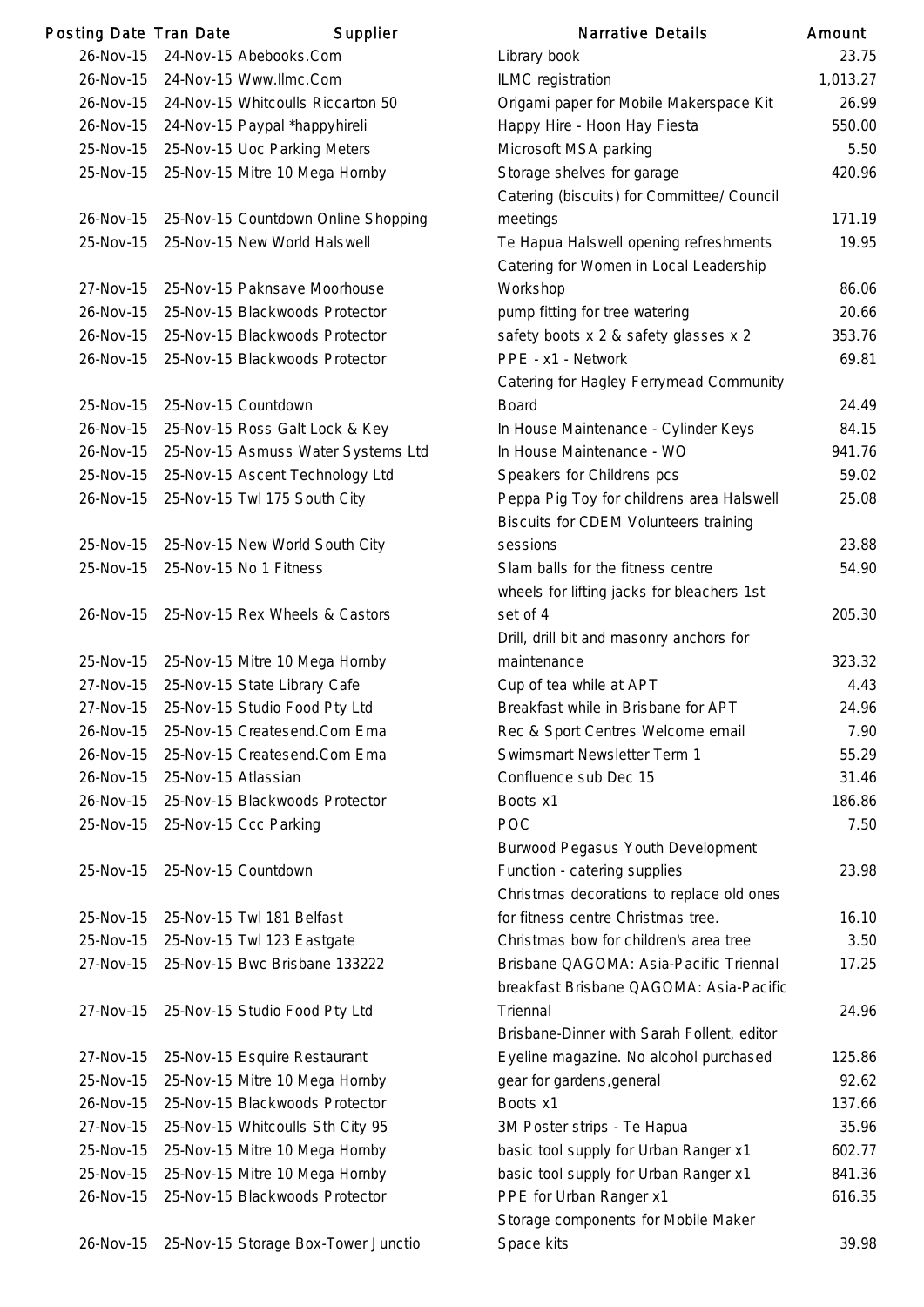| <b>Posting Date Tran Date</b> |                               | <b>Supplier</b>                          | <b>Narrative Details</b>                                | Amount |
|-------------------------------|-------------------------------|------------------------------------------|---------------------------------------------------------|--------|
|                               |                               |                                          | Plastic bags for giveaways at Te Hapua                  |        |
|                               | 25-Nov-15 25-Nov-15 Countdown |                                          | opening                                                 | 4.98   |
| 25-Nov-15                     |                               | 25-Nov-15 Paper Plus Barringtons         | <b>STATIONERY</b>                                       | 11.98  |
|                               |                               | 25-Nov-15 25-Nov-15 Twl 178 Barrington   | opening promotions                                      | 109.62 |
|                               |                               |                                          | 10 rolls paper for HP7100 large format                  |        |
|                               |                               | 25-Nov-15 25-Nov-15 Aarque Group Limited | printed                                                 | 672.96 |
|                               |                               |                                          | glad cooking paper for Hama beads -                     |        |
| 26-Nov-15                     |                               | 25-Nov-15 New World Bishopdale           | Mobile maker spaces                                     | 9.99   |
|                               |                               |                                          | Nivea sunblock purchased x 2 50ml bottles               |        |
|                               |                               |                                          | for staff within the Parking Operations                 |        |
| 25-Nov-15                     |                               | 25-Nov-15 Pak N Save Riccarton           | Team                                                    | 41.38  |
|                               |                               |                                          | Moving furniture and material from                      |        |
| 25-Nov-15                     |                               | 25-Nov-15 Crown Relocations              | McAlpine Street to art gallery.                         | 733.13 |
| 26-Nov-15                     |                               | 25-Nov-15 Cyclone Cycles & Mowers L      | maintenance work on chainsaws                           | 303.50 |
| 25-Nov-15                     |                               | 25-Nov-15 Cactus Outdoor Limited         | staff clothing                                          | 195.26 |
|                               |                               | 26-Nov-15 25-Nov-15 Blackwoods Protector | chemical gloves                                         | 62.01  |
| 25-Nov-15                     |                               | 25-Nov-15 Twl 175 South City             | Library Makerspace Project                              | 8.99   |
|                               |                               |                                          | sprinklers. hoses, fittings etc for new                 |        |
| 26-Nov-15                     |                               | 25-Nov-15 Bunnings - 9476                | Halswell pool lawns                                     | 330.33 |
|                               |                               |                                          | Costs for installation of CAG re-opening                |        |
|                               |                               | 25-Nov-15 25-Nov-15 Trowel Trade Centre  | exhibitions                                             | 75.67  |
|                               |                               |                                          | Costs for installation of CAG re-opening                |        |
| 26-Nov-15                     |                               | 25-Nov-15 Resene Paints                  | exhibitions                                             | 95.56  |
|                               |                               |                                          | Expenses accrued for Christchurch Art                   |        |
|                               |                               |                                          | Gallery reopening exhibitions. The vender               |        |
|                               |                               | 26-Nov-15 25-Nov-15 Truline Australia    | hasn't supplied a re *                                  | 428.57 |
|                               |                               |                                          |                                                         |        |
|                               |                               |                                          | Costs for installation of CAG re-opening<br>exhibitions |        |
|                               |                               | 27-Nov-15 25-Nov-15 George Henry & Co Lt |                                                         | 128.72 |
| 26-Nov-15                     |                               | 25-Nov-15 Bunnings - 9476                | Irrigation adaptors                                     | 18.26  |
|                               |                               |                                          | Freezer & bin for Te Hapua - Halswell                   |        |
| 25-Nov-15                     |                               | 25-Nov-15 Twl 175 South City             | Centre                                                  | 254.00 |
| 25-Nov-15                     |                               | 25-Nov-15 Leedsafe Limited               | PPE -x1 - Balance Feb Allocation                        | 107.18 |
| 25-Nov-15                     |                               | 25-Nov-15 Leedsafe Limited               | $PPE - x2$                                              | 164.80 |
| 26-Nov-15                     |                               | 25-Nov-15 Nz Safety Br 23                | <b>PPE - Summer Students</b>                            | 414.15 |
| 26-Nov-15                     |                               | 25-Nov-15 Bunnings - 9476                | plants and compost for garden on bank                   | 195.78 |
|                               |                               |                                          | stationary for holiday programme and story-             |        |
| 26-Nov-15                     |                               | 25-Nov-15 Wsl Belfast                    | times                                                   | 31.43  |
|                               |                               |                                          | Parking Coupons for Shirley/Papanui                     |        |
| 25-Nov-15                     |                               | 25-Nov-15 Papanui Service Centre         | Community Governance Team.                              | 46.50  |
| 25-Nov-15                     |                               | 25-Nov-15 Mitre 10 Bishopdale            | glue for rubbish signs                                  | 30.06  |
|                               |                               |                                          | spare vacuum cleaner for communty                       |        |
| 26-Nov-15                     |                               | 25-Nov-15 Noel Leeming 12                | facilities (when one breaks down)                       | 179.99 |
| 26-Nov-15                     |                               | 25-Nov-15 Cotters Electrical Ltd         | Vacuum cleaner for Te Hapua                             | 799.00 |
| 26-Nov-15                     |                               | 25-Nov-15 Gilmac New Zealand             | tea & coffee                                            | 171.64 |
| 26-Nov-15                     |                               | 25-Nov-15 Yellow Pages Group             | yellow pages monthly fee                                | 494.50 |
|                               |                               |                                          | Catering - Older Adults Network (OAN)                   |        |
| 25-Nov-15                     |                               | 25-Nov-15 Countdown                      | Meeting - Wednesday 25 Nov 2015.                        | 5.00   |
|                               |                               |                                          | Catering - Older Adults Network (OAN)                   |        |
| 26-Nov-15                     |                               | 25-Nov-15 Couplands Bakeries             | Meeting - Wednesday 25 Nov 2015.                        | 9.98   |
| 26-Nov-15                     |                               | 26-Nov-15 New World Halswell             | Milk for Te Hapua                                       | 7.58   |
| 26-Nov-15                     |                               | 26-Nov-15 Vr Queen Street                | Lunch in Auckland on a business trip                    | 19.38  |
| 26-Nov-15                     |                               | 26-Nov-15 Vr Queen Street                | Accommodation                                           | 35.00  |
| 26-Nov-15                     |                               | 26-Nov-15 Chch Airport Carpark           | Airport Car Park                                        | 64.00  |
|                               |                               |                                          |                                                         |        |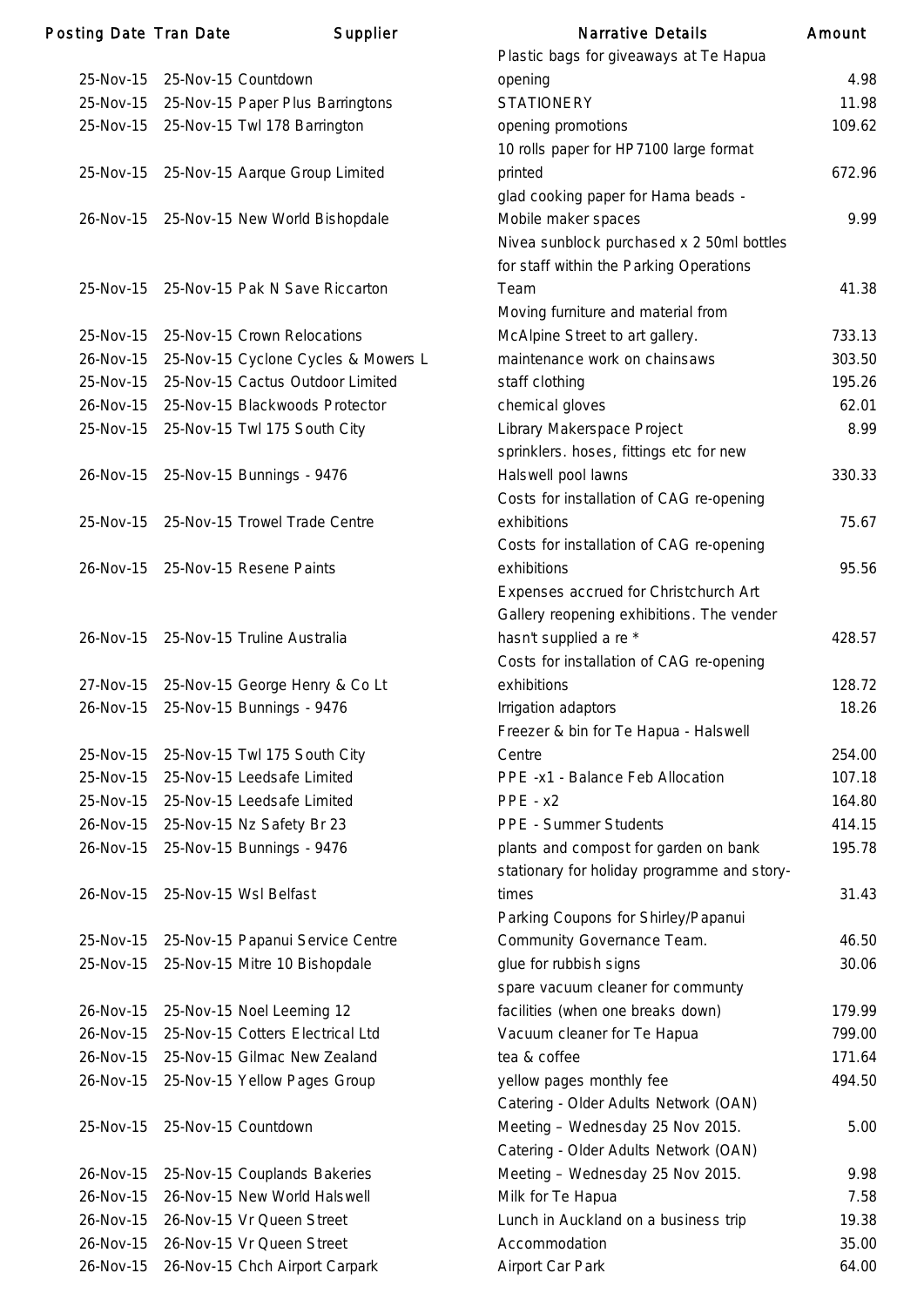### Posting Date Tran Date Supplier

| 27-Nov-15 |                     | 26-Nov-15 Key Media International   |
|-----------|---------------------|-------------------------------------|
| 27-Nov-15 |                     | 26-Nov-15 Hirepool Christchurch     |
| 27-Nov-15 |                     | 26-Nov-15 Blackwoods Protector      |
| 27-Nov-15 |                     | 26-Nov-15 Blackwoods Protector      |
| 26-Nov-15 |                     | 26-Nov-15 Mitre 10 Beckenham        |
|           |                     |                                     |
| 26-Nov-15 | 26-Nov-15 Happyhire |                                     |
| 26-Nov-15 |                     | 26-Nov-15 Topmag Head Office        |
| 27-Nov-15 |                     | 26-Nov-15 Blackwoods Protector      |
| 27-Nov-15 |                     | 26-Nov-15 Saecowilson - Christch    |
| 26-Nov-15 |                     | 26-Nov-15 Hammer Hardware           |
|           |                     |                                     |
| 27-Nov-15 |                     | 26-Nov-15 The Childrens Bookshop    |
| 27-Nov-15 |                     | 26-Nov-15 Para Rubber Christchur    |
| 30-Nov-15 |                     | 26-Nov-15 Qualaroo Inc              |
| 26-Nov-15 |                     | 26-Nov-15 Countdown                 |
| 26-Nov-15 |                     | 26-Nov-15 New World Halswell        |
| 30-Nov-15 |                     | 26-Nov-15 Old Art Gallery Sou       |
| 30-Nov-15 |                     | 26-Nov-15 Old Art Gallery           |
| 30-Nov-15 |                     | 26-Nov-15 Studio Food Pty Ltd       |
| 27-Nov-15 |                     | 26-Nov-15 Wilson Parking New Zealar |
|           |                     |                                     |
| 27-Nov-15 |                     | 26-Nov-15 Bp Oil New Zealand L      |
| 26-Nov-15 |                     | 26-Nov-15 Spotlight Stores NZ Ltd   |
| 27-Nov-15 |                     | 26-Nov-15 Bunnings - 9482           |
| 27-Nov-15 | 26-Nov-15 Ogilvies  |                                     |
| 27-Nov-15 |                     | 26-Nov-15 Bunnings - 9476           |
| 27-Nov-15 |                     | 26-Nov-15 Blackwoods Protector      |
| 26-Nov-15 |                     | 26-Nov-15 Ccc Parking               |
| 26-Nov-15 |                     | 26-Nov-15 Countdown                 |
| 26-Nov-15 |                     | 26-Nov-15 Countdown                 |
|           |                     |                                     |
| 27-Nov-15 |                     | 26-Nov-15 1 \$ 8 Shop The Palms     |
|           |                     |                                     |
| 27-Nov-15 |                     | 26-Nov-15 1 \$ 8 Shop The Palms     |
| 27-Nov-15 |                     | 26-Nov-15 Wsl Eastgate              |
| 30-Nov-15 | 26-Nov-15 Auscabs   |                                     |
| 27-Nov-15 |                     | 26-Nov-15 Companies Office Iponz    |
| 27-Nov-15 |                     | 26-Nov-15 Companies Office Iponz    |
| 27-Nov-15 |                     | 26-Nov-15 Companies Office Iponz    |
| 26-Nov-15 |                     | 26-Nov-15 New World Halswell        |
| 26-Nov-15 |                     | 26-Nov-15 The Kitchen Cafe          |
|           |                     |                                     |
| 27-Nov-15 |                     | 26-Nov-15 Museum Of NZ Te Papa      |
| 30-Nov-15 |                     | 26-Nov-15 Paypal *bigideachar       |
|           |                     |                                     |
| 26-Nov-15 |                     | 26-Nov-15 Countdown                 |

|           | ing Date Tran Date  | Supplier                            | <b>Narrative Details</b>                                                | Amount    |
|-----------|---------------------|-------------------------------------|-------------------------------------------------------------------------|-----------|
|           |                     |                                     | Attendance @ Employment Law for HR                                      |           |
| 27-Nov-15 |                     | 26-Nov-15 Key Media International   | Managers x1                                                             | 895.00    |
| 27-Nov-15 |                     | 26-Nov-15 Hirepool Christchurch     | hire of compactor                                                       | 78.88     |
| 27-Nov-15 |                     | 26-Nov-15 Blackwoods Protector      | Credit Voucher Blackwoods Protector                                     | $-106.95$ |
| 27-Nov-15 |                     | 26-Nov-15 Blackwoods Protector      | safety boots x1                                                         | 192.48    |
| 26-Nov-15 |                     | 26-Nov-15 Mitre 10 Beckenham        | Volunteer resources                                                     | 73.38     |
|           |                     |                                     | hire of equipment for Celebrate Bishopdale!                             |           |
| 26-Nov-15 | 26-Nov-15 Happyhire |                                     | event                                                                   | 766.00    |
|           |                     |                                     | H & S - Purchase of Bicycle Stand Admin                                 |           |
| 26-Nov-15 |                     | 26-Nov-15 Topmaq Head Office        | <b>Building</b>                                                         | 77.54     |
| 27-Nov-15 |                     | 26-Nov-15 Blackwoods Protector      | PPE - Sunhats & Sunscreen                                               | 170.58    |
| 27-Nov-15 |                     | 26-Nov-15 Saecowilson - Christch    | <b>Workshop Consumables</b>                                             | 284.02    |
|           |                     |                                     | Allen key for exhibition units and rope for                             |           |
| 26-Nov-15 |                     | 26-Nov-15 Hammer Hardware           | childrens hanging mobiles                                               | 18.20     |
|           |                     |                                     | Gruffalo toy and storytime placemats for                                |           |
| 27-Nov-15 |                     | 26-Nov-15 The Childrens Bookshop    | childrens area Halswell                                                 | 67.98     |
| 27-Nov-15 |                     | 26-Nov-15 Para Rubber Christchur    | rubber feet for ref stands                                              | 14.80     |
| 30-Nov-15 |                     | 26-Nov-15 Qualaroo Inc              | Online surveying software                                               | 371.70    |
|           |                     |                                     | Sunscreen for outdoor working and                                       |           |
| 26-Nov-15 |                     | 26-Nov-15 Countdown                 | handwipes                                                               | 28.95     |
| 26-Nov-15 |                     | 26-Nov-15 New World Halswell        | Juice for Te Hapua opening                                              | 60.13     |
| 30-Nov-15 |                     | 26-Nov-15 Old Art Gallery Sou       | APt catalogue for kids                                                  | 16.87     |
| 30-Nov-15 |                     | 26-Nov-15 Old Art Gallery           | Lunch while at APT                                                      | 16.94     |
| 30-Nov-15 |                     | 26-Nov-15 Studio Food Pty Ltd       | Lunch while in Brisbane for APT                                         | 22.59     |
| 27-Nov-15 |                     | 26-Nov-15 Wilson Parking New Zealan | Parking at Civic                                                        | 15.60     |
| 27-Nov-15 |                     | 26-Nov-15 Bp Oil New Zealand L      | Fuel for plant 605. Lost receipt                                        | 50.55     |
| 26-Nov-15 |                     | 26-Nov-15 Spotlight Stores NZ Ltd   | Props for displays                                                      | 99.91     |
| 27-Nov-15 |                     | 26-Nov-15 Bunnings - 9482           | Sheet of plywood                                                        | 76.37     |
| 27-Nov-15 | 26-Nov-15 Ogilvies  |                                     | props for xmas decorating                                               | 100.63    |
| 27-Nov-15 |                     | 26-Nov-15 Bunnings - 9476           | Plants for display containers, gloves                                   | 148.82    |
| 27-Nov-15 |                     | 26-Nov-15 Blackwoods Protector      | Safety boots x1                                                         | 78.47     |
| 26-Nov-15 |                     | 26-Nov-15 Ccc Parking               | POC                                                                     | 7.50      |
|           |                     |                                     | Burwood Pegasus Youth Development                                       |           |
| 26-Nov-15 |                     | 26-Nov-15 Countdown                 | Function - catering supplies                                            | 13.00     |
|           |                     |                                     | Catering supplies for the Burwood                                       |           |
| 26-Nov-15 |                     | 26-Nov-15 Countdown                 | /Pegasus Network Forum                                                  | 52.48     |
|           |                     |                                     | Catering supplies for the Burwood                                       |           |
| 27-Nov-15 |                     | 26-Nov-15 1 \$ 8 Shop The Palms     | /Pegasus Youth Development Function                                     | 14.00     |
|           |                     |                                     | Burwood Pegasus Youth Development                                       |           |
| 27-Nov-15 |                     | 26-Nov-15 1 \$ 8 Shop The Palms     | Function - catering supplies                                            | 18.00     |
| 27-Nov-15 |                     | 26-Nov-15 Wsl Eastgate              | <b>CCL Photo Hunt prize</b>                                             | 349.00    |
| 30-Nov-15 | 26-Nov-15 Auscabs   |                                     | Brisbane QAGOMA: Asia-Pacific Triennal                                  | 62.43     |
| 27-Nov-15 |                     | 26-Nov-15 Companies Office Iponz    | Tenancy Tribunal application                                            | 20.44     |
| 27-Nov-15 |                     | 26-Nov-15 Companies Office Iponz    | Tenancy Tribunal application                                            | 20.44     |
| 27-Nov-15 |                     | 26-Nov-15 Companies Office Iponz    | Tenancy Tribunal application                                            | 20.44     |
|           |                     |                                     |                                                                         |           |
| 26-Nov-15 |                     | 26-Nov-15 New World Halswell        | Gift bags for children performing as part of<br>opening day at Te Hapua | 28.36     |
| 26-Nov-15 |                     | 26-Nov-15 The Kitchen Cafe          | Working lunch Workshop NI                                               | 81.20     |
|           |                     |                                     | attending Directors Small Museums                                       |           |
| 27-Nov-15 |                     | 26-Nov-15 Museum Of NZ Te Papa      | seminar in Wgtn                                                         | 30.00     |
| 30-Nov-15 |                     | 26-Nov-15 Paypal *bigideachar       | advertising                                                             | 34.50     |
|           |                     |                                     | <b>Biscuits for Burwood/Pegasus Community</b>                           |           |
| 26-Nov-15 |                     | 26-Nov-15 Countdown                 | Board meetings                                                          | 10.98     |
|           |                     |                                     |                                                                         |           |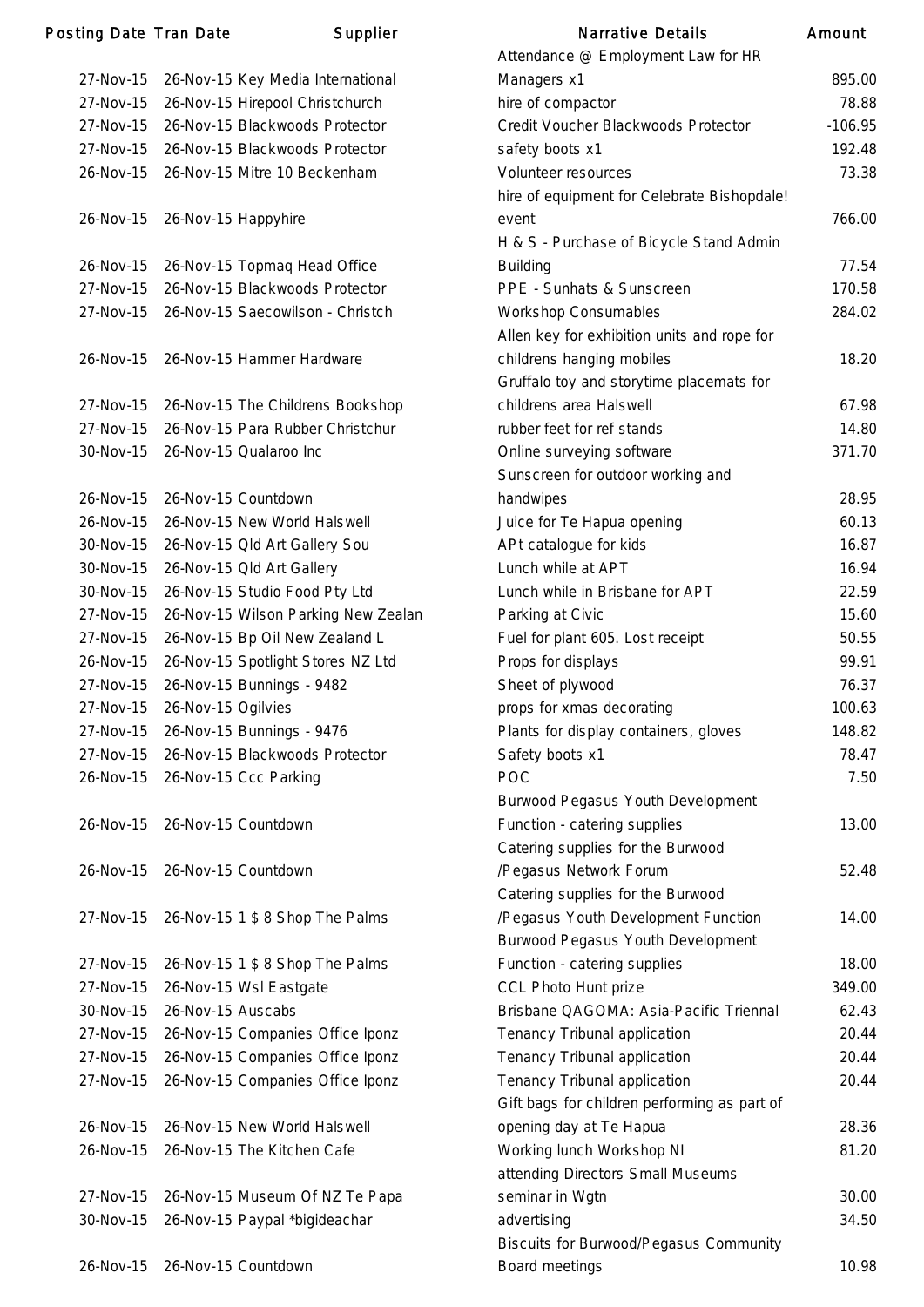| Posting Date Tran Date |                      | Supplier                                           | <b>Narrative Details</b>                                                     | Amount          |
|------------------------|----------------------|----------------------------------------------------|------------------------------------------------------------------------------|-----------------|
| 26-Nov-15              |                      | 26-Nov-15 Kennards Hire Chch                       | Lifting hoist hire for perspex cases.                                        | 684.C           |
|                        |                      | 27-Nov-15 26-Nov-15 Bunnings - 9476                | timber for track counter install on jettys                                   | 122.2           |
|                        |                      | 26-Nov-15 26-Nov-15 Ccc Parking                    | Parking for CCC meeting                                                      | 6.7             |
|                        |                      | 26-Nov-15 26-Nov-15 Gordon Harris Chch             | tools for graphic installation                                               | 39.8            |
| 27-Nov-15              |                      | 26-Nov-15 Pack And Send Riccarton                  | Cardboard sheets for Dear John project                                       | 200.C           |
|                        |                      |                                                    | 1 No. Skimmer grill for the Toddlers Pool at                                 |                 |
| 27-Nov-15              |                      | 26-Nov-15 Ian Coombes Ltd                          | Waltham Pool                                                                 | 318.4           |
|                        |                      |                                                    | Costs for installation of CAG re-opening                                     |                 |
| 27-Nov-15              |                      | 26-Nov-15 Blacks Fasteners Lt                      | exhibitions                                                                  | 33.8            |
| 27-Nov-15              |                      | 26-Nov-15 Blackwoods Protector                     | Spray suit and H and S requirements                                          | 303.7           |
|                        |                      |                                                    | Umbrellas and stands for JP / Summer                                         |                 |
|                        |                      | 27-Nov-15 26-Nov-15 Bunnings - 9476                | pools & other items                                                          | 551.2           |
|                        |                      |                                                    | Training - Day Skipper Course x1 Summer                                      |                 |
| 27-Nov-15              |                      | 26-Nov-15 Royal NZ Coastguard Boati                | Student                                                                      | 157.0           |
|                        |                      |                                                    | Training - Day Skipper Course x1 Summer                                      |                 |
|                        |                      | 27-Nov-15 26-Nov-15 Royal NZ Coastguard Boati      | Student                                                                      | 157.C           |
| 26-Nov-15              |                      | 26-Nov-15 Placemakers Cranford St                  | lock boxes for keys                                                          | 128.9           |
|                        |                      |                                                    | drain plug for blocking storm water                                          |                 |
| 27-Nov-15              |                      | 26-Nov-15 Humes Pipeline Systems                   | /nematodes control                                                           | 402.5           |
| 27-Nov-15              | 26-Nov-15 Ditto Cafe |                                                    | pk milk                                                                      | 7. <sub>C</sub> |
| 26-Nov-15              |                      | 26-Nov-15 Mighty Ape Limited                       | Brainbox 1200 - for makercrate project                                       | 94.9            |
| 27-Nov-15              |                      | 26-Nov-15 Smiths Hire                              | find outlets and spray them                                                  | 73.8            |
| 30-Nov-15              |                      | 26-Nov-15 Skr*abebooks.Co 3kangy                   | Library book                                                                 | 153.2           |
|                        |                      |                                                    | Combined Boards Seminar - 23 November                                        |                 |
| 27-Nov-15              |                      | 27-Nov-15 Relish Catering                          | 2015                                                                         | 376.C           |
|                        |                      |                                                    | Catering for Spreydon Heathcote                                              |                 |
| 27-Nov-15              |                      | 27-Nov-15 Relish Catering                          | <b>Community Board</b>                                                       | 154.1           |
|                        |                      |                                                    | Catering for Spreydon Heathcote                                              |                 |
| 27-Nov-15              |                      | 27-Nov-15 Relish Catering                          | <b>Community Board</b>                                                       | 185.4           |
|                        |                      |                                                    | Catering for Hagley Ferrymead Community                                      |                 |
| 27-Nov-15<br>27-Nov-15 |                      | 27-Nov-15 Countdown<br>27-Nov-15 Twl 220 Riccarton | <b>Board</b>                                                                 | 41.1            |
| 30-Nov-15              |                      | 27-Nov-15 Whitcoulls Ricc Kids                     | 2 x white pots for trees at entrance<br>Kiwi toy for childrens area Halswell | 80.C<br>29.9    |
|                        |                      |                                                    | Stain and brush for outdoor furniture                                        |                 |
| 30-Nov-15              |                      | 27-Nov-15 Bunnings - 9476                          | maintenance                                                                  | 51.1            |
| 30-Nov-15              |                      | 27-Nov-15 Rex Wheels & Castors                     | second set of wheels for bleacher jacks                                      | 205.5           |
|                        |                      |                                                    | Community Board End of Year Networking                                       |                 |
| 27-Nov-15              |                      | 27-Nov-15 Twl 220 Riccarton                        | <b>Event Supplies</b>                                                        | 60.C            |
| 27-Nov-15              |                      | 27-Nov-15 Ccc Parking                              | car parking civic                                                            | 3.6             |
| 27-Nov-15              |                      | 27-Nov-15 Mitre 10 Mega Hornby                     | <b>BBQ - Halswell Pool</b>                                                   | 767.9           |
|                        |                      |                                                    | Concession card Punches - Lyttelton &                                        |                 |
| 30-Nov-15              |                      | 27-Nov-15 Wsl Papanui                              | Waltham pools                                                                | 23.9            |
| 30-Nov-15              |                      | 27-Nov-15 Studio Food Pty Ltd                      | Lunch while in Brisbane for APT                                              | 24.8            |
| 30-Nov-15              |                      | 27-Nov-15 The Coffee Club - Br                     | Lunch while in Brisbane for APT                                              | 32.6            |
|                        |                      |                                                    | PPE and Equipment - Marine Biologist                                         |                 |
| 27-Nov-15              |                      | 27-Nov-15 Mitre 10 Beckenham                       | <b>Students</b>                                                              | 123.1           |
|                        |                      |                                                    | Shark Clips for midge monitoring - page 2                                    |                 |
| 30-Nov-15              |                      | 27-Nov-15 Southshore Marine Limited                | of the scanned invoices                                                      | 66.7            |
| 30-Nov-15              |                      | 27-Nov-15 Rex Wheels & Castors                     | Sack barrow for Te Hapua                                                     | 309.9           |
|                        |                      |                                                    | taxi from airport to home address - after                                    |                 |
|                        |                      |                                                    | trip to Brisbane QAGOMA: Asia-Pacific                                        |                 |
| 30-Nov-15              |                      | 27-Nov-15 Corporate Cabs Limit                     | Triennal                                                                     | 67.2            |
| 30-Nov-15              |                      | 27-Nov-15 Companies Office Iponz                   | Tenancy Tribunal application                                                 | 20.4            |

|           |                                               |                                              | ,,,,,,,,,, |
|-----------|-----------------------------------------------|----------------------------------------------|------------|
| 26-Nov-15 | 26-Nov-15 Kennards Hire Chch                  | Lifting hoist hire for perspex cases.        | 684.00     |
| 27-Nov-15 | 26-Nov-15 Bunnings - 9476                     | timber for track counter install on jettys   | 122.20     |
| 26-Nov-15 | 26-Nov-15 Ccc Parking                         | Parking for CCC meeting                      | 6.70       |
| 26-Nov-15 | 26-Nov-15 Gordon Harris Chch                  | tools for graphic installation               | 39.85      |
| 27-Nov-15 | 26-Nov-15 Pack And Send Riccarton             | Cardboard sheets for Dear John project       | 200.00     |
|           |                                               | 1 No. Skimmer grill for the Toddlers Pool at |            |
| 27-Nov-15 | 26-Nov-15 Ian Coombes Ltd                     | Waltham Pool                                 | 318.49     |
|           |                                               | Costs for installation of CAG re-opening     |            |
|           | 27-Nov-15 26-Nov-15 Blacks Fasteners Lt       | exhibitions                                  | 33.81      |
| 27-Nov-15 | 26-Nov-15 Blackwoods Protector                | Spray suit and H and S requirements          | 303.71     |
|           |                                               | Umbrellas and stands for JP / Summer         |            |
|           | 27-Nov-15 26-Nov-15 Bunnings - 9476           | pools & other items                          | 551.27     |
|           |                                               | Training - Day Skipper Course x1 Summer      |            |
|           | 27-Nov-15 26-Nov-15 Royal NZ Coastguard Boati | Student                                      | 157.00     |
|           |                                               | Training - Day Skipper Course x1 Summer      |            |
|           | 27-Nov-15 26-Nov-15 Royal NZ Coastguard Boati | Student                                      | 157.00     |
| 26-Nov-15 | 26-Nov-15 Placemakers Cranford St             | lock boxes for keys                          | 128.97     |
|           |                                               | drain plug for blocking storm water          |            |
| 27-Nov-15 | 26-Nov-15 Humes Pipeline Systems              | /nematodes control                           | 402.50     |
| 27-Nov-15 | 26-Nov-15 Ditto Cafe                          | pk milk                                      | 7.00       |
| 26-Nov-15 | 26-Nov-15 Mighty Ape Limited                  | Brainbox 1200 - for makercrate project       | 94.99      |
| 27-Nov-15 | 26-Nov-15 Smiths Hire                         | find outlets and spray them                  | 73.80      |
| 30-Nov-15 | 26-Nov-15 Skr*abebooks.Co 3kangy              | Library book                                 | 153.22     |
|           |                                               | Combined Boards Seminar - 23 November        |            |
| 27-Nov-15 | 27-Nov-15 Relish Catering                     | 2015                                         | 376.05     |
|           |                                               | Catering for Spreydon Heathcote              |            |
|           | 27-Nov-15 27-Nov-15 Relish Catering           | <b>Community Board</b>                       | 154.10     |
|           |                                               | Catering for Spreydon Heathcote              |            |
|           | 27-Nov-15 27-Nov-15 Relish Catering           | <b>Community Board</b>                       | 185.45     |
|           |                                               | Catering for Hagley Ferrymead Community      |            |
| 27-Nov-15 | 27-Nov-15 Countdown                           | <b>Board</b>                                 | 41.13      |
| 27-Nov-15 | 27-Nov-15 Twl 220 Riccarton                   | 2 x white pots for trees at entrance         | 80.00      |
| 30-Nov-15 | 27-Nov-15 Whitcoulls Ricc Kids                | Kiwi toy for childrens area Halswell         | 29.99      |
|           |                                               | Stain and brush for outdoor furniture        |            |
| 30-Nov-15 | 27-Nov-15 Bunnings - 9476                     | maintenance                                  | 51.15      |
| 30-Nov-15 | 27-Nov-15 Rex Wheels & Castors                | second set of wheels for bleacher jacks      | 205.50     |
|           |                                               | Community Board End of Year Networking       |            |
| 27-Nov-15 | 27-Nov-15 Twl 220 Riccarton                   | <b>Event Supplies</b>                        | 60.00      |
| 27-Nov-15 | 27-Nov-15 Ccc Parking                         | car parking civic                            | 3.60       |
| 27-Nov-15 | 27-Nov-15 Mitre 10 Mega Hornby                | <b>BBQ - Halswell Pool</b>                   | 767.92     |
|           |                                               | Concession card Punches - Lyttelton &        |            |
| 30-Nov-15 | 27-Nov-15 Wsl Papanui                         | Waltham pools                                | 23.98      |
| 30-Nov-15 | 27-Nov-15 Studio Food Pty Ltd                 | Lunch while in Brisbane for APT              | 24.83      |
| 30-Nov-15 | 27-Nov-15 The Coffee Club - Br                | Lunch while in Brisbane for APT              | 32.61      |
|           |                                               | PPE and Equipment - Marine Biologist         |            |
| 27-Nov-15 | 27-Nov-15 Mitre 10 Beckenham                  | <b>Students</b>                              | 123.10     |
|           |                                               | Shark Clips for midge monitoring - page 2    |            |
| 30-Nov-15 | 27-Nov-15 Southshore Marine Limited           | of the scanned invoices                      | 66.70      |
| 30-Nov-15 | 27-Nov-15 Rex Wheels & Castors                | Sack barrow for Te Hapua                     | 309.90     |
|           |                                               | taxi from airport to home address - after    |            |
|           |                                               | trip to Brisbane QAGOMA: Asia-Pacific        |            |
| 30-Nov-15 | 27-Nov-15 Corporate Cabs Limit                | Triennal                                     | 67.20      |
| 30-Nov-15 | 27-Nov-15 Companies Office Iponz              | Tenancy Tribunal application                 | 20.44      |
|           |                                               |                                              |            |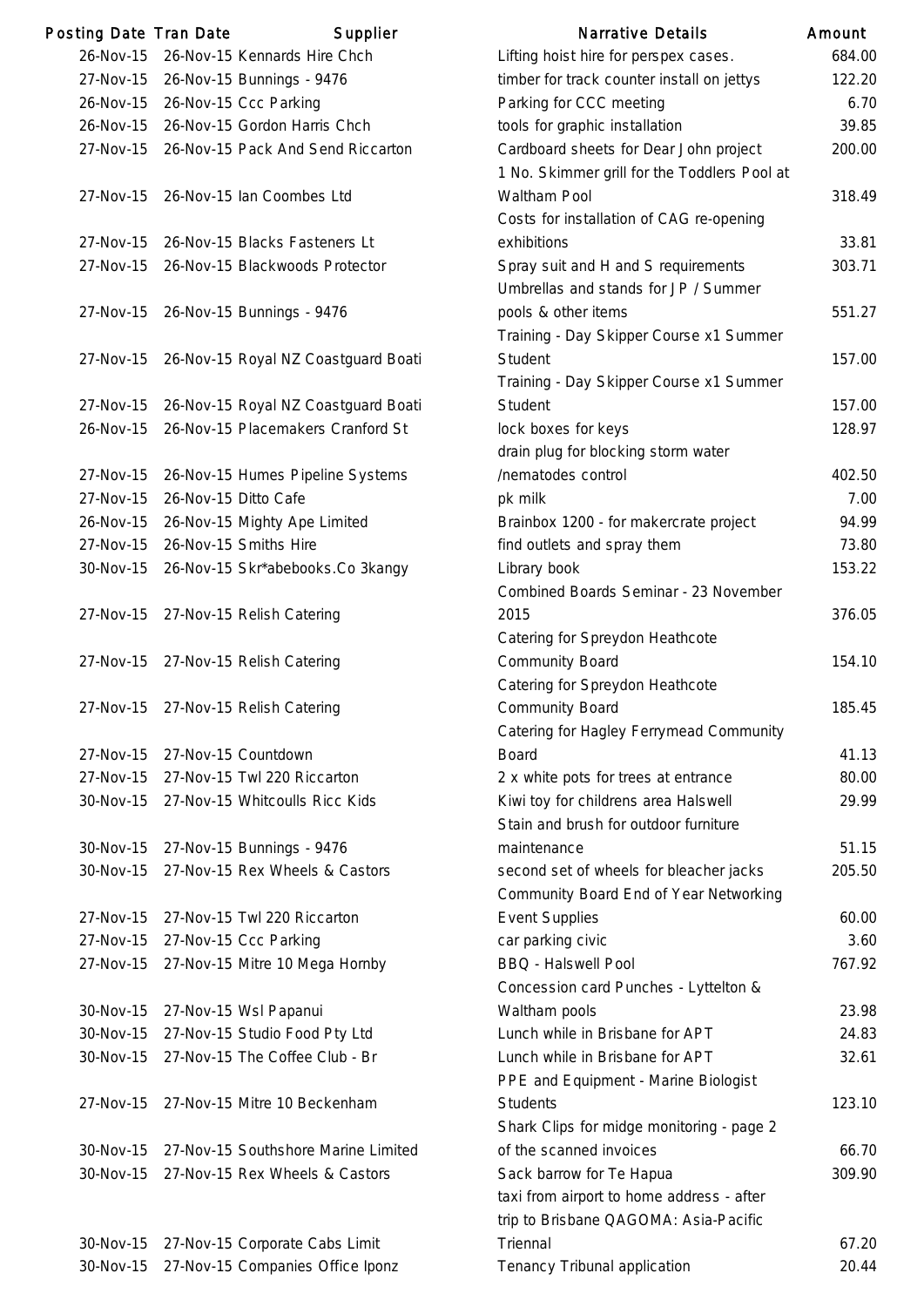| Posting Date Tran Date |                              | Supplier                                 | <b>Narrative Details</b>                    | Amount |
|------------------------|------------------------------|------------------------------------------|---------------------------------------------|--------|
|                        | 30-Nov-15 27-Nov-15 Ogilvies |                                          | Magnolia tree-Te Hapua: Halswell Centre     | 498.00 |
|                        |                              |                                          | Milk, sugar for tea room, (stolen the       |        |
| 27-Nov-15              |                              | 27-Nov-15 New World Northwood            | following week.)                            | 22.87  |
| 30-Nov-15              |                              | 27-Nov-15 Bp Oil New Zealand L           | Milk for Port Hills tearoom                 | 7.49   |
|                        |                              |                                          | items for smell machine, eco-friendly       |        |
|                        |                              |                                          | cleaner to wipe items in the Southern       |        |
| 27-Nov-15              |                              | 27-Nov-15 Freshchoice Barrington         | Centre                                      | 20.48  |
| 27-Nov-15              |                              | 27-Nov-15 Twl 181 Belfast                | Power boards for set up                     | 46.00  |
|                        |                              |                                          | Capacity building for Riccarton West        |        |
| 27-Nov-15              |                              | 27-Nov-15 Twl 175 South City             | Community volunteer expenses                | 101.27 |
| 27-Nov-15              |                              | 27-Nov-15 Placemakers Riccarton          | coldpatch asphalt repair                    | 121.37 |
|                        |                              |                                          | CAT6 Patch cables for Te Hapua: Halswell    |        |
| 30-Nov-15              |                              | 27-Nov-15 Computer Dynamics Ltd          | Centre IT fit out                           | 282.69 |
| 27-Nov-15              |                              | 27-Nov-15 Jaycar Pty Ltd                 | Buzzers for landings                        | 53.80  |
| 30-Nov-15              |                              | 27-Nov-15 Officemax                      | Stationery                                  | 210.48 |
| 30-Nov-15              |                              | 27-Nov-15 Myfonts Inc                    | Font for LIFT exhibition                    | 47.05  |
|                        |                              |                                          | cans of crc and degreaser to clean press in |        |
|                        |                              |                                          |                                             |        |
| 30-Nov-15              | 27-Nov-15 Carters            |                                          | lift                                        | 35.30  |
|                        |                              |                                          | Costs for installation of CAG re-opening    |        |
| 27-Nov-15              |                              | 27-Nov-15 Placemakers Riccarton          | exhibitions                                 | 15.84  |
|                        |                              |                                          | Costs for installation of CAG re-opening    |        |
| 27-Nov-15              |                              | 27-Nov-15 Hampton & Co Ltd               | exhibitions                                 | 198.35 |
| 27-Nov-15              |                              | 27-Nov-15 Hurrell Holdings Ltd           | Miscellaneous - Garden Awards trophy        | 13.80  |
| 27-Nov-15              |                              | 27-Nov-15 Twl 128 Hornby                 | Measuring jug / plunger / tool kits         | 67.00  |
|                        |                              |                                          | Food for Unit-wide leaving function (10+    |        |
| 30-Nov-15              | 27-Nov-15 Cbd                |                                          | yrs service)                                | 159.50 |
| 27-Nov-15              |                              | 27-Nov-15 Midway Cater Equip             | Thermos Flasks for Cafe/Meetings            | 73.83  |
|                        |                              |                                          | Bk order - NEC3 Term Service Contract       |        |
| 30-Nov-15              |                              | 27-Nov-15 Www.Neccontract.Com            | 2013 x 10 copies. All copies rec'd 18/ *    | 995.60 |
|                        |                              |                                          | Tampons, Gladbags, and Tissues for          |        |
|                        |                              | 27-Nov-15 27-Nov-15 Fendalton Supervalue | summer CS ops                               | 49.11  |
|                        |                              |                                          | Cleaning Products to clean the Service      |        |
|                        |                              |                                          | Desk for the opening of Te Hapua Service    |        |
| 27-Nov-15              |                              | 27-Nov-15 New World Halswell             | Desk.                                       | 12.52  |
| 27-Nov-15              |                              | 27-Nov-15 Twl 120 Northlands             | Tablecloths for Homestead                   | 40.00  |
| 30-Nov-15              |                              | 27-Nov-15 The Naked Baker Ltd            | sandwiches for resale in the cafe           | 136.74 |
| 30-Nov-15              |                              | 27-Nov-15 The Naked Baker Ltd            | sandwiches for resale in the cafe           | 138.69 |
| 30-Nov-15              |                              | 27-Nov-15 The Naked Baker Ltd            | sandwiches for resale in the cafe           | 138.69 |
| 30-Nov-15              |                              | 27-Nov-15 The Naked Baker Ltd            | sandwiches for resale in the cafe           | 139.67 |
| 30-Nov-15              |                              | 27-Nov-15 Plumbing World #80             | plumbing equipment                          | 80.61  |
| 30-Nov-15              |                              | 27-Nov-15 Bunnings - 9476                | plumbing equipment                          | 120.71 |
| 27-Nov-15              |                              | 27-Nov-15 Pakn Save Rangiora             | Volunteer recognition - Hoon Hay Fiesta     | 250.00 |
| 30-Nov-15              |                              | 28-Nov-15 Farmlands Co-Operative So      | stock and dog food                          | 500.42 |
|                        |                              |                                          | Meet and greet (taxi service) for guest     |        |
| 30-Nov-15              |                              | 28-Nov-15 Air NZ Taxis & Parking         | speaker                                     | 44.84  |
| 30-Nov-15              |                              | 28-Nov-15 National Storage Ltd           | Container storage                           | 98.00  |
|                        |                              |                                          | Volunteer - Roots and Shoots/Ernst Young    |        |
| 30-Nov-15              |                              | 28-Nov-15 New World St Martins           | Groups biscuits/juice                       | 27.12  |
| $2-Dec-15$             |                              | 28-Nov-15 Surveymonkey.Com               | Survey Monkey monthly subscription          | 40.82  |
| 30-Nov-15              |                              | 28-Nov-15 Twl 178 Barrington             | Kitchen supplies for Te Hapua               | 101.96 |
| 30-Nov-15              |                              | 28-Nov-15 Stihl Shop Northwood           | Repairs to Bottle Lake lawnmower            | 253.38 |
|                        |                              |                                          | electric kettle for Lyttelton Library       |        |
| 30-Nov-15              |                              | 29-Nov-15 Mitre 10 Beckenham             | staffroom                                   | 30.00  |
|                        |                              |                                          |                                             |        |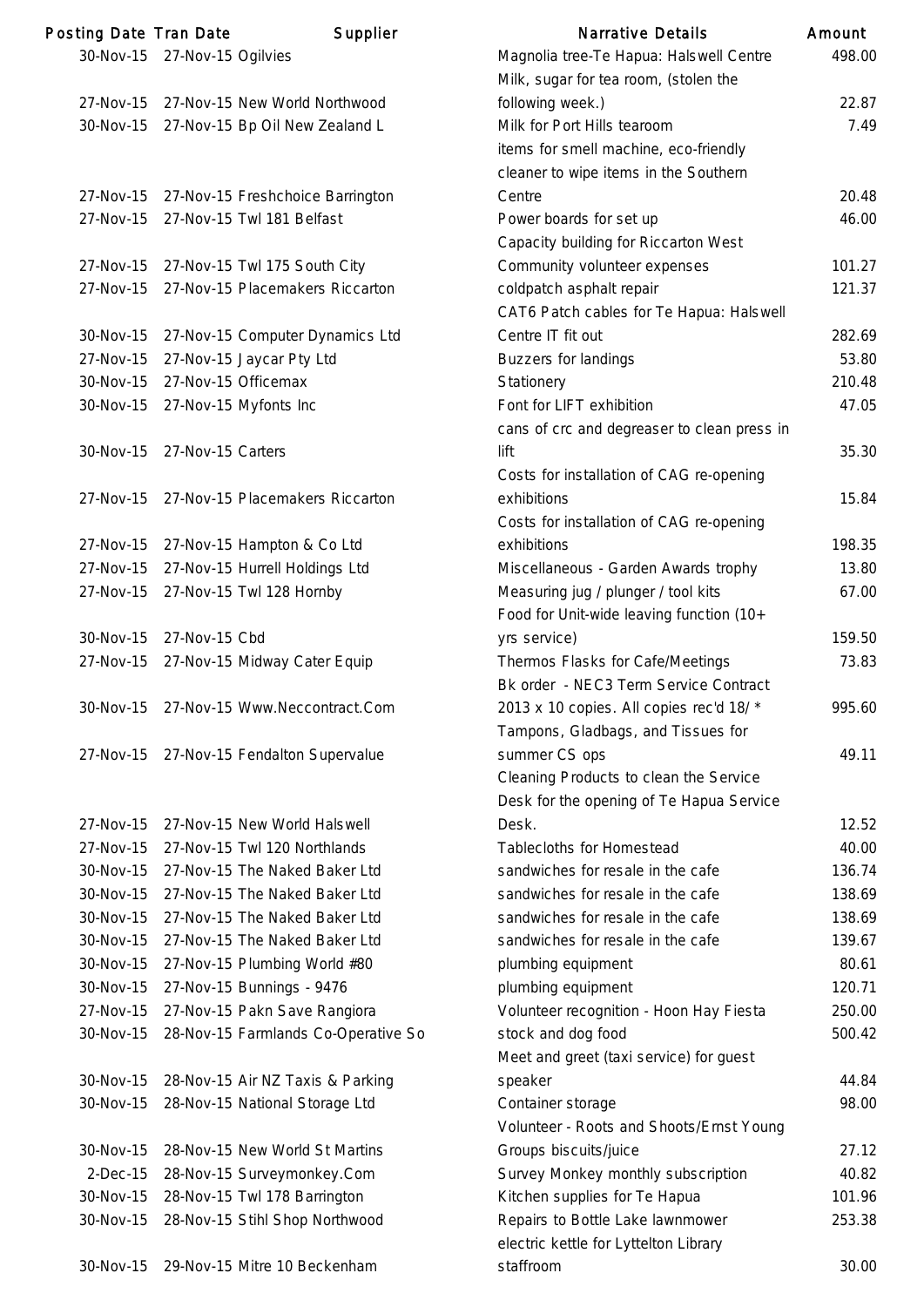| Posting Date Tran Date |                               | Supplier                            | <b>Narrative Details</b>                   | Amount |
|------------------------|-------------------------------|-------------------------------------|--------------------------------------------|--------|
| 30-Nov-15              |                               | 29-Nov-15 Ecocentral Ltd            | shelter rubbish                            | 14.46  |
| $1-Dec-15$             |                               | 29-Nov-15 Hootsuite Media Inc.      | Hootsuite licence fee 29 November          | 119.18 |
|                        |                               | 30-Nov-15 29-Nov-15 Ecocentral Ltd  | tip refuse truck                           | 631.42 |
|                        |                               | 30-Nov-15 29-Nov-15 Bunnings - 9482 | 800665867                                  | 3.80   |
|                        |                               | 30-Nov-15 29-Nov-15 Bunnings - 9482 | 800665867                                  | 77.13  |
|                        |                               |                                     | STATIONERY FOR WORKROOM AT TE              |        |
|                        |                               | 30-Nov-15 29-Nov-15 Wsl South City  | <b>HAPUA</b>                               | 76.95  |
| 30-Nov-15              |                               | 29-Nov-15 Bunnings - 9482           | BBQ replacement knobs & rubbish bags       | 30.68  |
| 30-Nov-15              |                               | 29-Nov-15 Bp Connect Marshlands     | BBQ gas refill                             | 38.99  |
| 30-Nov-15              |                               | 29-Nov-15 Noel Leeming 3m           | ceramic cook top for main block kitchen    | 699.00 |
|                        |                               |                                     | extra keys for Te Hapua staff contractors  |        |
| 30-Nov-15              |                               | 30-Nov-15 Hammer Hardware           | locks                                      | 162.50 |
| $1-Dec-15$             |                               | 30-Nov-15 Bunnings - 9482           | Volunteer resources                        | 24.90  |
| $1-Dec-15$             |                               | 30-Nov-15 James Walker New Zealand  | In House Maintenance - WO                  | 182.83 |
| 30-Nov-15              |                               | 30-Nov-15 Countdown                 | Christmas lights for display - NB          | 19.99  |
| 30-Nov-15              |                               | 30-Nov-15 Ccc Parking               | car parking civic                          | 3.60   |
|                        |                               |                                     | Te Hapua blessing/opening - Friends of the |        |
| 30-Nov-15              |                               | 30-Nov-15 Ballantynes               | Library gifts                              | 35.98  |
| $1-Dec-15$             |                               | 30-Nov-15 Hands Ashford New Zealand | Scissors for Pip and Pop installation      | 5.00   |
| 30-Nov-15              |                               | 30-Nov-15 Four Square Akaroa        | Catering - milk Akaroa Service Centre      | 6.59   |
|                        |                               |                                     | Provision of refreshments - Morning tea    |        |
|                        |                               |                                     | with Mayor, Friendship Force local and     |        |
| 30-Nov-15              |                               | 30-Nov-15 New World Stanmore        | International delegat *                    | 48.01  |
|                        |                               |                                     | Parking at Museum for offloading of        |        |
|                        |                               |                                     | consignment. Receipt misplaced. See        |        |
| 30-Nov-15              |                               | 30-Nov-15 Ccc Parking               | memo attached.                             | 2.05   |
| $2$ -Dec-15            |                               | 30-Nov-15 Www.Aliexpress.Com        | Cellphone batteries - unavailable locally  | 78.81  |
| $1-Dec-15$             |                               | 30-Nov-15 Createsend.Com Ema        | Cycleways: a new option                    | 33.34  |
| $1-Dec-15$             | 30-Nov-15 Woobox              |                                     | Woobox subscription renewal                | 47.05  |
| $2$ -Dec $-15$         |                               | 30-Nov-15 Facebook M9nrl8jhx2       | Friday night Foodtrucks Facebook posts     | 16.01  |
| $2$ -Dec-15            |                               | 30-Nov-15 Facebook V5vyj82mw2       | Friday night Food Trucks facebook posts    | 36.44  |
|                        |                               |                                     | Summer of Cricket & Evelocity Facebook     |        |
| $2$ -Dec-15            |                               | 30-Nov-15 Facebook L9nrl8jhx2       | posts                                      | 365.14 |
| $2-Dec-15$             |                               | 30-Nov-15 Facebk *88dal92dr2        | Cup & Show Week Face book posts            | 502.25 |
| 30-Nov-15              |                               | 30-Nov-15 Mitre 10 Mega Hornby      | Light bulbs, wire, spray bottles           | 114.73 |
| $1-Dec-15$             |                               | 30-Nov-15 Computer Dynamics Ltd     | Fibre leads                                | 118.98 |
| $3-Dec-15$             | 30-Nov-15 Goformz             |                                     | Goformz sub Dec 15 health licensing        | 97.89  |
|                        |                               |                                     | Burwood Pegasus Youth Development          |        |
| 30-Nov-15              |                               | 30-Nov-15 Countdown                 | Function - catering supplies               | 20.57  |
|                        |                               |                                     | Burwood Pegasus Youth Development          |        |
| $1-Dec-15$             |                               | 30-Nov-15 1 \$ 8 Shop The Palms     | Function supplies                          | 6.00   |
|                        |                               |                                     | USB triple pack and Memory Card for        |        |
| $1-Dec-15$             |                               | 30-Nov-15 Dick Smith Electroni      | Camera                                     | 41.96  |
| $2$ -Dec $-15$         |                               | 30-Nov-15 Australian Fitness N      | Australian Fitness Network Membership      | 337.18 |
| $1-Dec-15$             |                               | 30-Nov-15 Moj 267 Dept              | Possession warrant                         | 200.00 |
| $1-Dec-15$             |                               | 30-Nov-15 Companies Office Iponz    | Tenancy Tribunal application               | 20.44  |
| $1-Dec-15$             |                               | 30-Nov-15 Bean Bags And Beyond      | Filling beanbags - Shirley Lib.            | 100.00 |
|                        |                               |                                     | Gaiters x1 - Gaiters are garments worn     |        |
|                        |                               |                                     | over the shoe and lower pants leg, and     |        |
| $1-Dec-15$             |                               | 30-Nov-15 Farmlands Co-Operative So | used primari *                             | 39.99  |
|                        |                               |                                     | Snap Lock bags purchased for Residents     |        |
|                        | 30-Nov-15 30-Nov-15 Countdown |                                     | Survey work                                | 109.90 |
|                        |                               |                                     |                                            |        |

|                          | ting Date Tran Date | Supplier                                                   | Narrative Details                                           | Amount          |
|--------------------------|---------------------|------------------------------------------------------------|-------------------------------------------------------------|-----------------|
| 30-Nov-15                |                     | 29-Nov-15 Ecocentral Ltd                                   | shelter rubbish                                             | 14.46           |
| $1-Dec-15$               |                     | 29-Nov-15 Hootsuite Media Inc.                             | Hootsuite licence fee 29 November                           | 119.18          |
| 30-Nov-15                |                     | 29-Nov-15 Ecocentral Ltd                                   | tip refuse truck                                            | 631.42          |
| 30-Nov-15                |                     | 29-Nov-15 Bunnings - 9482                                  | 800665867                                                   | 3.80            |
| 30-Nov-15                |                     | 29-Nov-15 Bunnings - 9482                                  | 800665867                                                   | 77.13           |
|                          |                     |                                                            | STATIONERY FOR WORKROOM AT TE                               |                 |
| 30-Nov-15                |                     | 29-Nov-15 Wsl South City                                   | <b>HAPUA</b>                                                | 76.95           |
| 30-Nov-15                |                     | 29-Nov-15 Bunnings - 9482                                  | BBQ replacement knobs & rubbish bags                        | 30.68           |
| 30-Nov-15                |                     | 29-Nov-15 Bp Connect Marshlands                            | BBQ gas refill                                              | 38.99           |
| 30-Nov-15                |                     | 29-Nov-15 Noel Leeming 3m                                  | ceramic cook top for main block kitchen                     | 699.00          |
|                          |                     |                                                            | extra keys for Te Hapua staff contractors                   |                 |
| 30-Nov-15                |                     | 30-Nov-15 Hammer Hardware                                  | locks                                                       | 162.50          |
| $1-Dec-15$               |                     | 30-Nov-15 Bunnings - 9482                                  | Volunteer resources                                         | 24.90           |
| $1-Dec-15$               |                     | 30-Nov-15 James Walker New Zealand                         | In House Maintenance - WO                                   | 182.83          |
| 30-Nov-15                |                     | 30-Nov-15 Countdown                                        | Christmas lights for display - NB                           | 19.99           |
| 30-Nov-15                |                     | 30-Nov-15 Ccc Parking                                      | car parking civic                                           | 3.60            |
|                          |                     |                                                            | Te Hapua blessing/opening - Friends of the                  |                 |
| 30-Nov-15                |                     | 30-Nov-15 Ballantynes                                      | Library gifts                                               | 35.98           |
| $1-Dec-15$               |                     | 30-Nov-15 Hands Ashford New Zealand                        | Scissors for Pip and Pop installation                       | 5.00            |
| 30-Nov-15                |                     | 30-Nov-15 Four Square Akaroa                               | Catering - milk Akaroa Service Centre                       | 6.59            |
|                          |                     |                                                            | Provision of refreshments - Morning tea                     |                 |
|                          |                     |                                                            | with Mayor, Friendship Force local and                      |                 |
| 30-Nov-15                |                     | 30-Nov-15 New World Stanmore                               | International delegat *                                     | 48.01           |
|                          |                     |                                                            | Parking at Museum for offloading of                         |                 |
|                          |                     |                                                            | consignment. Receipt misplaced. See                         |                 |
| 30-Nov-15                |                     | 30-Nov-15 Ccc Parking                                      | memo attached.                                              | 2.05            |
| $2$ -Dec-15              |                     | 30-Nov-15 Www.Aliexpress.Com                               | Cellphone batteries - unavailable locally                   | 78.81           |
| $1-Dec-15$               |                     | 30-Nov-15 Createsend.Com Ema                               | Cycleways: a new option                                     | 33.34           |
| $1-Dec-15$               | 30-Nov-15 Woobox    |                                                            | Woobox subscription renewal                                 | 47.05           |
| 2-Dec-15                 |                     | 30-Nov-15 Facebook M9nrl8jhx2                              | Friday night Foodtrucks Facebook posts                      | 16.01           |
| $2$ -Dec-15              |                     | 30-Nov-15 Facebook V5vyj82mw2                              | Friday night Food Trucks facebook posts                     | 36.44           |
|                          |                     |                                                            | Summer of Cricket & Evelocity Facebook                      |                 |
| $2$ -Dec-15              |                     | 30-Nov-15 Facebook L9nrl8jhx2                              | posts                                                       | 365.14          |
| $2-Dec-15$               |                     | 30-Nov-15 Facebk *88dal92dr2                               | Cup & Show Week Face book posts                             | 502.25          |
| 30-Nov-15                |                     | 30-Nov-15 Mitre 10 Mega Hornby                             | Light bulbs, wire, spray bottles                            | 114.73          |
| $1-Dec-15$               |                     | 30-Nov-15 Computer Dynamics Ltd                            | Fibre leads                                                 | 118.98          |
| $3-Dec-15$               | 30-Nov-15 Goformz   |                                                            | Goformz sub Dec 15 health licensing                         | 97.89           |
|                          |                     |                                                            | Burwood Pegasus Youth Development                           |                 |
| 30-Nov-15                |                     | 30-Nov-15 Countdown                                        | Function - catering supplies                                | 20.57           |
|                          |                     |                                                            | Burwood Pegasus Youth Development                           |                 |
| $1-Dec-15$               |                     | 30-Nov-15 1 \$ 8 Shop The Palms                            | Function supplies                                           | 6.00            |
|                          |                     |                                                            | USB triple pack and Memory Card for                         |                 |
| $1-Dec-15$               |                     | 30-Nov-15 Dick Smith Electroni                             | Camera                                                      | 41.96           |
| $2$ -Dec-15              |                     | 30-Nov-15 Australian Fitness N                             | Australian Fitness Network Membership<br>Possession warrant | 337.18          |
| $1-Dec-15$<br>$1-Dec-15$ |                     | 30-Nov-15 Moj 267 Dept<br>30-Nov-15 Companies Office Iponz | Tenancy Tribunal application                                | 200.00<br>20.44 |
| $1-Dec-15$               |                     | 30-Nov-15 Bean Bags And Beyond                             | Filling beanbags - Shirley Lib.                             | 100.00          |
|                          |                     |                                                            | Gaiters x1 - Gaiters are garments worn                      |                 |
|                          |                     |                                                            | over the shoe and lower pants leg, and                      |                 |
| $1-Dec-15$               |                     | 30-Nov-15 Farmlands Co-Operative So                        | used primari *                                              | 39.99           |
|                          |                     |                                                            | Snap Lock bags purchased for Residents                      |                 |
| 30-Nov-15                |                     | 30-Nov-15 Countdown                                        | Survey work                                                 | 109.90          |
| 30-Nov-15                |                     | 30-Nov-15 Twl 175 South City                               | <b>Equipment for Mobile Maker Spaces</b>                    | 31.59           |
|                          |                     |                                                            |                                                             |                 |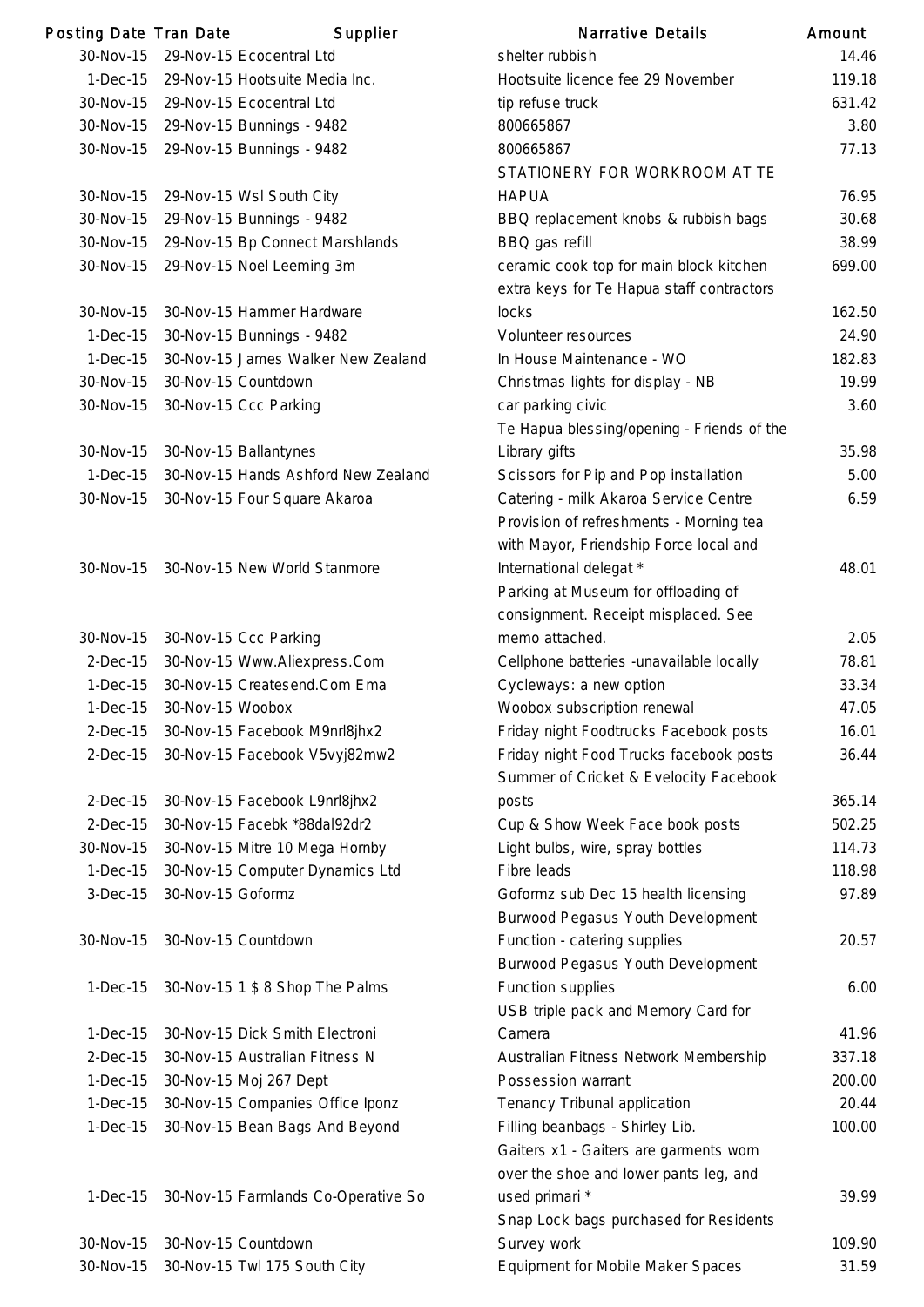| <b>Posting Date Tran Date</b> | Supplier                            | <b>Narrative Details</b>                                                    | Amount |
|-------------------------------|-------------------------------------|-----------------------------------------------------------------------------|--------|
| $1-Dec-15$                    | 30-Nov-15 Storage Box-Tower Junctio | Storage elements for Maker Space kits                                       | 51.36  |
| 30-Nov-15                     | 30-Nov-15 Property Council Nz       | Property Council Seminar<br>Catering for Fendalton/Waimairi                 | 115.00 |
| 30-Nov-15                     | 30-Nov-15 Parsley And Sage          | <b>Community Board Meeting</b>                                              | 70.15  |
| 30-Nov-15                     | 30-Nov-15 Permark Industries Ltd    |                                                                             | 192.64 |
|                               |                                     | Name badges for Service Desk staff                                          |        |
| $2-Dec-15$                    | 30-Nov-15 Facebk *4umqn8w8v2        | Facebook promotion of posts.<br>linseed oil and glokote upside down spray   | 60.00  |
| 30-Nov-15                     | 30-Nov-15 Mitre 10 Beckenham        | paint for marking purposes<br>Costs for installation of CAG re-opening      | 245.63 |
| $1-Dec-15$                    | 30-Nov-15 Ullrich Alumnm Co Ltd     | exhibitions<br>Costs for installation of CAG re-opening                     | 79.82  |
| $1-Dec-15$                    | 30-Nov-15 Resene Paints             | exhibitions                                                                 | 473.74 |
| $1-Dec-15$                    | 30-Nov-15 Mad Butcher Ferry Road    | Consumables - BBQ provisions                                                | 12.99  |
| $2$ -Dec-15                   | 30-Nov-15 Paknsave Moorhouse        | Consumables - BBQ provisions                                                | 22.1'  |
| $1-Dec-15$                    | 30-Nov-15 Caltex Hornby             | Milk for tearoom                                                            | 6.00   |
| 30-Nov-15                     | 30-Nov-15 Ferrymead Mitre 10 Mega   | Materials - Midge Trapping Project                                          | 60.52  |
| $1-Dec-15$                    | 30-Nov-15 Dick Smith Electroni      | Protective Cover for Remote System                                          | 29.98  |
| $1-Dec-15$                    | 30-Nov-15 Bp Connect Marshlands     | milk for drinks                                                             | 13.57  |
| $1-Dec-15$                    | 30-Nov-15 Dawes Grain & Stock Fd    | animal food seeds                                                           | 166.00 |
| 30-Nov-15                     | 30-Nov-15 Bed Bath Addington        | Mirror for B G Visitor Centre Gift Shop                                     | 15.00  |
| 30-Nov-15                     | 30-Nov-15 Downies Flowers           | Floral material for Event                                                   | 33.1'  |
| 30-Nov-15                     | 30-Nov-15 Downies Flowers           | Gift line for resale in B G gift shop                                       | 348.17 |
| $1-Dec-15$                    | 1-Dec-15 Vanilla Cafe               | Breakfast - Wng travel                                                      | 19.00  |
| $2-Dec-15$                    | 1-Dec-15 Chch Airport Carpark       | Airport parking for Wellington trip                                         | 32.00  |
| 3-Dec-15                      | 1-Dec-15 Hms Airport Terminal       | Breakfast - Wng travel                                                      | 4.20   |
| $3-Dec-15$                    | 1-Dec-15 Readylawn Industries       | 18m2 ready turf                                                             | 137.70 |
| $1-Dec-15$                    | 1-Dec-15 Ferrymead Mitre 10 Mega    | Tools                                                                       | 68.95  |
| $1-Dec-15$                    | 1-Dec-15 Shuk Engineering Dist      | In House Maintenance - WO                                                   | 94.18  |
| $2$ -Dec $-15$                | 1-Dec-15 Hose Supplies              | In House Maintenance - WO                                                   | 33.28  |
| $3-Dec-15$                    | 1-Dec-15 Paknsave Moorhouse         | Milk for Carlyle staff room                                                 | 5.00   |
| $2-Dec-15$                    | 1-Dec-15 Ross Galt Lock & Key       | Replace opening device Office Safe                                          | 450.00 |
| $2-Dec-15$                    | 1-Dec-15 Bunnings - 9482            | tap adaptors for sprinklers                                                 | 28.12  |
| $2-Dec-15$                    | 1-Dec-15 Bunnings - 9482            | water tap adaptor for sprinklers                                            | 28.94  |
| $1-Dec-15$                    | 1-Dec-15 Countdown                  | Christmas lights for display - AR                                           | 12.00  |
|                               |                                     | Taxi after EVANZ Awards conference                                          |        |
| $1-Dec-15$                    | 1-Dec-15 First Direct Taxis         | dinner                                                                      | 33.90  |
|                               |                                     | Tray for Pip and Pop installation (receipt                                  |        |
| $1-Dec-15$                    | 1-Dec-15 Just Incredible            | lost)                                                                       | 3.99   |
| $1-Dec-15$                    | 1-Dec-15 Trowel Trade Centre        | Paint for Pip and Pop installation<br>Supplies for Pip and Pop installation | 12.17  |
| $1-Dec-15$                    | 1-Dec-15 Twl 175 South City         | (plastic trays)<br>Supplies for Pip and Pop installation                    | 32.00  |
| $1-Dec-15$                    | 1-Dec-15 Twl 120 Northlands         | (plastic trays)                                                             | 40.00  |
| $2-Dec-15$                    | 1-Dec-15 Resene Paints              | Paint for Pip and Pop installation                                          | 16.97  |
| $1-Dec-15$                    | 1-Dec-15 Mitre 10 Beckenham         | Waterproof box for extension cord                                           | 33.92  |
| $1-Dec-15$                    | 1-Dec-15 The Warehouse Online       | Prizes and materials for Star Wars event                                    | 75.96  |
|                               |                                     | Star Wars day items + specialist cleaning                                   |        |
| $2-Dec-15$                    | 1-Dec-15 Bunnings - 9476            | product                                                                     | 47.67  |
| 3-Dec-15                      | 1-Dec-15 Box.Com UK Ltd Usd         | Box sub Dec 15                                                              | 69.92  |
| $3-Dec-15$                    | 1-Dec-15 George Henry & Co Lt       | Six tape measures                                                           | 41.68  |
| $2-Dec-15$                    | 1-Dec-15 Companies Office Iponz     | Tenancy Tribunal application                                                | 20.44  |
|                               |                                     | Lunch in Wellington while meeting with Pub                                  |        |
| $1-Dec-15$                    | 1-Dec-15 Grill Meats Beer           | Charity around funding                                                      | 15.00  |

|                | ing Date Tran Date | Supplier                            | Narrative Details                          | Amount |
|----------------|--------------------|-------------------------------------|--------------------------------------------|--------|
| 1-Dec-15       |                    | 30-Nov-15 Storage Box-Tower Junctio | Storage elements for Maker Space kits      | 51.36  |
| 30-Nov-15      |                    | 30-Nov-15 Property Council Nz       | <b>Property Council Seminar</b>            | 115.00 |
|                |                    |                                     | Catering for Fendalton/Waimairi            |        |
| 30-Nov-15      |                    | 30-Nov-15 Parsley And Sage          | <b>Community Board Meeting</b>             | 70.15  |
| 30-Nov-15      |                    | 30-Nov-15 Permark Industries Ltd    | Name badges for Service Desk staff         | 192.64 |
| $2$ -Dec-15    |                    | 30-Nov-15 Facebk *4umqn8w8v2        | Facebook promotion of posts.               | 60.00  |
|                |                    |                                     | linseed oil and glokote upside down spray  |        |
| 30-Nov-15      |                    | 30-Nov-15 Mitre 10 Beckenham        | paint for marking purposes                 | 245.63 |
|                |                    |                                     | Costs for installation of CAG re-opening   |        |
| $1-Dec-15$     |                    | 30-Nov-15 Ullrich Alumnm Co Ltd     | exhibitions                                | 79.82  |
|                |                    |                                     | Costs for installation of CAG re-opening   |        |
| $1-Dec-15$     |                    | 30-Nov-15 Resene Paints             | exhibitions                                | 473.74 |
| $1-Dec-15$     |                    | 30-Nov-15 Mad Butcher Ferry Road    | Consumables - BBQ provisions               | 12.99  |
| $2$ -Dec $-15$ |                    | 30-Nov-15 Paknsave Moorhouse        | Consumables - BBQ provisions               | 22.11  |
| $1-Dec-15$     |                    | 30-Nov-15 Caltex Hornby             | Milk for tearoom                           | 6.00   |
| 30-Nov-15      |                    | 30-Nov-15 Ferrymead Mitre 10 Mega   | Materials - Midge Trapping Project         | 60.52  |
| $1-Dec-15$     |                    | 30-Nov-15 Dick Smith Electroni      | Protective Cover for Remote System         | 29.98  |
| $1-Dec-15$     |                    | 30-Nov-15 Bp Connect Marshlands     | milk for drinks                            | 13.57  |
| $1-Dec-15$     |                    | 30-Nov-15 Dawes Grain & Stock Fd    | animal food seeds                          | 166.00 |
| 30-Nov-15      |                    | 30-Nov-15 Bed Bath Addington        | Mirror for B G Visitor Centre Gift Shop    | 15.00  |
| 30-Nov-15      |                    | 30-Nov-15 Downies Flowers           | Floral material for Event                  | 33.11  |
| 30-Nov-15      |                    | 30-Nov-15 Downies Flowers           | Gift line for resale in B G gift shop      | 348.17 |
| $1-Dec-15$     |                    | 1-Dec-15 Vanilla Cafe               | Breakfast - Wng travel                     | 19.00  |
| $2$ -Dec $-15$ |                    | 1-Dec-15 Chch Airport Carpark       | Airport parking for Wellington trip        | 32.00  |
| $3-Dec-15$     |                    | 1-Dec-15 Hms Airport Terminal       | Breakfast - Wng travel                     | 4.20   |
| $3-Dec-15$     |                    | 1-Dec-15 Readylawn Industries       | 18m2 ready turf                            | 137.70 |
| $1-Dec-15$     |                    | 1-Dec-15 Ferrymead Mitre 10 Mega    | <b>Tools</b>                               | 68.95  |
| $1-Dec-15$     |                    | 1-Dec-15 Shuk Engineering Dist      | In House Maintenance - WO                  | 94.18  |
| $2-Dec-15$     |                    | 1-Dec-15 Hose Supplies              | In House Maintenance - WO                  | 33.28  |
| 3-Dec-15       |                    | 1-Dec-15 Paknsave Moorhouse         | Milk for Carlyle staff room                | 5.00   |
| $2-Dec-15$     |                    | 1-Dec-15 Ross Galt Lock & Key       | Replace opening device Office Safe         | 450.00 |
| $2-Dec-15$     |                    | 1-Dec-15 Bunnings - 9482            | tap adaptors for sprinklers                | 28.12  |
| $2-Dec-15$     |                    | 1-Dec-15 Bunnings - 9482            | water tap adaptor for sprinklers           | 28.94  |
| $1-Dec-15$     |                    | 1-Dec-15 Countdown                  | Christmas lights for display - AR          | 12.00  |
|                |                    |                                     | Taxi after EVANZ Awards conference         |        |
| $1-Dec-15$     |                    | 1-Dec-15 First Direct Taxis         | dinner                                     | 33.90  |
|                |                    |                                     | Tray for Pip and Pop installation (receipt |        |
| $1-Dec-15$     |                    | 1-Dec-15 Just Incredible            | lost)                                      | 3.99   |
| $1-Dec-15$     |                    | 1-Dec-15 Trowel Trade Centre        | Paint for Pip and Pop installation         | 12.17  |
|                |                    |                                     | Supplies for Pip and Pop installation      |        |
| $1-Dec-15$     |                    | 1-Dec-15 Twl 175 South City         | (plastic trays)                            | 32.00  |
|                |                    |                                     | Supplies for Pip and Pop installation      |        |
| $1-Dec-15$     |                    | 1-Dec-15 Twl 120 Northlands         | (plastic trays)                            | 40.00  |
| $2-Dec-15$     |                    | 1-Dec-15 Resene Paints              | Paint for Pip and Pop installation         | 16.97  |
| $1-Dec-15$     |                    | 1-Dec-15 Mitre 10 Beckenham         | Waterproof box for extension cord          | 33.92  |
| $1-Dec-15$     |                    | 1-Dec-15 The Warehouse Online       | Prizes and materials for Star Wars event   | 75.96  |
|                |                    |                                     | Star Wars day items + specialist cleaning  |        |
| $2-Dec-15$     |                    | 1-Dec-15 Bunnings - 9476            | product                                    | 47.67  |
| $3-Dec-15$     |                    | 1-Dec-15 Box.Com UK Ltd Usd         | Box sub Dec 15                             | 69.92  |
| $3-Dec-15$     |                    | 1-Dec-15 George Henry & Co Lt       | Six tape measures                          | 41.68  |
| $2-Dec-15$     |                    | 1-Dec-15 Companies Office Iponz     | Tenancy Tribunal application               | 20.44  |
|                |                    |                                     | Lunch in Wellington while meeting with Pub |        |
| $1-Dec-15$     |                    | 1-Dec-15 Grill Meats Beer           | Charity around funding                     | 15.00  |
|                |                    |                                     |                                            |        |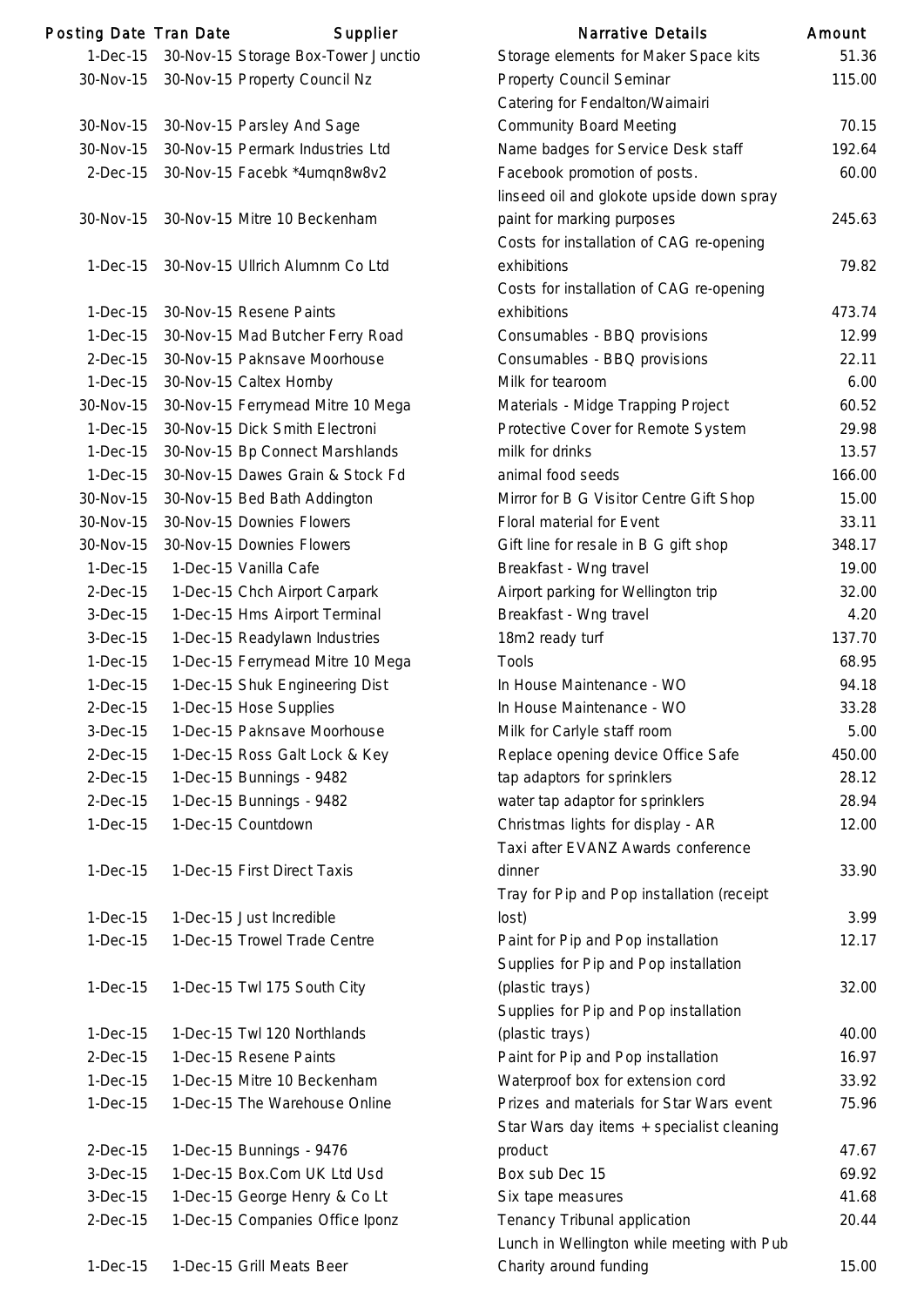| <b>Posting Date Tran Date</b> |                   | Supplier                           | <b>Narrative Details</b>                                                        | Amount |
|-------------------------------|-------------------|------------------------------------|---------------------------------------------------------------------------------|--------|
| $2-Dec-15$                    |                   | 1-Dec-15 Smiths City 3207          | Repairs to dishwasher - South L.C.                                              | 160.86 |
| $3-Dec-15$                    |                   | 1-Dec-15 Fulcrumapp.Com            | Supply of data capture tool CWW assets<br>Earplugs/Safety Glasses/Dust Mask/Lip | 153.82 |
| $2-Dec-15$                    |                   | 1-Dec-15 Blackwoods Protector      | <b>Balm</b>                                                                     | 55.11  |
| $2-Dec-15$                    |                   | 1-Dec-15 Mbie Bldg & Housing       | Annual Membership                                                               | 199.34 |
| $3-Dec-15$                    |                   | 1-Dec-15 Project Management Instit | PMI Individual Membership                                                       | 293.67 |
| $1-Dec-15$                    |                   | 1-Dec-15 Twl 178 Barrington        | hooks to hang mirror in Southern centre                                         | 20.00  |
| $3-Dec-15$                    |                   | 1-Dec-15 Dropbox*q7kq26vbqjnk      | file transfer with 360 working group                                            | 15.52  |
| $1-Dec-15$                    |                   | 1-Dec-15 Caltex Redwood            | milk for staff                                                                  | 8.30   |
| $1-Dec-15$                    |                   | 1-Dec-15 Mitre 10 Beckenham        | fusewire brushes etc parks pools                                                | 8.13   |
| $2-Dec-15$                    |                   | 1-Dec-15 Stihl Shop Northwood      | Chainsaw files and mitt                                                         | 118.00 |
|                               |                   |                                    | Costs for installation of CAG re-opening                                        |        |
| $1-Dec-15$                    |                   | 1-Dec-15 Jaycar Pty Ltd            | exhibitions<br>Consumables - BBQ provisions Division                            | 159.00 |
| $2-Dec-15$                    |                   | 1-Dec-15 Couplands Bakeries        | <b>Street</b><br>Consumables - BBQ provisions Division                          | 5.00   |
| $2-Dec-15$                    |                   |                                    |                                                                                 | 31.99  |
|                               |                   | 1-Dec-15 Mad Butcher Ferry Road    | <b>Street</b>                                                                   | 43.09  |
| $1-Dec-15$                    |                   | 1-Dec-15 Twl 123 Eastgate          | Materials - Midge Project<br>Catering - Ocean Outfall Community                 |        |
| $2-Dec-15$                    |                   | 1-Dec-15 Couplands Bakeries        | Liaison Group Meeting                                                           | 29.97  |
| $2-Dec-15$                    |                   | 1-Dec-15 Ballinger Hunting         | PPE - Waders Summer Students                                                    | 219.99 |
|                               |                   |                                    | Materials - Summer Students Midge                                               |        |
| $2-Dec-15$                    |                   | 1-Dec-15 Anglers Warehouse         | Project                                                                         | 488.75 |
| $2-Dec-15$                    |                   | 1-Dec-15 Ecocentral Ltd            | Repossessed Stereos disposal                                                    | 19.28  |
|                               |                   |                                    | Protective gear etc for new Compliance &                                        |        |
| $2-Dec-15$                    |                   | 1-Dec-15 Blackwoods Protector      | <b>Investigation Officers</b>                                                   | 698.87 |
| 3-Dec-15                      |                   | 1-Dec-15 Adobe Id CreativecId      | Software for signs                                                              | 33.70  |
|                               |                   |                                    | Farewell for leaving staff member after 13                                      |        |
| $3-Dec-15$                    |                   | 2-Dec-15 Boulevard Cafe & Bar      | years                                                                           | 300.00 |
| $2-Dec-15$                    | 2-Dec-15 Briscoes |                                    | Board room supplies                                                             | 3.99   |
|                               |                   |                                    | Catering for Spreydon Heathcote end of                                          |        |
| $2-Dec-15$                    |                   | 2-Dec-15 Just Incredible           | year networking function                                                        | 14.50  |
|                               |                   |                                    | Plates for Spreydon Heathcote Community                                         |        |
| $2-Dec-15$                    |                   | 2-Dec-15 Countdown                 | <b>Board Room</b>                                                               | 23.96  |
|                               |                   |                                    | Spreydon Heathccote Community Board                                             |        |
| $2-Dec-15$                    |                   | 2-Dec-15 Countdown                 | End of Year Networking Function Catering                                        | 39.24  |
| $4-Dec-15$                    |                   | 2-Dec-15 Y G*yogaglo               | Yogaglo website                                                                 | 27.84  |
| $3-Dec-15$                    |                   | 2-Dec-15 Oderings Nurseries        | wonder weeder                                                                   | 5.99   |
| 3-Dec-15                      |                   | 2-Dec-15 Blackwoods Protector      | hacksaw blade & knife                                                           | 14.86  |
| $3-Dec-15$                    |                   | 2-Dec-15 Blackwoods Protector      | safety boots x1                                                                 | 117.14 |
| $3-Dec-15$                    |                   | 2-Dec-15 Bunnings - 9476           | weedkiller & hose fittings                                                      | 131.25 |
|                               |                   |                                    | Bulletin magazine external advisory panel.                                      |        |
|                               |                   |                                    | All non paid. representing Art Gallery and                                      |        |
| $2-Dec-15$                    |                   | 2-Dec-15 Canterbury Cheesemonger   | <b>UC</b>                                                                       | 59.40  |
| $2-Dec-15$                    |                   | 2-Dec-15 Mrc Transmark Limited     | In House Maintenance - WO                                                       | 48.25  |
| $3-Dec-15$                    |                   | 2-Dec-15 Asmuss Water Systems Ltd  | Materials - Guarding Project                                                    | 71.30  |
| 3-Dec-15                      |                   | 2-Dec-15 Asmuss Water Systems Ltd  | Materials - Minor Pipe Renewals                                                 | 86.25  |
| $4-Dec-15$                    |                   | 2-Dec-15 George Henry & Co Lt      | <b>Workshop Consumables</b>                                                     | 30.94  |
| $4-Dec-15$                    |                   | 2-Dec-15 Apple NZ 2                | Ipad for Maker crate trial                                                      | 724.00 |
| $3-Dec-15$                    |                   | 2-Dec-15 The Service Company Ltd   | Laundry detergent                                                               | 150.65 |
| 3-Dec-15                      |                   | 2-Dec-15 Bunnings - 9482           | toilet seat                                                                     | 31.96  |
| $2-Dec-15$                    |                   | 2-Dec-15 Ccc Parking               | Training - Parking                                                              | 6.70   |
| $3-Dec-15$                    |                   | 2-Dec-15 Createsend.Com Ema        | Rec & Sport Centres Welcome email                                               | 7.74   |

| <b>Narrative Details</b>                   | Amount |
|--------------------------------------------|--------|
| Repairs to dishwasher - South L.C.         | 160.86 |
| Supply of data capture tool CWW assets     | 153.82 |
| Earplugs/Safety Glasses/Dust Mask/Lip      |        |
| Balm                                       | 55.11  |
| Annual Membership                          | 199.34 |
| PMI Individual Membership                  | 293.67 |
| hooks to hang mirror in Southern centre    | 20.00  |
| file transfer with 360 working group       | 15.52  |
| milk for staff                             | 8.30   |
| fusewire brushes etc parks pools           | 8.13   |
| Chainsaw files and mitt                    | 118.00 |
| Costs for installation of CAG re-opening   |        |
| exhibitions                                | 159.00 |
| Consumables - BBQ provisions Division      |        |
| Street                                     | 5.00   |
| Consumables - BBQ provisions Division      |        |
| <b>Street</b>                              | 31.99  |
| Materials - Midge Project                  | 43.09  |
| Catering - Ocean Outfall Community         |        |
| <b>Liaison Group Meeting</b>               | 29.97  |
| <b>PPE - Waders Summer Students</b>        | 219.99 |
| Materials - Summer Students Midge          |        |
| Project                                    | 488.75 |
| Repossessed Stereos disposal               | 19.28  |
| Protective gear etc for new Compliance &   |        |
| <b>Investigation Officers</b>              | 698.87 |
| Software for signs                         | 33.70  |
| Farewell for leaving staff member after 13 |        |
| years                                      | 300.00 |
| Board room supplies                        | 3.99   |
| Catering for Spreydon Heathcote end of     |        |
| year networking function                   | 14.50  |
| Plates for Spreydon Heathcote Community    |        |
| <b>Board Room</b>                          | 23.96  |
| Spreydon Heathccote Community Board        |        |
| End of Year Networking Function Catering   | 39.24  |
| Yogaglo website                            | 27.84  |
| wonder weeder                              | 5.99   |
| hacksaw blade & knife                      | 14.86  |
| safety boots x1                            | 117.14 |
| weedkiller & hose fittings                 | 131.25 |
| Bulletin magazine external advisory panel. |        |
| All non paid. representing Art Gallery and |        |
| UC                                         | 59.40  |
| In House Maintenance - WO                  | 48.25  |
| Materials - Guarding Project               | 71.30  |
| Materials - Minor Pipe Renewals            | 86.25  |
| <b>Workshop Consumables</b>                | 30.94  |
| Ipad for Maker crate trial                 | 724.00 |
| Laundry detergent                          | 150.65 |
| toilet seat                                | 31.96  |
| Training - Parking                         | 6.70   |
| Rec & Sport Centres Welcome email          | 7.74   |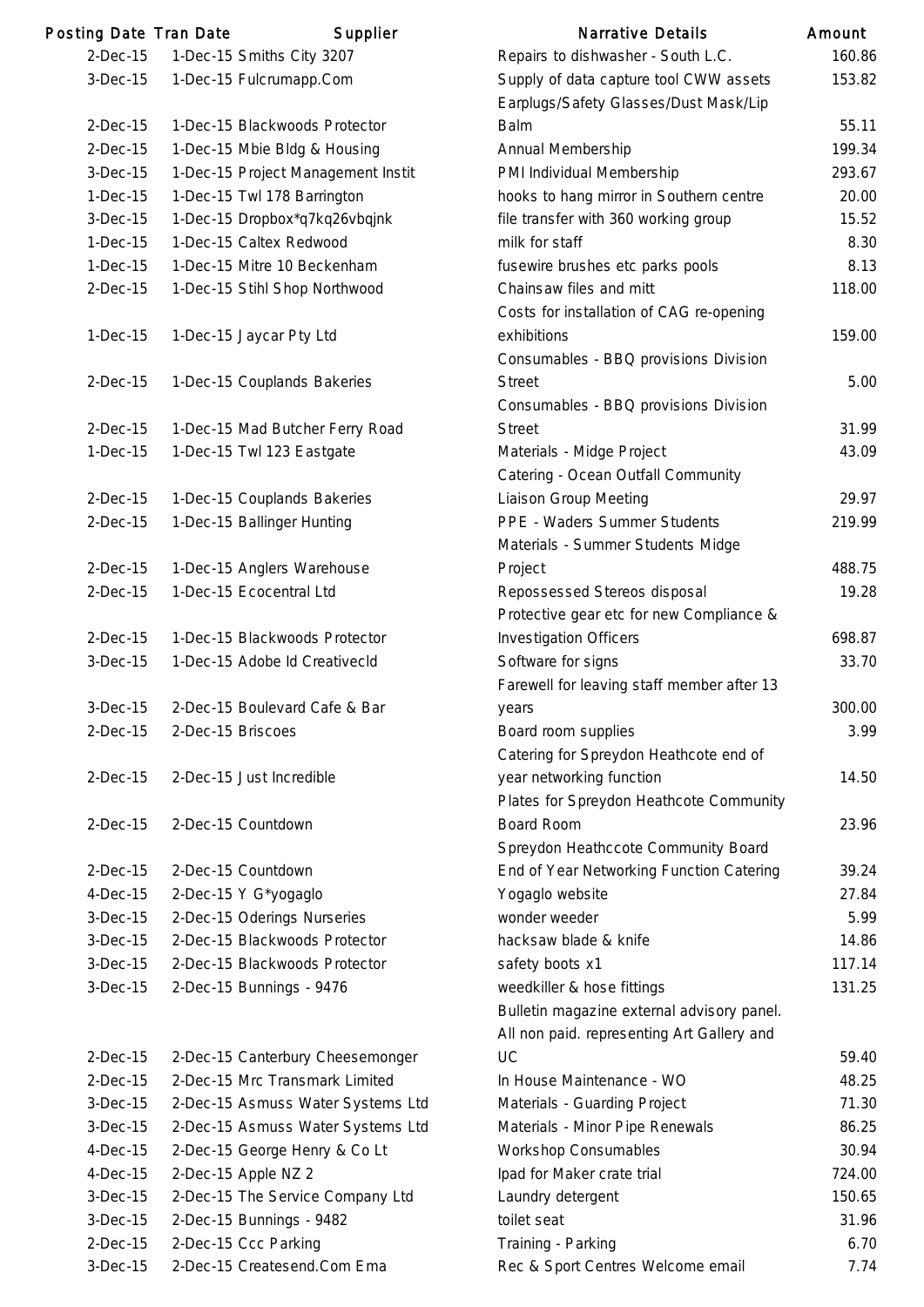| Posting Date Tran Date |                 | Supplier                           | <b>Narrative Details</b>                     | Amount   |
|------------------------|-----------------|------------------------------------|----------------------------------------------|----------|
| $3-Dec-15$             |                 | 2-Dec-15 Createsend.Com Ema        | Eastern Recreation & Sport Centre email      | 8.83     |
| $2-Dec-15$             |                 | 2-Dec-15 Spotlight Stores NZ Ltd   | Ribbon for displays                          | 13.96    |
|                        |                 |                                    | Christmas Decorations for Fendalton          |          |
| $3-Dec-15$             |                 | 2-Dec-15 Kmart - Shirley           | Library                                      | 32.50    |
| 3-Dec-15               |                 | 2-Dec-15 Companies Office Iponz    | Tenancy Tribunal application                 | 20.44    |
|                        |                 |                                    | Fungicide to control outbreak on container   |          |
| $2-Dec-15$             |                 | 2-Dec-15 Pgg Wrightson Chch        | trees.                                       | 175.00   |
|                        |                 |                                    | Taxi airport to hotel; prof development      |          |
| $7-Dec-15$             |                 | 2-Dec-15 Www.Ingogo                | course                                       | 33.01    |
|                        |                 |                                    | Food for Retirement function after 30+       |          |
| $2-Dec-15$             |                 | 2-Dec-15 Sydenham Bakery           | years of service.                            | 301.41   |
| 3-Dec-15               |                 | 2-Dec-15 Storage Box-Tower Junctio | Storage elements - Mobile Maker Space        | 26.17    |
|                        |                 |                                    | Food & Tea & coffee retirement function.     |          |
| $3-Dec-15$             |                 | 2-Dec-15 New World Fendalton       | Mix of 70+ employees non-employees           | 91.25    |
|                        |                 |                                    | Deposit for hire of gazebo and chairs for    |          |
| $2$ -Dec-15            |                 | 2-Dec-15 Happyhire                 | reopening weekend                            | 54.80    |
| $2$ -Dec-15            |                 | 2-Dec-15 Happyhire                 | Credit Voucher Happyhire                     | $-54.80$ |
| $2-Dec-15$             |                 | 2-Dec-15 Happyhire                 | Hire of gazebo for reopening weekend         | 58.40    |
| $3-Dec-15$             |                 | 2-Dec-15 Chargrill Kebab & Burg    | Clariden Global conference Auckland          | 9.90     |
|                        |                 |                                    | TOASTER, JUG AND CLOCKS FOR TE               |          |
| $2$ -Dec $-15$         |                 | 2-Dec-15 Twl 178 Barrington        | <b>HAPUA</b>                                 | 109.10   |
|                        |                 |                                    | <b>Biscuits for Sister City Committee</b>    |          |
|                        |                 |                                    | meetings and bottled water for outdoor       |          |
| $2-Dec-15$             |                 | 2-Dec-15 Countdown                 | events                                       | 25.00    |
|                        |                 |                                    | Storage facility costs for overflow shop     |          |
|                        |                 |                                    | merchandise and storing tools and            |          |
| $2-Dec-15$             |                 | 2-Dec-15 National Storage Ltd      | equipment.                                   | 458.00   |
| 3-Dec-15               | 2-Dec-15 Awards |                                    | <b>Lifeguard Competition Trophy</b>          | 71.50    |
|                        |                 |                                    | CAT6A Patch cables for Te Hapua:             |          |
| 3-Dec-15               |                 | 2-Dec-15 Computer Dynamics Ltd     | <b>Halswell Centre</b>                       | 106.62   |
|                        |                 |                                    | 1 No. 20mm ballcock for balance tank at      |          |
| $2-Dec-15$             |                 | 2-Dec-15 Ferrymead Mitre 10 Mega   | Abberley Park Pool                           | 28.88    |
| 3-Dec-15               |                 | 2-Dec-15 Donco Services Limited    | Repairs to the water blaster at Jellie Park. | 226.55   |
| $2-Dec-15$             |                 | 2-Dec-15 Fendalton Supervalue      | 2 x 1l milk for staffroom                    | 5.98     |
|                        |                 |                                    | Costs for installation of CAG re-opening     |          |
| $2-Dec-15$             |                 | 2-Dec-15 Jaycar Pty Ltd            | exhibitions                                  | 80.70    |
|                        |                 |                                    | Consumables - BBQ at Harold Denton           |          |
| 3-Dec-15               |                 | 2-Dec-15 Mad Butcher Ferry Road    | Place                                        | 31.49    |
|                        |                 |                                    | Materials - Summer Students Midge            |          |
| $2-Dec-15$             |                 | 2-Dec-15 Ferrymead Mitre 10 Mega   | Project                                      | 29.84    |
|                        |                 |                                    | Materials - Summer Students Midge            |          |
| $3-Dec-15$             |                 | 2-Dec-15 Firth Industries Ltd      | Project                                      | 255.38   |
| 3-Dec-15               |                 | 2-Dec-15 Bunnings - 9476           | Steel Wool for rats in 77 Hereford St        | 12.96    |
| 3-Dec-15               |                 | 2-Dec-15 Global Pc Riccarton       | SD Card for noise meter                      | 22.95    |
|                        |                 |                                    | Airport parking, pick up re Mediation        |          |
| $2-Dec-15$             |                 | 2-Dec-15 Chch Airport Carpark      | 02.12.15                                     | 4.00     |
|                        |                 |                                    | For Community Board Chairs and Staff         |          |
|                        |                 |                                    | Forum, 6 November 2015 at Beckenham          |          |
| $3-Dec-15$             |                 | 2-Dec-15 French Bakery Limited     | Service Centre                               | 51.25    |
|                        |                 |                                    | For Shirley/Papanui Community Board          |          |
| $3-Dec-15$             |                 | 2-Dec-15 New World Bishopdale      | meeting held on 2 December 2015.             | 58.60    |
|                        |                 |                                    | For Shirley/Papanui Community Board          |          |
| $3-Dec-15$             |                 | 2-Dec-15 Georgios Gafe             | meeting held on 2 December 2015.             | 97.32    |
|                        |                 |                                    |                                              |          |

175.00

91.25

109.10

equipment. 458.00

106.62

28.88

80.70

Place 31.49

Project 29.84

255.38

51.25

97.32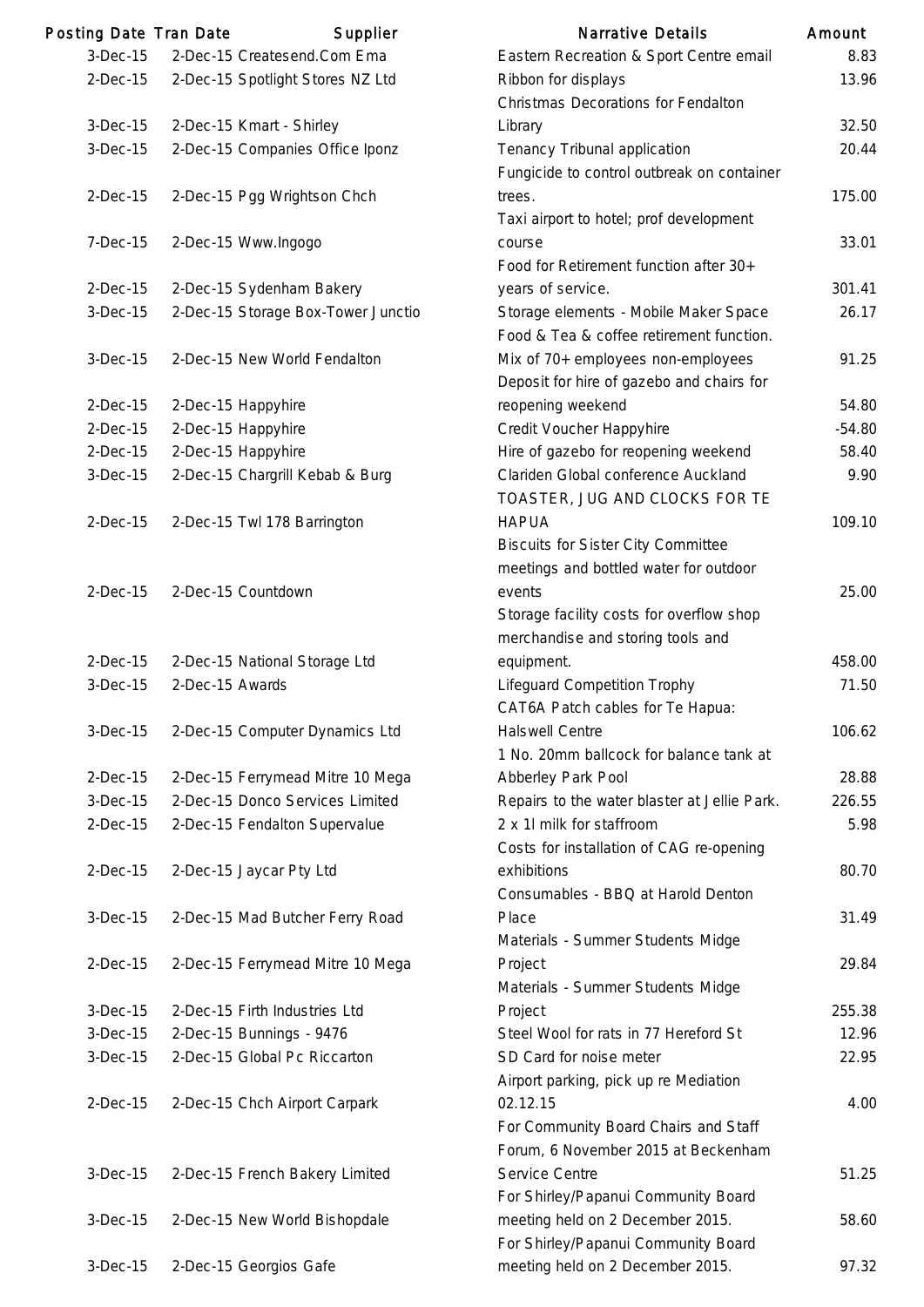### Posting Date Tran Date Supplier

| 2-Dec-15       | 2-Dec-15 Vodafone Riccarton        |
|----------------|------------------------------------|
| 3-Dec-15       | 2-Dec-15 Rex Wheels & Castors      |
| 3-Dec-15       | 2-Dec-15 Mainland Fasteners Ltd    |
| $2$ -Dec $-15$ | 2-Dec-15 Freshchoice Barrington    |
| 3-Dec-15       | 2-Dec-15 Couplands Bakeries        |
| 3-Dec-15       | 3-Dec-15 Supervalue Lyttelton      |
| $4-Dec-15$     | 3-Dec-15 French Bakery Limited     |
| $3-Dec-15$     | 3-Dec-15 Briscoes                  |
| $4-Dec-15$     | 3-Dec-15 Countdown Online Shopping |
| 3-Dec-15       | 3-Dec-15 Freshchoice Barrington    |
| 3-Dec-15       | 3-Dec-15 Twinneedle Outdoor        |
| $4-Dec-15$     | 3-Dec-15 Dick Smith Electroni      |
| $3-Dec-15$     | 3-Dec-15 The Kitchen Cafe          |
| 7-Dec-15       | 3-Dec-15 Globalcollect Apple Nz    |
| 3-Dec-15       | 3-Dec-15 Hampton & Co Ltd          |
| $4-Dec-15$     | 3-Dec-15 Global Pc Shirley         |
| $4-Dec-15$     | 3-Dec-15 Bunnings - 9482           |
| 3-Dec-15       | 3-Dec-15 Trents Wholesale Ltd      |
| $4-Dec-15$     | 3-Dec-15 Createsend.Com Ema        |
| $4-Dec-15$     | 3-Dec-15 Wsl South City            |
| $4-Dec-15$     | 3-Dec-15 Createsend.Com Ema        |
| 3-Dec-15       | 3-Dec-15 Briscoes Chch Salisbury   |
| 4-Dec-15       | 3-Dec-15 Blackwoods Protector      |
| 3-Dec-15       | 3-Dec-15 Shirley Service Centre    |
| 3-Dec-15       | 3-Dec-15 Twl 123 Eastgate          |
| 4-Dec-15       | 3-Dec-15 Para Rubber Christchur    |
| 3-Dec-15       | 3-Dec-15 Chch Botanic Gardens      |
| 4-Dec-15       | 3-Dec-15 Mexicali Kr               |
| 7-Dec-15       | 3-Dec-15 Waterfront Cafe           |
| 3-Dec-15       | 3-Dec-15 New World South City      |
| 4-Dec-15       | 3-Dec-15 Bunnings - 9476           |
| 4-Dec-15       | 3-Dec-15 Ross Galt Lock & Key      |
| 4-Dec-15       | 3-Dec-15 Mico Equip Hornby         |
| 4-Dec-15       | 3-Dec-15 Ian Coombes Ltd           |
| 4-Dec-15       | 3-Dec-15 Hall Machinery Chris      |
| 4-Dec-15       | 3-Dec-15 Bunnings - 9476           |

|            | ng Date Tran Date | Supplier                           | <b>Narrative Details</b>                                                                 | Amount   |
|------------|-------------------|------------------------------------|------------------------------------------------------------------------------------------|----------|
|            |                   |                                    | Travel between Sites requires cell phone                                                 |          |
|            |                   |                                    | contact & Hands free, car kit, and                                                       |          |
| $2-Dec-15$ |                   | 2-Dec-15 Vodafone Riccarton        | mounting brackets for ve *                                                               | 144.80   |
| $3-Dec-15$ |                   | 2-Dec-15 Rex Wheels & Castors      | Workshop hardware                                                                        | 517.50   |
| $3-Dec-15$ |                   | 2-Dec-15 Mainland Fasteners Ltd    | Gallery hardware                                                                         | 551.08   |
|            |                   |                                    | Catering for Child & Youth Network                                                       |          |
| $2-Dec-15$ |                   | 2-Dec-15 Freshchoice Barrington    | Meeting - Wednesday 2 December 2015.                                                     | 14.56    |
|            |                   |                                    | Catering for Child & Youth Network                                                       |          |
| $3-Dec-15$ |                   | 2-Dec-15 Couplands Bakeries        | Meeting - Wednesday 2 December 2015.                                                     | 6.99     |
| 3-Dec-15   |                   | 3-Dec-15 Supervalue Lyttelton      | Board Workshop - 3 December 2015                                                         | 7.98     |
| 4-Dec-15   |                   | 3-Dec-15 French Bakery Limited     | Board Workshop - 3 December 2015                                                         | 49.40    |
| 3-Dec-15   |                   | 3-Dec-15 Briscoes                  | <b>Board Room Supplies</b>                                                               | 5.99     |
|            |                   |                                    | Catering for Spreydon Heathcote End of                                                   |          |
| 4-Dec-15   |                   | 3-Dec-15 Countdown Online Shopping | Year Networking Function                                                                 | 142.80   |
| $3-Dec-15$ |                   | 3-Dec-15 Freshchoice Barrington    | Milk for staffroom                                                                       | 2.95     |
|            |                   |                                    | Modification on Carry Case for Shift                                                     |          |
| $3-Dec-15$ |                   | 3-Dec-15 Twinneedle Outdoor        | Engineers                                                                                | 25.00    |
| $4-Dec-15$ |                   | 3-Dec-15 Dick Smith Electroni      | IE&C - Car Charger                                                                       | 37.98    |
| $3-Dec-15$ |                   | 3-Dec-15 The Kitchen Cafe          | Meals for guest speaker                                                                  | 14.00    |
|            |                   |                                    | Quiver 3D coloring app from apple for                                                    |          |
| $7-Dec-15$ |                   | 3-Dec-15 Globalcollect Apple Nz    | maker crate trial                                                                        | 39.96    |
|            |                   |                                    | Timber and hardware for new swissball                                                    |          |
| 3-Dec-15   |                   | 3-Dec-15 Hampton & Co Ltd          | rack in aerobics studio                                                                  | 255.60   |
| $4-Dec-15$ |                   | 3-Dec-15 Global Pc Shirley         | Mouse & Rechargeable Batteries lap top                                                   | 68.85    |
| 4-Dec-15   |                   | 3-Dec-15 Bunnings - 9482           | various cleaning fluids                                                                  | 81.24    |
|            |                   |                                    | Supplies for Pip and Pop installation                                                    |          |
| $3-Dec-15$ |                   | 3-Dec-15 Trents Wholesale Ltd      | (plastic containers)                                                                     | 15.04    |
| $4-Dec-15$ |                   | 3-Dec-15 Createsend.Com Ema        | Approved materials list email                                                            | 13.95    |
| $4-Dec-15$ |                   | 3-Dec-15 Wsl South City            | Diary x1                                                                                 | 13.99    |
|            |                   |                                    | Recreation and Sport Centres Newsletter                                                  |          |
| 4-Dec-15   |                   | 3-Dec-15 Createsend.Com Ema        | Ten December 2015 / January 2016                                                         | 88.78    |
| $3-Dec-15$ |                   | 3-Dec-15 Briscoes Chch Salisbury   | Xmas lights                                                                              | 37.22    |
| $4-Dec-15$ |                   | 3-Dec-15 Blackwoods Protector      | Sunscreen PPE gear x1                                                                    | 228.13   |
| $3-Dec-15$ |                   | 3-Dec-15 Shirley Service Centre    | Parking Coupons                                                                          | 62.00    |
| $3-Dec-15$ |                   | 3-Dec-15 Twl 123 Eastgate          | Christmas tree for Fendalton Library                                                     | 90.00    |
|            |                   |                                    |                                                                                          |          |
|            |                   |                                    | Rubber mats for Imagination Playground at<br>CAG                                         | 1,224.70 |
| 4-Dec-15   |                   | 3-Dec-15 Para Rubber Christchur    |                                                                                          |          |
|            |                   |                                    | Bereavement card for coastal volunteer                                                   |          |
| 3-Dec-15   |                   | 3-Dec-15 Chch Botanic Gardens      | (death of their wife)                                                                    | 6.90     |
| 4-Dec-15   |                   | 3-Dec-15 Mexicali Kr               | Clariden Global Conference Auckland                                                      | 20.70    |
| 7-Dec-15   |                   | 3-Dec-15 Waterfront Cafe           | Clariden Global Conference Auckland                                                      | 20.80    |
|            |                   |                                    | Morning/Afternoon tea supplies for the                                                   |          |
| 3-Dec-15   |                   | 3-Dec-15 New World South City      | Mayor's Lounge invited guests                                                            | 16.86    |
| 4-Dec-15   |                   | 3-Dec-15 Bunnings - 9476           | sprinklers, hose fittings for Waltham                                                    | 112.94   |
| 4-Dec-15   |                   | 3-Dec-15 Ross Galt Lock & Key      | Spare keys cut for staff at Halswell Pool.<br>1 No. full flow ballcock & adaptor for the | 47.60    |
| 4-Dec-15   |                   | 3-Dec-15 Mico Equip Hornby         | balance tank at the Whale Pool Brighton.                                                 | 70.41    |
|            |                   |                                    | 3 No. 4 litre bottles of Descale for the                                                 |          |
| 4-Dec-15   |                   | 3-Dec-15 Ian Coombes Ltd           | steam generator at Jellie Park.                                                          | 336.38   |
|            |                   |                                    | New Onga PPP750 pump for the Whale                                                       |          |
| 4-Dec-15   |                   | 3-Dec-15 Hall Machinery Chris      | Pool at New Brighton                                                                     | 1,150.00 |
|            |                   |                                    | Costs for installation of CAG re-opening                                                 |          |
| 4-Dec-15   |                   | 3-Dec-15 Bunnings - 9476           | exhibitions                                                                              | 148.81   |
|            |                   |                                    |                                                                                          |          |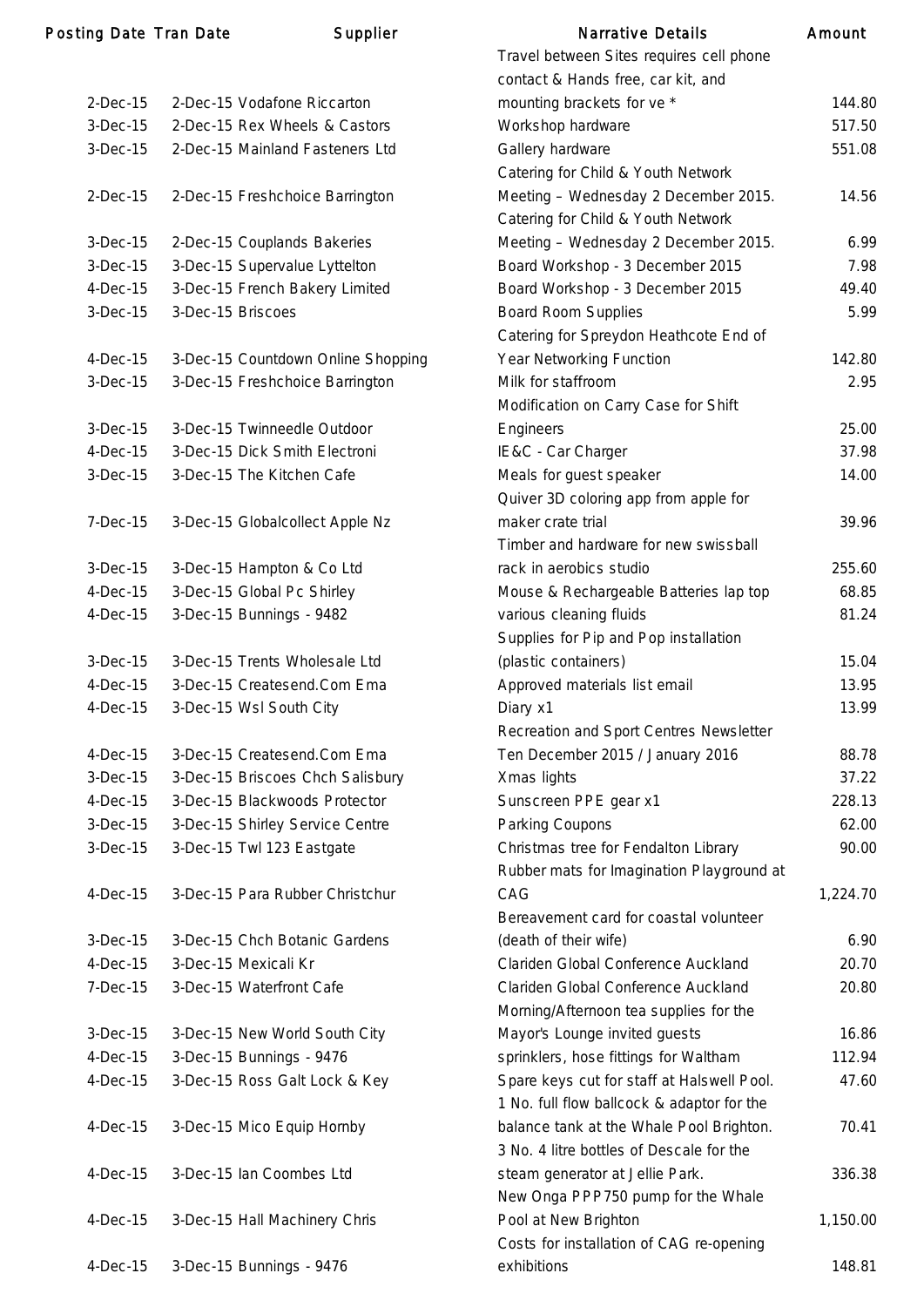| Posting Date Tran Date | Supplier                         | <b>Narrative Details</b>                       | Amount    |
|------------------------|----------------------------------|------------------------------------------------|-----------|
| $4-Dec-15$             | 3-Dec-15 Supervalue Wairakei Rd  | Consumables - BBQ provisions                   | 9.31      |
| $4-Dec-15$             | 3-Dec-15 Mad Butcher Ferry Road  | Consumables - BBQ at Veronica Place            | 30.73     |
| $3-Dec-15$             | 3-Dec-15 Texture Plants Lt       | Canna for bedding                              | 127.92    |
| $4$ -Dec $-15$         | 3-Dec-15 Bunnings - 9476         | Garden plant ties                              | 21.59     |
| $4$ -Dec $-15$         | 3-Dec-15 Oderings Nurseries      | Plants fpr sections H and I, a+ and D          | 165.22    |
| $4-Dec-15$             | 3-Dec-15 Bunnings - 9476         | Wet & Dry Vac                                  | 269.00    |
|                        |                                  | PPE - Life Jackets Summer Students             |           |
| $4-Dec-15$             | 3-Dec-15 Burnsco Marine          | Midge Project                                  | 179.98    |
| 3-Dec-15               | 3-Dec-15 Kathmandu Tower Junctn  | safety equipment - sunhat                      | 24.99     |
| $4-Dec-15$             | 3-Dec-15 Blackwoods Protector    | sunglasses                                     | 18.21     |
|                        |                                  | Supplies, requested by Community               |           |
|                        |                                  | Recreation Adviser, for use at community       |           |
| $3-Dec-15$             | 3-Dec-15 Life Pharmacy Northland | events                                         | 7.19      |
|                        |                                  | Food for Halswell project exhibition - Te      |           |
| 3-Dec-15               | 3-Dec-15 New World Halswell      | Hapua opening week                             | 87.23     |
| $3-Dec-15$             | 3-Dec-15 Blue Star Taxis         | Taxi from Christchurch airport - home          | 45.60     |
|                        |                                  | Supplies for board room kitchen at Papanui     |           |
| 3-Dec-15               | 3-Dec-15 Pak N Save Northlands   | Service Centre.                                | 17.03     |
|                        |                                  | Playstation 4 dual shock 4 wireless            |           |
|                        |                                  | controller - black (NB / LI / SO               |           |
| $3-Dec-15$             | 3-Dec-15 Mighty Ape Limited      | replacements)                                  | 89.00     |
|                        |                                  | 15 x Belkin ChargeSync + 1 x HDMI for          |           |
| $4-Dec-15$             | 3-Dec-15 Ascent Technology Ltd   | <b>SLC</b>                                     | 289.81    |
| $3-Dec-15$             | 3-Dec-15 Xcm Group Limited       | Polo shirts x2                                 | 374.90    |
| 4-Dec-15               | 3-Dec-15 The Preservatory        | Panel catering                                 | 19.90     |
|                        |                                  | Catering for Spreydon Heathcote End of         |           |
| $4$ -Dec $-15$         | 4-Dec-15 Freshchoice Barrington  | Year Networking Function                       | 10.99     |
|                        |                                  | Catering for Spreydon Heathcote                |           |
| $4-Dec-15$             | 4-Dec-15 Parsley And Sage        | <b>Community Board Meeting</b>                 | 105.00    |
|                        |                                  | Catering for Spreydon Heathcote End of         |           |
| $7-Dec-15$             | 4-Dec-15 Couplands Bakeries      | Year Networking Function                       | 43.94     |
| 7-Dec-15               | 4-Dec-15 Wilson Parking          | Meetings at Civic - carparking                 | 6.60      |
| 7-Dec-15               | 4-Dec-15 Jaycar Pty Ltd          | pump fittings for tree watering tank           | 4.90      |
|                        |                                  | <b>Catering for Hagley Ferrymead Community</b> |           |
| $4$ -Dec $-15$         | 4-Dec-15 Relish Catering         | <b>Board</b>                                   | 87.40     |
|                        |                                  | Red Cross payment for Celebrate                |           |
| $4-Dec-15$             | 4-Dec-15 Nz Red Cross Cwc        | Bishopdale!                                    | 217.07    |
| 7-Dec-15               | 4-Dec-15 Saecowilson - Christch  | In House Maintenance - WO                      | 94.53     |
| $4-Dec-15$             | 4-Dec-15 Parsley And Sage        | Catering for Community Board Meeting           | 113.28    |
| $7-Dec-15$             | 4-Dec-15 Wilson Parking          | Parking - Training                             | 6.60      |
| 7-Dec-15               | 4-Dec-15 Campaignmonitor.Co      | Campaign monitor templates                     | 6.60      |
| 7-Dec-15               | 4-Dec-15 Campaignmonitor.Co      | Campaign monitor templates                     | 15.88     |
| 7-Dec-15               | 4-Dec-15 Formassembly.Com        | Form assembly - online form software           | 385.35    |
|                        |                                  | Summer Pool BBQ's - Recalled. Credit           |           |
| $7-Dec-15$             | 4-Dec-15 Bunnings - 9476         | Voucher Bunnings - 9476                        | $-757.96$ |
|                        |                                  | Plaque for AKW Community Board Award           |           |
| $4-Dec-15$             | 4-Dec-15 Hurrell Holdings Ltd    | to Akaroa Area School                          | 46.00     |
|                        |                                  | Supplies for Pip and Pop installation          |           |
| $4$ -Dec $-15$         | 4-Dec-15 Trents Wholesale Ltd    | (plastic containers)                           | 30.08     |
|                        |                                  | Clay for Te Hapua: Halswell Centre holiday     |           |
| $7-Dec-15$             | 4-Dec-15 Eeny Meeny              | programmes                                     | 134.64    |
|                        |                                  |                                                |           |

| <b>Narrative Details</b>                   | Amount    |
|--------------------------------------------|-----------|
| Consumables - BBQ provisions               | 9.31      |
| Consumables - BBQ at Veronica Place        | 30.73     |
| Canna for bedding                          | 127.92    |
| Garden plant ties                          | 21.59     |
| Plants fpr sections H and I, a+ and D      | 165.22    |
| Wet & Dry Vac                              | 269.00    |
| PPE - Life Jackets Summer Students         |           |
| Midge Project                              | 179.98    |
| safety equipment - sunhat                  | 24.99     |
| sunglasses                                 | 18.21     |
| Supplies, requested by Community           |           |
| Recreation Adviser, for use at community   |           |
| events                                     | 7.19      |
| Food for Halswell project exhibition - Te  |           |
| Hapua opening week                         | 87.23     |
| Taxi from Christchurch airport - home      | 45.60     |
| Supplies for board room kitchen at Papanui |           |
| Service Centre.                            | 17.03     |
| Playstation 4 dual shock 4 wireless        |           |
| controller - black (NB / LI / SO           |           |
| replacements)                              | 89.00     |
| 15 x Belkin ChargeSync + 1 x HDMI for      |           |
| <b>SLC</b>                                 | 289.81    |
| Polo shirts x2                             | 374.90    |
| Panel catering                             | 19.90     |
| Catering for Spreydon Heathcote End of     |           |
| Year Networking Function                   | 10.99     |
| Catering for Spreydon Heathcote            |           |
| <b>Community Board Meeting</b>             | 105.00    |
| Catering for Spreydon Heathcote End of     |           |
| Year Networking Function                   | 43.94     |
| Meetings at Civic - carparking             | 6.60      |
| pump fittings for tree watering tank       | 4.90      |
| Catering for Hagley Ferrymead Community    |           |
| <b>Board</b>                               | 87.40     |
| Red Cross payment for Celebrate            |           |
| Bishopdale!                                | 217.07    |
| In House Maintenance - WO                  | 94.53     |
| Catering for Community Board Meeting       | 113.28    |
| Parking - Training                         | 6.60      |
| Campaign monitor templates                 | 6.60      |
| Campaign monitor templates                 | 15.88     |
| Form assembly - online form software       | 385.35    |
| Summer Pool BBQ's - Recalled. Credit       |           |
| Voucher Bunnings - 9476                    | $-757.96$ |
| Plaque for AKW Community Board Award       |           |
| to Akaroa Area School                      | 46.00     |
| Supplies for Pip and Pop installation      |           |
| (plastic containers)                       | 30.08     |
| Clay for Te Hapua: Halswell Centre holiday |           |
| programmes                                 | 134.64    |
|                                            |           |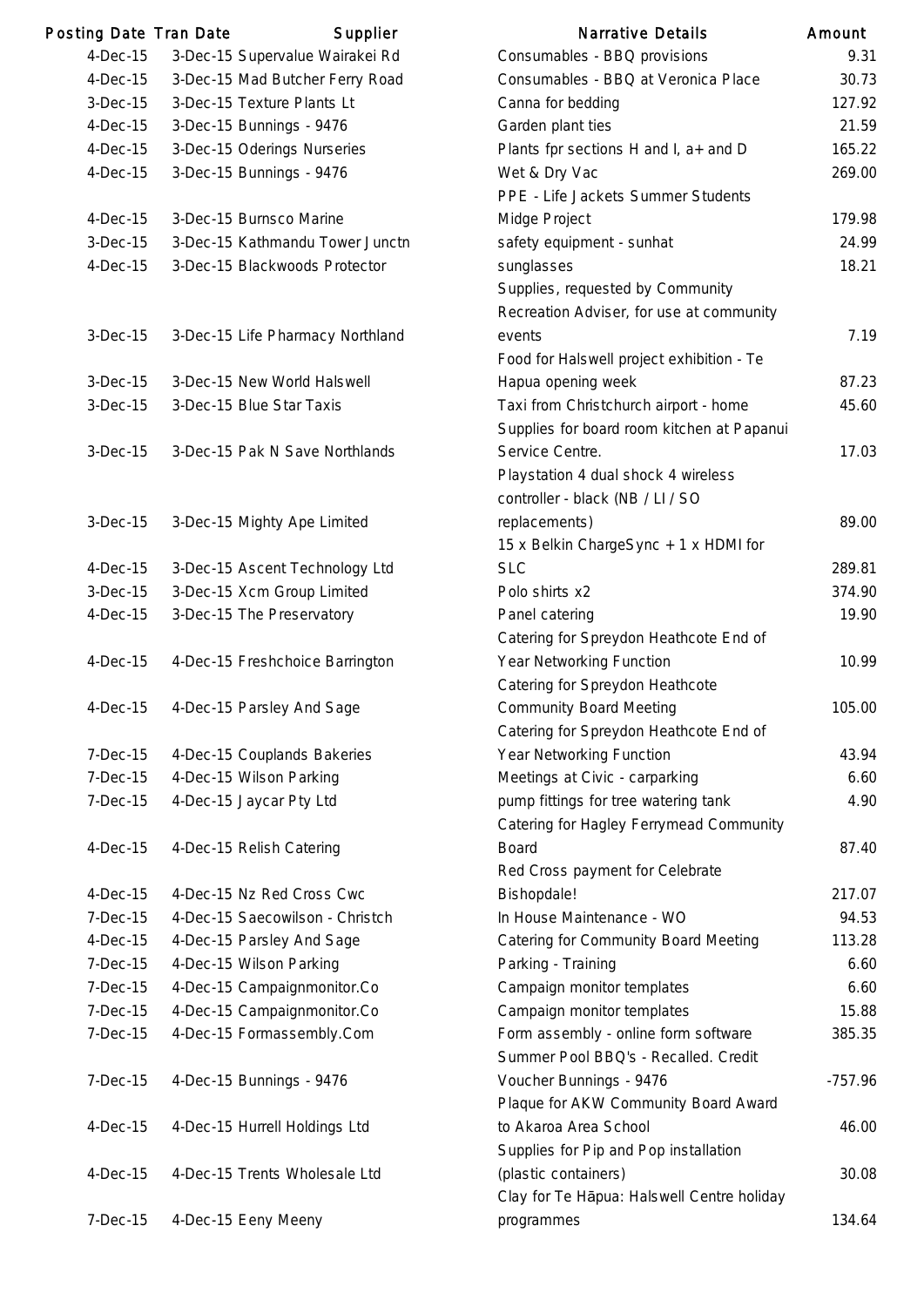| Posting Date Tran Date |                   | Supplier                           | <b>Narrative Details</b>                       | Amount    |
|------------------------|-------------------|------------------------------------|------------------------------------------------|-----------|
|                        |                   |                                    | Recreation and Sport Centres Newsletter        |           |
|                        |                   |                                    | Ten December 2015 / January 2016 (NON-         |           |
| $7-Dec-15$             |                   | 4-Dec-15 Createsend.Com Ema        | MEMBERS)                                       | 71.86     |
|                        |                   |                                    | <b>Community Presentation Materials Aranui</b> |           |
| $7-Dec-15$             |                   | 4-Dec-15 Copy Cats Service Ce      | Facility                                       | 15.50     |
|                        |                   |                                    | Key Tags, storage, tape for response           |           |
| $4-Dec-15$             |                   | 4-Dec-15 Mitre 10 Mega Hornby      | teams                                          | 132.65    |
| $4-Dec-15$             |                   | 4-Dec-15 Mitre 10 Mega Hornby      | Trailer keys for response team members         | 390.00    |
| $7-Dec-15$             |                   | 4-Dec-15 Companies Office Iponz    | Tenancy Tribunal application                   | 20.44     |
| 7-Dec-15               |                   | 4-Dec-15 Companies Office Iponz    | Tenancy Tribunal application                   | 20.44     |
|                        |                   |                                    | Two films for the public programme - DVDs      |           |
| 7-Dec-15               |                   | 4-Dec-15 Illuminations Tele        | and screening rights                           | 468.47    |
| $7-Dec-15$             |                   | 4-Dec-15 Waterfront Cafe           | Clariden Global Conference Auckland            | 20.80     |
| $4-Dec-15$             |                   | 4-Dec-15 Four Square Akaroa        | tea, coffee, light bulbs, cleaning materials   | 67.45     |
|                        |                   |                                    | Tools and safety equipment for Riccarton       |           |
|                        |                   |                                    |                                                | 65.99     |
| $4-Dec-15$             |                   | 4-Dec-15 Twl 120 Northlands        | <b>Wildflower Project</b>                      |           |
| $4-Dec-15$             |                   | 4-Dec-15 Site Safe                 | FIR Sitesafe training                          | 106.95    |
| $4-Dec-15$             |                   | 4-Dec-15 Gold Band Taxis           | Taxi to Airport, meeting in Wellington         | 53.30     |
|                        |                   |                                    | coffee voucher for those who put the xmas      |           |
| $4$ -Dec-15            |                   | 4-Dec-15 The Kitchen Cafe          | decorations                                    | 25.00     |
|                        |                   |                                    | Costs for installation of CAG re-opening       |           |
| $4-Dec-15$             |                   | 4-Dec-15 Spotlight Stores NZ Ltd   | exhibitions                                    | 40.95     |
|                        |                   |                                    | Costs for installation of CAG re-opening       |           |
| $4-Dec-15$             |                   | 4-Dec-15 Mitre 10 Beckenham        | exhibitions                                    | 68.40     |
|                        |                   |                                    | Costs for installation of CAG re-opening       |           |
| 7-Dec-15               |                   | 4-Dec-15 Resene Paints             | exhibitions                                    | 129.14    |
| $7-Dec-15$             |                   | 4-Dec-15 Bunnings - 9476           | Credit Voucher Bunnings - 9476                 | $-378.98$ |
| 7-Dec-15               |                   | 4-Dec-15 Bunnings - 9476           | BBQ, wet & dry vac, umbrella base              | 612.60    |
|                        |                   |                                    | Materials - Summer Students Midge              |           |
| 7-Dec-15               |                   | 4-Dec-15 Redpaths Ferry Road       | Project                                        | 104.87    |
| $7-Dec-15$             |                   | 4-Dec-15 Trenches Restaurant Bar   | Morning tea for team                           | 83.70     |
| 7-Dec-15               |                   | 4-Dec-15 University Of Otago       | Library book                                   | 23.00     |
|                        |                   |                                    | Christmas morning tea for all CCC staff to     |           |
| 7-Dec-15               |                   | 4-Dec-15 French Bakery Limited     | acknowledge 2015 service delivery              | 1,314.72  |
| 7-Dec-15               |                   | 4-Dec-15 Wsl Papanui               | Stamp pad for Xmas craft programme             | 9.99      |
| 7-Dec-15               |                   | 5-Dec-15 Cust Service Centre       | Reimbursement of student expenses              | 180.00    |
| $7-Dec-15$             |                   | 5-Dec-15 New World Rangiora        | Reimbursement of student expenses              | 540.00    |
|                        |                   |                                    | Supplies for Spreydon Heathcote Board          |           |
| $7-Dec-15$             | 5-Dec-15 Briscoes |                                    | Room                                           | 10.00     |
| 7-Dec-15               | 5-Dec-15 Briscoes |                                    | Board room Supplies                            | 11.00     |
| $7-Dec-15$             | 5-Dec-15 Briscoes |                                    | Board room Supplies                            | 20.00     |
|                        |                   |                                    | Parking at CHCH airport to attend Julian       |           |
|                        |                   |                                    | Dashper exhibition at City Gallery,            |           |
| 7-Dec-15               |                   | 5-Dec-15 Chch Airport Carpark      | Wellington                                     | 41.00     |
| $7-Dec-15$             |                   | 5-Dec-15 Briscoes Riccarton        | Kitchen supplies for Te HAPUA                  | 43.80     |
| 7-Dec-15               |                   | 5-Dec-15 Mitre 10 Mega Hornby      | Hose fittings HQP gardens                      | 125.99    |
|                        |                   |                                    | Purchase of 2x ratchet tiedowns (1 to be       |           |
|                        |                   |                                    |                                                |           |
| 7-Dec-15               |                   | 5-Dec-15 Ferrymead Mitre 10 Mega   | returned)                                      | 47.93     |
| $7-Dec-15$             |                   | 6-Dec-15 Goldpine Christchurch     | wood for misc pest work equipment              | 27.44     |
| 7-Dec-15               |                   | 6-Dec-15 Mitre 10 Beckenham        | misc equipment (broom and screws)              | 39.22     |
| $7-Dec-15$             |                   | 6-Dec-15 Ecocentral Ltd            | shelter rubbish                                | 14.46     |
| 8-Dec-15               |                   | 6-Dec-15 Project Mgmt Institute    | PMI Membership accreditation renewal           | 92.49     |
| 8-Dec-15               |                   | 6-Dec-15 Project Management Instit | PMI Membership accreditation renewal           | 291.32    |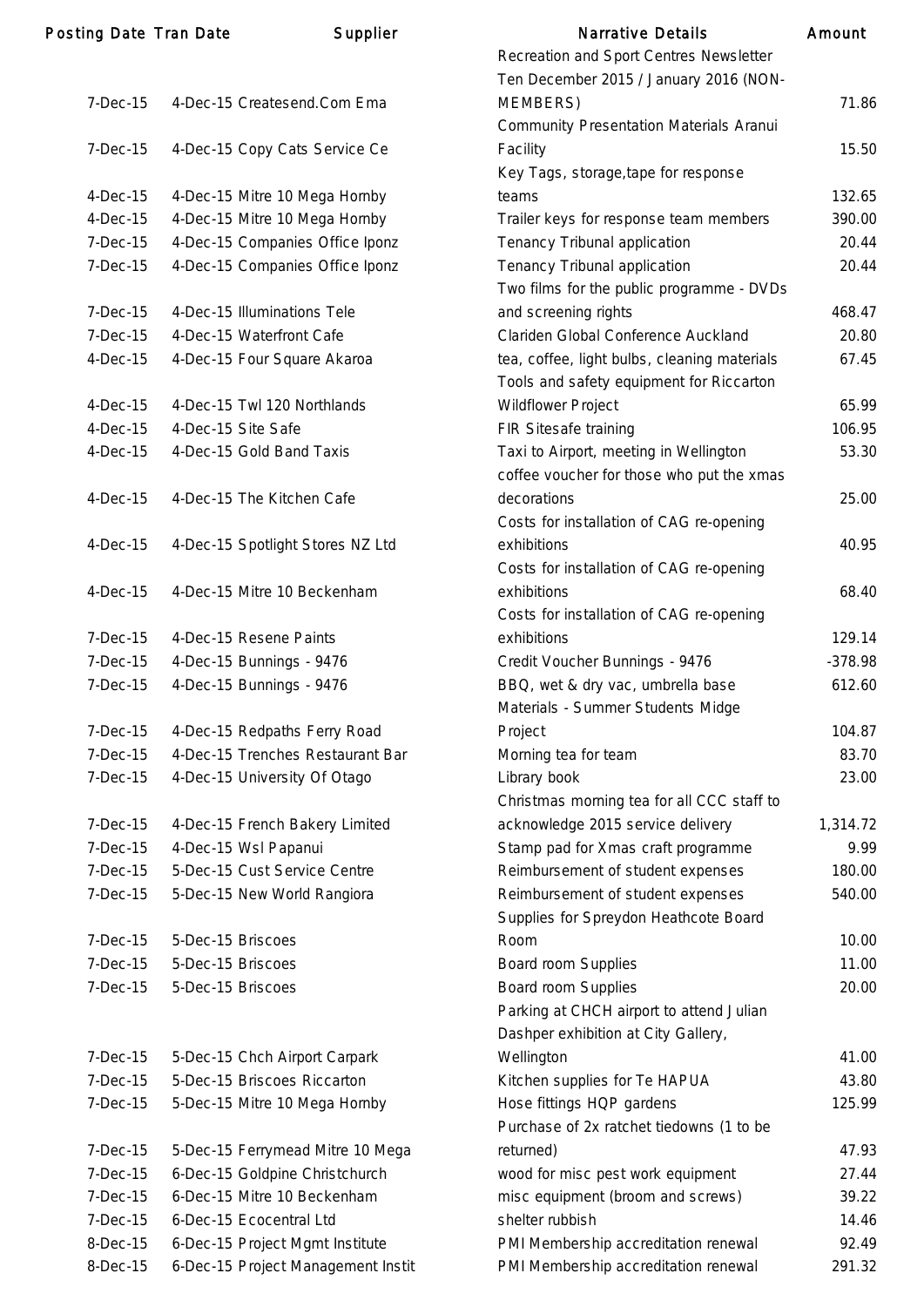| <b>Posting Date Tran Date</b> |                | Supplier                           | <b>Narrative Details</b>                   | Amount   |
|-------------------------------|----------------|------------------------------------|--------------------------------------------|----------|
|                               |                |                                    | Credit Voucher The Warehouse               |          |
| $7-Dec-15$                    |                | 6-Dec-15 The Warehouse Online      | OnlineRefund for prizes for Star Wars day  | $-14.99$ |
| $9-Dec-15$                    |                | 6-Dec-15 Dnh*godaddy.Com Nzd       | <b>SSL CERTIFICATE</b>                     | 214.18   |
|                               |                |                                    | taxi home after Wellington trip for Julian |          |
| $7-Dec-15$                    |                | 6-Dec-15 Chch Airport Carpark      | Dashper exhibition opening                 | 56.00    |
|                               |                |                                    | Padlock to secure nursery gate after break |          |
| 7-Dec-15                      |                | 6-Dec-15 Mitre 10 Bishopdale       | in.                                        | 65.60    |
| 7-Dec-15                      |                | 6-Dec-15 Crowne Plaza Adel Fd Int  | Hotel 2 nights; prof development course    | 399.01   |
| 7-Dec-15                      |                | 6-Dec-15 Mitre 10 Beckenham        | plumbing parts of kiwi house               | 25.00    |
| $7-Dec-15$                    |                | 7-Dec-15 Fairfax Media (Ps)        | Press Account for November 2016            | 326.20   |
|                               |                |                                    | Catering for Spreydon Heathcote End of     |          |
| 8-Dec-15                      |                | 7-Dec-15 Freshchoice Barrington    | Year Networking Function                   | 14.55    |
|                               |                |                                    | Te Hapua additional keys to contractors    |          |
| $7-Dec-15$                    |                | 7-Dec-15 Hammer Hardware           | locks                                      | 99.50    |
| 7-Dec-15                      |                | 7-Dec-15 Gardenmakers              | dump fees NOV 2015                         | 273.88   |
| 7-Dec-15                      |                | 7-Dec-15 Gardenmakers              | dump fees NOV 2015                         | 380.48   |
| $7-Dec-15$                    |                | 7-Dec-15 Gardenmakers              | dump fees NOV 2015                         | 414.10   |
| 7-Dec-15                      |                | 7-Dec-15 Gardenmakers              | dump fees NOV 2015                         | 488.72   |
| 7-Dec-15                      |                | 7-Dec-15 Gardenmakers              | dump fees NOV/DEC 2015                     | 714.60   |
| $7-Dec-15$                    |                | 7-Dec-15 Pak N Save Wainoni        |                                            | 26.55    |
|                               |                |                                    | Stakeholders Acknowledgement Function      |          |
|                               |                |                                    | Catering for Hagley Ferrymead Community    |          |
| $7-Dec-15$                    |                | 7-Dec-15 Countdown                 | <b>Board</b>                               | 30.80    |
| $9-Dec-15$                    |                | 7-Dec-15 Trumba Corporation        | Trumba licence 8 December                  | 200.60   |
|                               |                |                                    | Staff supplies for Halswell Pool and FA    |          |
| 7-Dec-15                      |                | 7-Dec-15 Briscoes Northlands       | Bed sheets for Jellie Park                 | 257.28   |
|                               |                |                                    | Catering AKW Community Board meeting       |          |
| $7-Dec-15$                    |                | 7-Dec-15 Bully Hayes               | 14 October 2015                            | 179.00   |
|                               |                |                                    | IPENZ Professional Subscription - page 1   |          |
| 8-Dec-15                      | 7-Dec-15 Ipenz |                                    | of the scanned document                    | 529.00   |
| 8-Dec-15                      |                | 7-Dec-15 Eco Frame And Mirror      | photo                                      | 189.57   |
| 7-Dec-15                      |                | 7-Dec-15 Paper Plus South City     | Leaving card                               | 10.99    |
| 8-Dec-15                      |                | 7-Dec-15 Bunnings - 9482           | silicone sealant for AR                    | 15.48    |
| 8-Dec-15                      |                | 7-Dec-15 Dick Smith Electroni      | Summer Reading Club prizes                 | 628.96   |
| 8-Dec-15                      |                | 7-Dec-15 Dick Smith Electroni      | Summer Reading Club prizes                 | 700.00   |
|                               |                |                                    | High Viz vests for security guards on New  |          |
| $7-Dec-15$                    |                | 7-Dec-15 Mitre 10 Mega Hornby      | <b>Brighton Pier</b>                       | 74.52    |
|                               |                |                                    | Invertor device - use in trucks to run     |          |
|                               |                |                                    | lights/laptops etc. Incorrect item         |          |
| $7-Dec-15$                    |                | 7-Dec-15 Mitre 10 Mega Hornby      | purchased, re *                            | 509.00   |
| 8-Dec-15                      |                | 7-Dec-15 Cafe Melba                | Clariden Global Conference Auckland        | 22.50    |
|                               |                |                                    | Subscription to electronic Data from       |          |
| 10-Dec-15                     |                | 7-Dec-15 Dovetail Ltd Gbp          | Building.co.uk                             | 237.64   |
|                               |                |                                    | Instead of catering at the 7 December 2015 |          |
|                               |                |                                    | meeting a contribution was made towards    |          |
| $9-Dec-15$                    |                | 7-Dec-15 Salt On The Pier          | individual Board *                         | 168.00   |
| 8-Dec-15                      |                | 7-Dec-15 The Brewery               | Volunteer Recognition Function             | 400.00   |
| $9-Dec-15$                    |                | 7-Dec-15 Tavern Harewood Limited   | <b>Volunteer Recognition Function</b>      | 110.00   |
|                               |                |                                    | Food expenses x1 on collection trip of     |          |
| 8-Dec-15                      |                | 7-Dec-15 The Store Kekerengu       | loans (artworks) in Wellington             | 9.00     |
|                               |                |                                    | Food expenses x1 on collection trip of     |          |
| 8-Dec-15                      |                | 7-Dec-15 Two Rivers Cafe           | loans (artworks) in Wellington             | 12.00    |
|                               |                |                                    | Food expenses x1 on collection trip of     |          |
| 8-Dec-15                      |                | 7-Dec-15 Rasa Malaysian Restaurant | loans (artworks) in Wellington             | 17.00    |
|                               |                |                                    |                                            |          |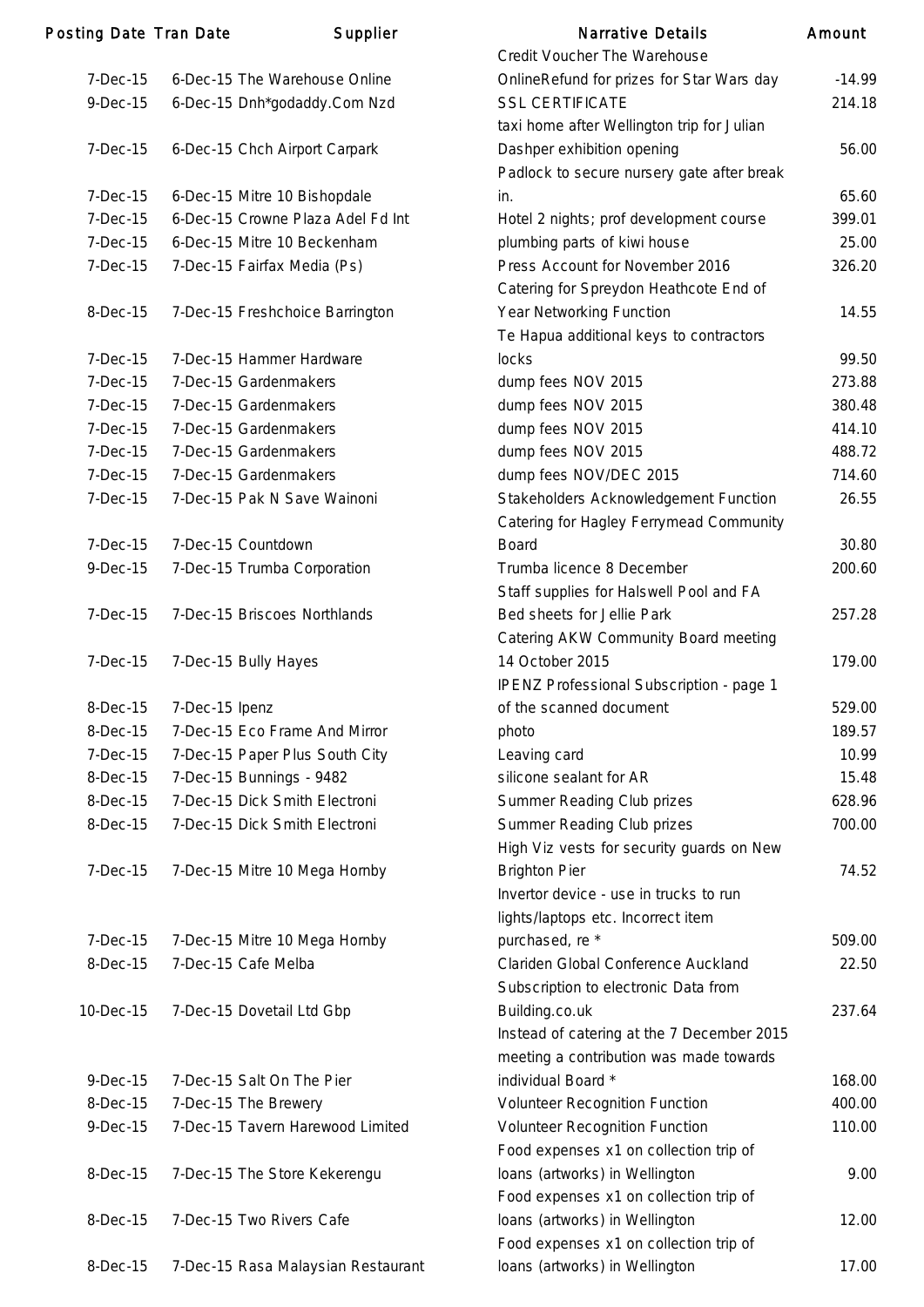### Posting Date Tran Date Supplier

| 8-Dec-15       | 7-Dec-15 Picton Village Bakery     |
|----------------|------------------------------------|
| $7-Dec-15$     | 7-Dec-15 Mitre 10 Beckenham        |
| 8-Dec-15       | 7-Dec-15 New World St Martins      |
| $7-Dec-15$     | 7-Dec-15 Merivale Paper Plus       |
| $7-Dec-15$     | 7-Dec-15 Caltex Redwood            |
| 8-Dec-15       | 7-Dec-15 Wilson Parking            |
|                |                                    |
| $8-Dec-15$     | 7-Dec-15 Wsl Papanui               |
|                |                                    |
| 8-Dec-15       | 7-Dec-15 Bunnings - 9482           |
|                |                                    |
| 7-Dec-15       | 7-Dec-15 Ferrymead Mitre 10 Mega   |
|                |                                    |
| 7-Dec-15       | 7-Dec-15 Mitre 10 Beckenham        |
| 7-Dec-15       | 7-Dec-15 Map World                 |
| $9-Dec-15$     | 7-Dec-15 Harvey Norman Moorehouse  |
| $7-Dec-15$     | 7-Dec-15 Canterbury Teamwear       |
| $7-Dec-15$     | 7-Dec-15 Ferrymead Mitre 10 Mega   |
| 8-Dec-15       | 7-Dec-15 Shoof Intl Ltd            |
| $7-Dec-15$     | 7-Dec-15 Mitre 10 Mega Hornby      |
| 8-Dec-15       | 7-Dec-15 Kiwi Wood                 |
| 8-Dec-15       | 7-Dec-15 Icell                     |
| $9$ -Dec-15    | 7-Dec-15 Skr*abebooks.Co 3kjwmi    |
| 8-Dec-15       | 7-Dec-15 Seedling New Zealand      |
| $7-Dec-15$     | 7-Dec-15 Pak N Save Northlands     |
| $7-Dec-15$     | 7-Dec-15 Countdown                 |
| 8-Dec-15       | 7-Dec-15 Lotsa Goodies             |
| 8-Dec-15       | 8-Dec-15 Chch City Council Civic   |
| 8-Dec-15       | 8-Dec-15 Mitre 10 Beckenham        |
| 9-Dec-15       | 8-Dec-15 Blackwoods Protector      |
|                |                                    |
| $9$ -Dec $-15$ | 8-Dec-15 Kolorful Kanvas Ltd       |
|                |                                    |
| 8-Dec-15       | 8-Dec-15 Z Cashmere                |
| 8-Dec-15       | 8-Dec-15 Countdown                 |
|                |                                    |
| 10-Dec-15      | 8-Dec-15 Countdown Online Shopping |
| $9$ -Dec $-15$ | 8-Dec-15 Hart Sport Pty Ltd        |
| 8-Dec-15       | 8-Dec-15 Pak N Save Riccarton      |
| 10-Dec-15      | 8-Dec-15 George Henry & Co Lt      |
| 8-Dec-15       | 8-Dec-15 Twl 181 Belfast           |
| $9$ -Dec $-15$ | 8-Dec-15 Bunnings - 9482           |
| 9-Dec-15       | 8-Dec-15 Bishopdale Pharmacy       |
|                |                                    |
| 8-Dec-15       | 8-Dec-15 Relay                     |
| 9-Dec-15       | 8-Dec-15 Chch Airport Carpark      |
|                |                                    |
| 11-Dec-15      | 8-Dec-15 Www.Aliexpress.Com        |
|                |                                    |
| 10-Dec-15      | 8-Dec-15 Fiddlesticks              |
| 9-Dec-15       | 8-Dec-15 Createsend.Com Ema        |

|                | ing Date Tran Date | Supplier                           | <b>Narrative Details</b>                                                           | Amount   |
|----------------|--------------------|------------------------------------|------------------------------------------------------------------------------------|----------|
|                |                    |                                    | Food expenses x2 on collection trip of                                             |          |
| 8-Dec-15       |                    | 7-Dec-15 Picton Village Bakery     | loans (artworks) in Wellington                                                     | 18.60    |
| $7-Dec-15$     |                    | 7-Dec-15 Mitre 10 Beckenham        | liquid nails for general building work                                             | 6.33     |
| 8-Dec-15       |                    | 7-Dec-15 New World St Martins      | morning tea supplies                                                               | 27.92    |
| $7-Dec-15$     |                    | 7-Dec-15 Merivale Paper Plus       | 2 x garden magazine                                                                | 28.00    |
| $7-Dec-15$     |                    | 7-Dec-15 Caltex Redwood            | Milk for staff                                                                     | 8.70     |
| 8-Dec-15       |                    | 7-Dec-15 Wilson Parking            | Parking in Wellington at MBIE                                                      | 36.60    |
|                |                    |                                    | Coloured Paper for Fendalton Library                                               |          |
| 8-Dec-15       |                    | 7-Dec-15 Wsl Papanui               | Christmas Display                                                                  | 37.89    |
|                |                    |                                    | Costs for installation of CAG re-opening                                           |          |
| 8-Dec-15       |                    | 7-Dec-15 Bunnings - 9482           | exhibitions                                                                        | 516.59   |
|                |                    |                                    | Materials - Summer Students Midge                                                  |          |
| $7-Dec-15$     |                    | 7-Dec-15 Ferrymead Mitre 10 Mega   | Project                                                                            | 7.47     |
|                |                    |                                    | Lock for securing Noise monitoring                                                 |          |
| 7-Dec-15       |                    | 7-Dec-15 Mitre 10 Beckenham        | equipment                                                                          | 58.60    |
| $7-Dec-15$     |                    | 7-Dec-15 Map World                 | Christchurch Maps for Area allocation                                              | 67.80    |
| $9-Dec-15$     |                    | 7-Dec-15 Harvey Norman Moorehouse  | Sandisk Card for Noise Equipment                                                   | 104.39   |
| $7-Dec-15$     |                    | 7-Dec-15 Canterbury Teamwear       | Uniform for cycle safe team - x5                                                   | 475.48   |
| $7-Dec-15$     |                    | 7-Dec-15 Ferrymead Mitre 10 Mega   | Credit Voucher Ferrymead Mitre 10 Mega                                             | $-22.95$ |
| 8-Dec-15       |                    | 7-Dec-15 Shoof Intl Ltd            | Muzzles for menacing/dangerous dogs                                                | 795.20   |
| $7-Dec-15$     |                    | 7-Dec-15 Mitre 10 Mega Hornby      | Rubbish bags & Lockable box                                                        | 182.70   |
| 8-Dec-15       |                    | 7-Dec-15 Kiwi Wood                 | door for aviary                                                                    | 125.00   |
| 8-Dec-15       | 7-Dec-15 Icell     |                                    | Cellphone covers for audiotours                                                    | 200.00   |
| $9$ -Dec $-15$ |                    | 7-Dec-15 Skr*abebooks.Co 3kjwmi    | Library book                                                                       | 103.72   |
| 8-Dec-15       |                    | 7-Dec-15 Seedling New Zealand      | Giftware for resale in B G gift shop                                               | 759.44   |
| $7-Dec-15$     |                    | 7-Dec-15 Pak N Save Northlands     | Food for Xmas programme                                                            | 3.98     |
| $7-Dec-15$     |                    | 7-Dec-15 Countdown                 | Food for Xmas programme                                                            | 7.48     |
| 8-Dec-15       |                    | 7-Dec-15 Lotsa Goodies             | Craft materials for Xmas programme                                                 | 28.90    |
| 8-Dec-15       |                    | 8-Dec-15 Chch City Council Civic   | Parking coupons                                                                    | 201.50   |
| 8-Dec-15       |                    | 8-Dec-15 Mitre 10 Beckenham        | 200m of 5mm rope for pest operations                                               | 458.00   |
| $9-Dec-15$     |                    | 8-Dec-15 Blackwoods Protector      | gumboots for spraying                                                              | 35.60    |
|                |                    |                                    | pvc banners for directing helicopters near                                         |          |
| $9-Dec-15$     |                    | 8-Dec-15 Kolorful Kanvas Ltd       |                                                                                    | 207.00   |
|                |                    |                                    | water filling station<br>Catering for Spreydon Heathcote End of                    |          |
|                |                    |                                    | Year Networking Function                                                           | 13.50    |
| 8-Dec-15       |                    | 8-Dec-15 Z Cashmere                |                                                                                    |          |
|                |                    |                                    | Catering for Spreydon Heathcote End of                                             |          |
| 8-Dec-15       |                    | 8-Dec-15 Countdown                 | Year Networking Function                                                           | 18.46    |
|                |                    |                                    | Spreydon Heathcote Catering for end of                                             |          |
| 10-Dec-15      |                    | 8-Dec-15 Countdown Online Shopping | year networking function                                                           | 125.15   |
| $9-Dec-15$     |                    | 8-Dec-15 Hart Sport Pty Ltd        | Equipment for gymnastics                                                           | 109.50   |
| 8-Dec-15       |                    | 8-Dec-15 Pak N Save Riccarton      | soap for BG staff                                                                  | 29.14    |
| 10-Dec-15      |                    | 8-Dec-15 George Henry & Co Lt      | In House Maintenance - WO                                                          | 116.82   |
| 8-Dec-15       |                    | 8-Dec-15 Twl 181 Belfast           | freezer for octagon                                                                | 559.00   |
| $9-Dec-15$     |                    | 8-Dec-15 Bunnings - 9482           | various utensils for shed                                                          | 52.14    |
| $9-Dec-15$     |                    | 8-Dec-15 Bishopdale Pharmacy       | Health & Safety Supplies - sun block<br>Pens for note taking (required after other | 31.98    |
| 8-Dec-15       | 8-Dec-15 Relay     |                                    | pens got wet).                                                                     | 7.99     |
| $9-Dec-15$     |                    | 8-Dec-15 Chch Airport Carpark      | Parking for car (instead of using taxis)                                           | 25.00    |
|                |                    |                                    | Equipment for Maker Space holiday                                                  |          |
| 11-Dec-15      |                    | 8-Dec-15 Www.Aliexpress.Com        | programmes & afterschool programmes                                                | 172.37   |
|                |                    |                                    | Provision of refreshments - Meeting with                                           |          |
| 10-Dec-15      |                    | 8-Dec-15 Fiddlesticks              | British High Commission and staff                                                  | 8.00     |
| 9-Dec-15       |                    | 8-Dec-15 Createsend.Com Ema        | Art Gallery email                                                                  | 66.36    |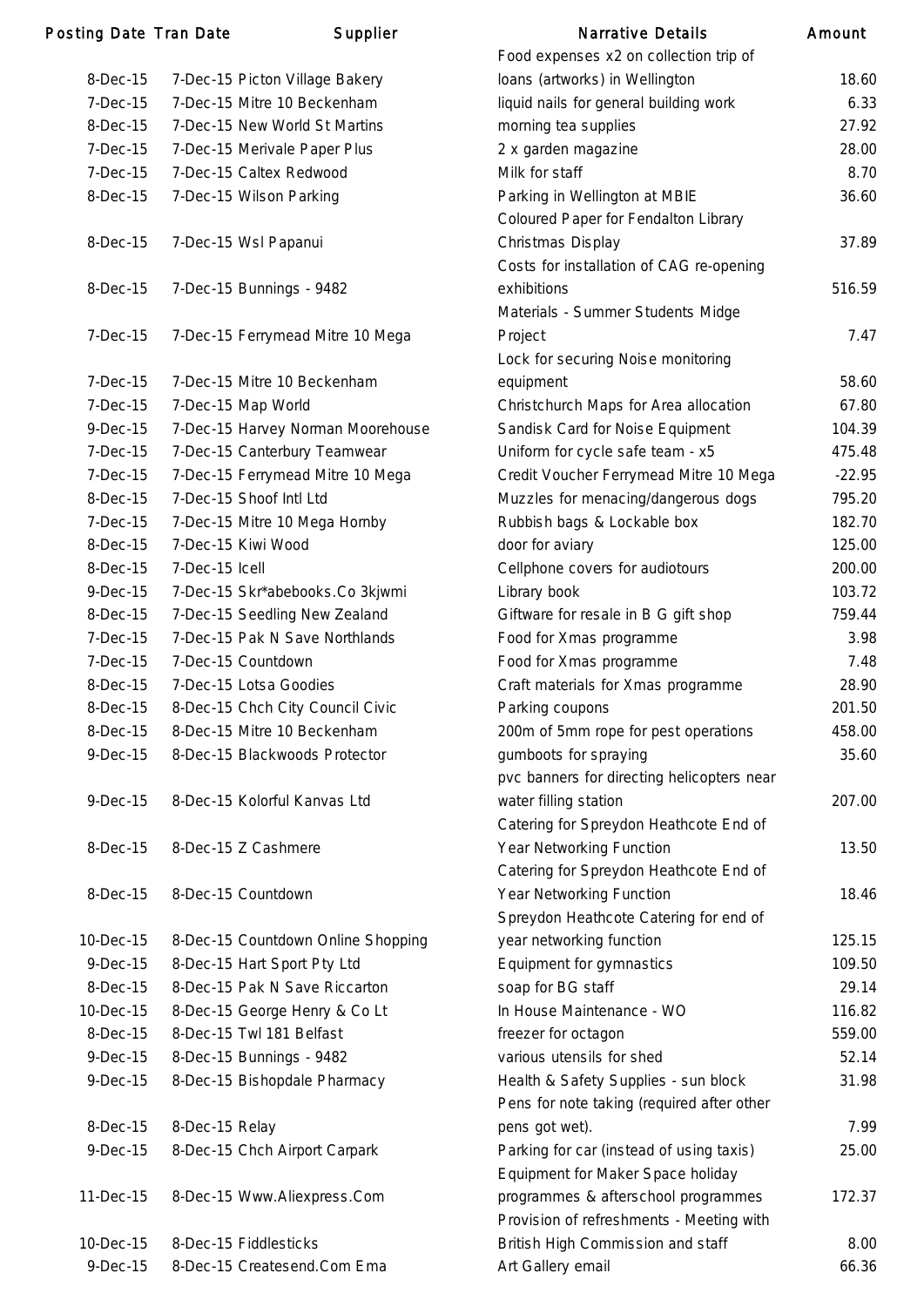| <b>Posting Date Tran Date</b> |                  | Supplier                                                       | <b>Narrative Details</b>                                                                                                   | Amount  |
|-------------------------------|------------------|----------------------------------------------------------------|----------------------------------------------------------------------------------------------------------------------------|---------|
| 9-Dec-15                      |                  | 8-Dec-15 Anstice Associates Holdin                             | Vision test and lenses for vision change                                                                                   | 181.    |
| 9-Dec-15                      |                  | 8-Dec-15 Companies Office Iponz                                | Tenancy Tribunal application                                                                                               | 20.4    |
| 8-Dec-15                      |                  | 8-Dec-15 Mitre 10 Bishopdale                                   | chain for Urinal header tank PA                                                                                            | 10.3    |
| $9-Dec-15$                    | 8-Dec-15 les Ltd |                                                                | network bulbs<br>Fuel can & crescent to replace stolen                                                                     | 178.6   |
| 8-Dec-15                      |                  | 8-Dec-15 Repco Northwood 52                                    | ones.<br>Microwave & jug to replace ones stolen in                                                                         | 73.9    |
| 8-Dec-15                      |                  | 8-Dec-15 Noel Leeming 1k                                       | break in on Dec 5th                                                                                                        | 219.    |
| 8-Dec-15                      |                  | 8-Dec-15 Permark Industries Ltd                                | Name Badges for Residents Survey Work<br>USB Flash Drives for the District Plan                                            | 76.0    |
| 8-Dec-15                      |                  | 8-Dec-15 Dick Smith Ltd                                        | Review Programme<br>USB Flash Drives for the District Plan                                                                 | 104.8   |
| 8-Dec-15                      |                  | 8-Dec-15 Dick Smith Ltd                                        | Review Programme                                                                                                           | 104.8   |
| 10-Dec-15                     |                  | 8-Dec-15 Sfs Akl D Shaky Isles                                 | Clariden Global Conference Auckland<br>Gunshot used to make conservation bags<br>to use in the weighting down of documents | 17.5    |
| 8-Dec-15                      |                  | 8-Dec-15 Gun City                                              | unfolded from timec *                                                                                                      | 79.     |
| 8-Dec-15                      |                  | 8-Dec-15 Lincraft NZ Limited                                   | Hama beads for Mobile Maker Spaces                                                                                         | 17.9    |
|                               |                  |                                                                | Food expenses x1 on collection trip of                                                                                     |         |
| $9-Dec-15$                    | 8-Dec-15 Felix   |                                                                | loans (artworks) in Wellington                                                                                             | 22.0    |
|                               |                  |                                                                | Food expenses x1 on collection trip of                                                                                     |         |
| 9-Dec-15                      |                  | 8-Dec-15 Nikau Gallery Cafe                                    | loans (artworks) in Wellington<br>Food expenses x1 on collection trip of                                                   | 26.0    |
| 10-Dec-15                     | 8-Dec-15 Ombra   |                                                                | loans (artworks) in Wellington                                                                                             | 37.5    |
| 8-Dec-15                      |                  | 8-Dec-15 Site Safe                                             | Site Safe                                                                                                                  | 213.9   |
| 8-Dec-15                      |                  | 8-Dec-15 Twl 178 Barrington                                    | Decorations for SP Library                                                                                                 | 21.0    |
| $9-Dec-15$                    |                  | 8-Dec-15 Mad Butcher Ferry Road                                | Consumables - Garden Awards provisions                                                                                     | 66.0    |
| 10-Dec-15                     |                  | 8-Dec-15 Paknsave Moorhouse                                    | Consumables - Garden Awards provisions                                                                                     | 173.3   |
| 8-Dec-15                      |                  | 8-Dec-15 Texture Plants Lt                                     | Gift for departing staff member                                                                                            | 27.9    |
| $9-Dec-15$                    |                  | 8-Dec-15 Bunnings - 9476                                       | Sprinklers x 3                                                                                                             | 62.8    |
| $9-Dec-15$                    |                  | 8-Dec-15 Oderings Nurseries                                    | Plants for section A+ and B.                                                                                               | 533.    |
| 8-Dec-15                      |                  | 8-Dec-15 Repco Sydenham 67                                     | Credit Voucher Repco Sydenham 67                                                                                           | $-79.9$ |
| 8-Dec-15                      |                  | 8-Dec-15 Repco Sydenham 67                                     | drive belts for grader                                                                                                     | 79.     |
| 9-Dec-15                      |                  | 8-Dec-15 Super Cheap Auto                                      | drive belts for grader                                                                                                     | 46.     |
| $9-Dec-15$                    |                  | 8-Dec-15 Perennial                                             | boundary rope to replace stolen piece<br>Batteries for cycle lights - cycle safety<br>campaign & strops to secure bikes in | 191.8   |
| 8-Dec-15                      |                  | 8-Dec-15 Twl 181 Belfast                                       | Cycle safe team 1 tra *                                                                                                    | 42.5    |
| 11-Dec-15                     |                  | 8-Dec-15 Richard Suckling                                      | Eye test in accordance eyewear policy<br>All rubber stamps required for the opening<br>of Te Hapua Halswell Service Desk.  | 51.     |
| 8-Dec-15                      |                  | 8-Dec-15 Rubber Stamps                                         | Received, scanned and *                                                                                                    | 739.    |
| 8-Dec-15                      |                  | 8-Dec-15 Twl 128 Hornby                                        | Cleaning products - Lyttetlon pool                                                                                         | 53.7    |
| $9-Dec-15$                    |                  | 8-Dec-15 Bunnings - 9482                                       | painting materials for walls                                                                                               | 165.2   |
| 8-Dec-15                      |                  | 8-Dec-15 Countdown                                             | Bug bombs for accommodation                                                                                                | 15.9    |
| $9-Dec-15$                    |                  | 8-Dec-15 Wsl Belfast                                           | Till paper rolls                                                                                                           | 29.7    |
| 8-Dec-15                      |                  | 8-Dec-15 Countdown                                             | Catering for Hoon Hay Network Meeting -<br>Wednesday 9 December 2015.                                                      | 15.9    |
| $9-Dec-15$                    |                  |                                                                | Catering for Hoon Hay Network Meeting -                                                                                    | 9.9     |
| 10-Dec-15                     |                  | 8-Dec-15 Couplands Bakeries<br>9-Dec-15 Para Rubber Christchur | Wednesday 9 December 2015.<br>Rubber insert for umbrellas                                                                  | 13.5    |
| 10-Dec-15                     |                  | 9-Dec-15 Lft Group                                             | Locate and repair hand held radios                                                                                         | 432.    |
| 11-Dec-15                     |                  | 9-Dec-15 Cips Australia Pty                                    | CIPSA Membership                                                                                                           | 395.    |
|                               |                  |                                                                |                                                                                                                            |         |

|            | ing Date Tran Date | Supplier                           | Narrative Details                          | Amount   |
|------------|--------------------|------------------------------------|--------------------------------------------|----------|
| $9-Dec-15$ |                    | 8-Dec-15 Anstice Associates Holdin | Vision test and lenses for vision change   | 181.75   |
| 9-Dec-15   |                    | 8-Dec-15 Companies Office Iponz    | Tenancy Tribunal application               | 20.44    |
| 8-Dec-15   |                    | 8-Dec-15 Mitre 10 Bishopdale       | chain for Urinal header tank PA            | 10.32    |
| $9-Dec-15$ | 8-Dec-15 les Ltd   |                                    | network bulbs                              | 178.61   |
|            |                    |                                    | Fuel can & crescent to replace stolen      |          |
| 8-Dec-15   |                    | 8-Dec-15 Repco Northwood 52        | ones.                                      | 73.98    |
|            |                    |                                    | Microwave & jug to replace ones stolen in  |          |
| 8-Dec-15   |                    | 8-Dec-15 Noel Leeming 1k           | break in on Dec 5th                        | 219.98   |
| 8-Dec-15   |                    | 8-Dec-15 Permark Industries Ltd    | Name Badges for Residents Survey Work      | 76.01    |
|            |                    |                                    | USB Flash Drives for the District Plan     |          |
| 8-Dec-15   |                    | 8-Dec-15 Dick Smith Ltd            | Review Programme                           | 104.85   |
|            |                    |                                    | USB Flash Drives for the District Plan     |          |
| 8-Dec-15   |                    | 8-Dec-15 Dick Smith Ltd            | Review Programme                           | 104.85   |
| 10-Dec-15  |                    | 8-Dec-15 Sfs Akl D Shaky Isles     | Clariden Global Conference Auckland        | 17.50    |
|            |                    |                                    | Gunshot used to make conservation bags     |          |
|            |                    |                                    | to use in the weighting down of documents  |          |
| 8-Dec-15   | 8-Dec-15 Gun City  |                                    | unfolded from timec *                      | 79.96    |
| 8-Dec-15   |                    | 8-Dec-15 Lincraft NZ Limited       | Hama beads for Mobile Maker Spaces         | 17.97    |
|            |                    |                                    | Food expenses x1 on collection trip of     |          |
| $9-Dec-15$ | 8-Dec-15 Felix     |                                    | Ioans (artworks) in Wellington             | 22.00    |
|            |                    |                                    | Food expenses x1 on collection trip of     |          |
| $9-Dec-15$ |                    | 8-Dec-15 Nikau Gallery Cafe        | Ioans (artworks) in Wellington             | 26.00    |
|            |                    |                                    | Food expenses x1 on collection trip of     |          |
| 10-Dec-15  | 8-Dec-15 Ombra     |                                    | Ioans (artworks) in Wellington             | 37.50    |
| 8-Dec-15   |                    | 8-Dec-15 Site Safe                 | Site Safe                                  | 213.90   |
| 8-Dec-15   |                    | 8-Dec-15 Twl 178 Barrington        | Decorations for SP Library                 | 21.00    |
| 9-Dec-15   |                    | 8-Dec-15 Mad Butcher Ferry Road    | Consumables - Garden Awards provisions     | 66.00    |
| 10-Dec-15  |                    | 8-Dec-15 Paknsave Moorhouse        | Consumables - Garden Awards provisions     | 173.30   |
| 8-Dec-15   |                    | 8-Dec-15 Texture Plants Lt         | Gift for departing staff member            | 27.99    |
| 9-Dec-15   |                    | 8-Dec-15 Bunnings - 9476           | Sprinklers x 3                             | 62.88    |
| 9-Dec-15   |                    | 8-Dec-15 Oderings Nurseries        | Plants for section A+ and B.               | 533.73   |
| 8-Dec-15   |                    | 8-Dec-15 Repco Sydenham 67         | Credit Voucher Repco Sydenham 67           | $-79.98$ |
| 8-Dec-15   |                    | 8-Dec-15 Repco Sydenham 67         | drive belts for grader                     | 79.98    |
| 9-Dec-15   |                    | 8-Dec-15 Super Cheap Auto          | drive belts for grader                     | 46.96    |
| $9-Dec-15$ |                    | 8-Dec-15 Perennial                 | boundary rope to replace stolen piece      | 191.82   |
|            |                    |                                    | Batteries for cycle lights - cycle safety  |          |
|            |                    |                                    | campaign & strops to secure bikes in       |          |
| 8-Dec-15   |                    | 8-Dec-15 Twl 181 Belfast           | Cycle safe team 1 tra *                    | 42.58    |
| 11-Dec-15  |                    | 8-Dec-15 Richard Suckling          | Eye test in accordance eyewear policy      | 51.75    |
|            |                    |                                    | All rubber stamps required for the opening |          |
|            |                    |                                    | of Te Hapua Halswell Service Desk.         |          |
| 8-Dec-15   |                    | 8-Dec-15 Rubber Stamps             | Received, scanned and *                    | 739.76   |
| 8-Dec-15   |                    | 8-Dec-15 Twl 128 Hornby            | Cleaning products - Lyttetlon pool         | 53.18    |
| 9-Dec-15   |                    | 8-Dec-15 Bunnings - 9482           | painting materials for walls               | 165.21   |
| 8-Dec-15   |                    | 8-Dec-15 Countdown                 | Bug bombs for accommodation                | 15.99    |
| 9-Dec-15   |                    | 8-Dec-15 Wsl Belfast               | Till paper rolls                           | 29.13    |
|            |                    |                                    | Catering for Hoon Hay Network Meeting -    |          |
| 8-Dec-15   |                    | 8-Dec-15 Countdown                 | Wednesday 9 December 2015.                 | 15.90    |
|            |                    |                                    | Catering for Hoon Hay Network Meeting -    |          |
| 9-Dec-15   |                    | 8-Dec-15 Couplands Bakeries        | Wednesday 9 December 2015.                 | 9.99     |
| 10-Dec-15  |                    | 9-Dec-15 Para Rubber Christchur    | Rubber insert for umbrellas                | 13.54    |
| 10-Dec-15  |                    | 9-Dec-15 Lft Group                 | Locate and repair hand held radios         | 432.98   |
| 11-Dec-15  |                    | 9-Dec-15 Cips Australia Pty        | CIPSA Membership                           | 395.76   |
|            |                    |                                    |                                            |          |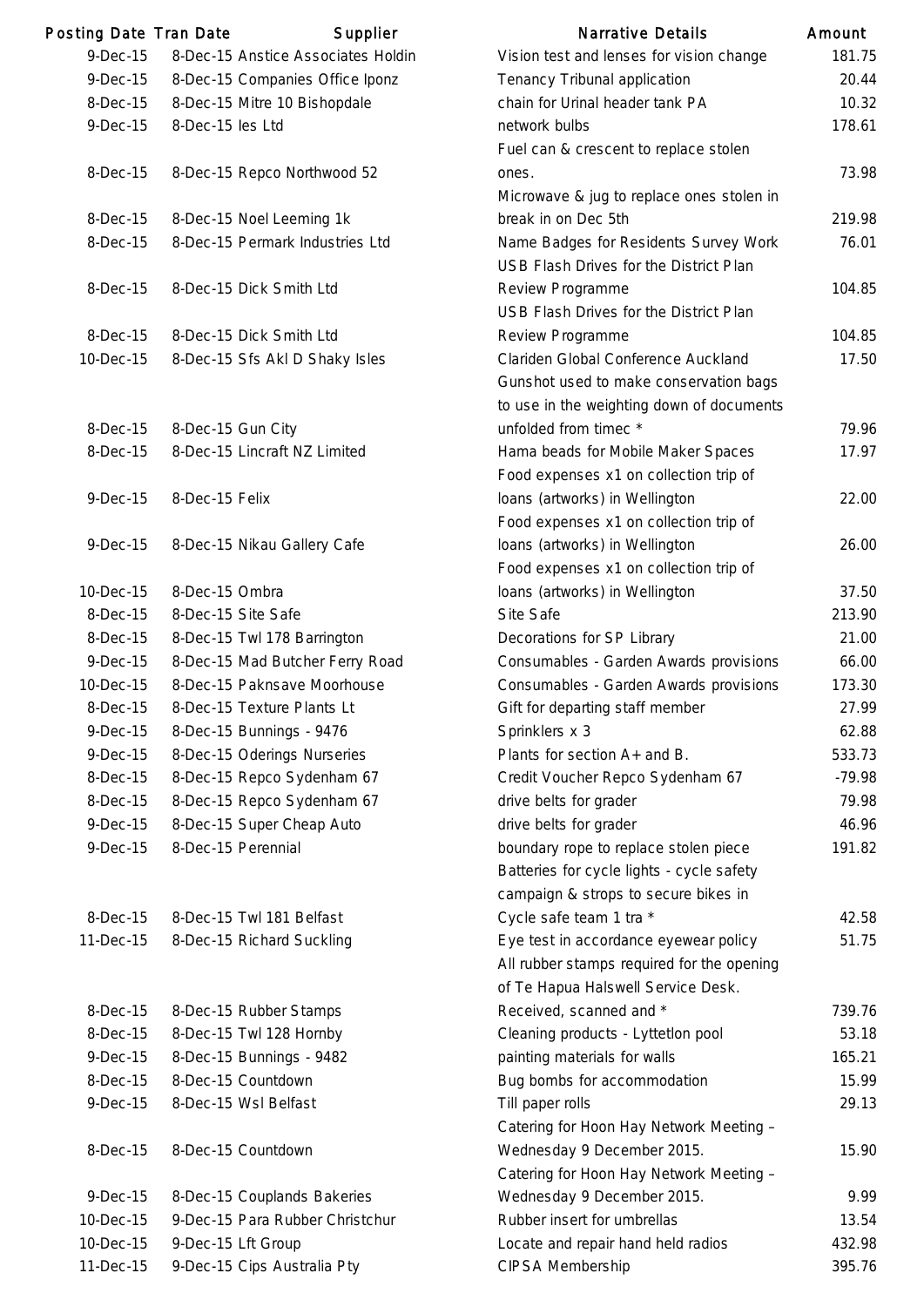| Posting Date Tran Date |              | Supplier                         | <b>Narrative Details</b>                                                       | Amount |
|------------------------|--------------|----------------------------------|--------------------------------------------------------------------------------|--------|
| 10-Dec-15              |              | 9-Dec-15 Blackwoods Protector    | boots, socks, sunglasses, sunscreen<br>Catering for Hagley/Ferrymead Community | 361.83 |
| $9-Dec-15$             |              | 9-Dec-15 Relish Catering         | <b>Board Meeting</b><br>Catering for Hagley/Ferrymead Community                | 87.40  |
| 10-Dec-15              |              | 9-Dec-15 French Bakery Limited   | <b>Board Meeting</b>                                                           | 79.60  |
| 9-Dec-15               |              | 9-Dec-15 Countdown               | Milk for Carlyle staff room                                                    | 5.98   |
|                        |              |                                  | carparking while attending TAGG mtg in                                         |        |
| 10-Dec-15              |              | 9-Dec-15 Chch Airport Carpark    | Wellington (4)                                                                 | 25.00  |
| 10-Dec-15              |              | 9-Dec-15 Amalga Taxis 3-888-000  | taxi in Wellington for TAGG mtg                                                | 35.40  |
| 10-Dec-15              |              | 9-Dec-15 Redpaths Ferry Road     | lightbulbs for lift                                                            | 16.43  |
|                        |              |                                  | Wire framing software for webpage and                                          |        |
| 11-Dec-15              |              | 9-Dec-15 Balsamiq                | application development                                                        | 18.61  |
| 11-Dec-15              |              | 9-Dec-15 Sprout Social           | Social media monitoring software                                               | 307.09 |
| 9-Dec-15               |              | 9-Dec-15 Mitre 10 Mega Hornby    | Screwdriver bit to fix signs                                                   | 4.03   |
| 9-Dec-15               |              | 9-Dec-15 Chch City Libraries Hal | Parking coupons                                                                | 46.50  |
|                        |              |                                  | Recreation and Sport Centres Welcome                                           |        |
| 10-Dec-15              |              | 9-Dec-15 Createsend.Com Ema      | Email 9 December 2015                                                          | 7.92   |
| 10-Dec-15              |              | 9-Dec-15 Blackwoods Protector    | Boots x1                                                                       | 192.48 |
|                        |              |                                  | Burwood Pegasus Youth Development                                              |        |
| 10-Dec-15              |              | 9-Dec-15 Relish Catering         | Function - catering supplies                                                   | 412.85 |
| 10-Dec-15              | 9-Dec-15 Cps |                                  | <b>Boxes for Booksale</b>                                                      | 86.83  |
| 10-Dec-15              |              | 9-Dec-15 Companies Office Iponz  | Tenancy Tribunal application                                                   | 20.44  |
| 9-Dec-15               |              | 9-Dec-15 Mitre 10 Beckenham      | Power point safety plugs- Te Hapua                                             | 13.50  |
|                        |              |                                  | Assorted tools to replace tools stolen from                                    |        |
| $9-Dec-15$             |              | 9-Dec-15 Mitre 10 Bishopdale     | nursery on 5th Dec.                                                            | 120.30 |
|                        |              |                                  | Pinecones from Scout Group for children's                                      |        |
| 10-Dec-15              |              | 9-Dec-15 Trademe Paynow          | activities reopening weekend                                                   | 5.00   |
|                        |              |                                  | Cotton for children's activities for reopening                                 |        |
| 10-Dec-15              |              | 9-Dec-15 Knit World              | weekend                                                                        | 25.80  |
| 9-Dec-15               |              | 9-Dec-15 Blue Star Taxis         | Taxi - Home - Airport - Fitex                                                  | 38.00  |
|                        |              |                                  | Food expenses x1 on collection trip of                                         |        |
| 10-Dec-15              |              | 9-Dec-15 The Store Kekerengu     | loans (artworks) in Wellington                                                 | 16.00  |
|                        |              |                                  | Food expenses x1 on collection trip of                                         |        |
| 11-Dec-15              |              | 9-Dec-15 Interisland Line - K    | loans (artworks) in Wellington                                                 | 16.50  |
| 10-Dec-15              |              | 9-Dec-15 Bunnings - 9476         | Hoses & sprinklers                                                             | 504.24 |
|                        |              |                                  | 1 No. battery charger for the stop go light                                    |        |
| $9-Dec-15$             |              | 9-Dec-15 Jaycar Pty Ltd          | batteries at Waltham Pool.                                                     | 29.90  |
|                        |              |                                  | 1 No. replacement & 1 No. spare battery                                        |        |
|                        |              |                                  | for the stop go lights on the hydro slide at                                   |        |
| $9-Dec-15$             |              | 9-Dec-15 Jaycar Pty Ltd          | Waltham Pool                                                                   | 49.80  |
|                        |              |                                  | Repair to wet and dry vacuum for Graham                                        |        |
| $9-Dec-15$             |              | 9-Dec-15 Hydraquip               | Condon                                                                         | 193.93 |
|                        |              |                                  | 1 No.18m roll grip tape for Jellie Park hydro                                  |        |
|                        |              |                                  | slide steps. 1 roll cotton stockinette for                                     |        |
| 10-Dec-15              |              | 9-Dec-15 Blackwoods Protector    | balance tan *                                                                  | 182.36 |
|                        |              |                                  | Costs for installation of CAG re-opening                                       |        |
| 10-Dec-15              |              | 9-Dec-15 Mainland Fasteners Ltd  | exhibitions                                                                    | 47.61  |
|                        |              |                                  | Costs for installation of CAG re-opening                                       |        |
| 10-Dec-15              |              | 9-Dec-15 Bunnings - 9476         | exhibitions                                                                    | 65.95  |
| 10-Dec-15              |              | 9-Dec-15 Wellington Cable Car    | Cable car travel in Wellington to course                                       | 11.50  |
| 9-Dec-15               |              | 9-Dec-15 Pak N Save Hornby       | Milk for tearoom                                                               | 3.89   |
| 10-Dec-15              |              | 9-Dec-15 Hirepool Christchurch   | pump and hose hire for nematode control                                        | 395.77 |

|             | ng Date Tran Date | Supplier                         | <b>Narrative Details</b>                       | Amount |
|-------------|-------------------|----------------------------------|------------------------------------------------|--------|
| $0$ -Dec-15 |                   | 9-Dec-15 Blackwoods Protector    | boots, socks, sunglasses, sunscreen            | 361.83 |
|             |                   |                                  | Catering for Hagley/Ferrymead Community        |        |
| 9-Dec-15    |                   | 9-Dec-15 Relish Catering         | <b>Board Meeting</b>                           | 87.40  |
|             |                   |                                  | Catering for Hagley/Ferrymead Community        |        |
| 0-Dec-15    |                   | 9-Dec-15 French Bakery Limited   | <b>Board Meeting</b>                           | 79.60  |
| 9-Dec-15    |                   | 9-Dec-15 Countdown               | Milk for Carlyle staff room                    | 5.98   |
|             |                   |                                  | carparking while attending TAGG mtg in         |        |
| $0$ -Dec-15 |                   | 9-Dec-15 Chch Airport Carpark    | Wellington (4)                                 | 25.00  |
| $0$ -Dec-15 |                   | 9-Dec-15 Amalga Taxis 3-888-000  | taxi in Wellington for TAGG mtg                | 35.40  |
| $0$ -Dec-15 |                   | 9-Dec-15 Redpaths Ferry Road     | lightbulbs for lift                            | 16.43  |
|             |                   |                                  | Wire framing software for webpage and          |        |
| 1-Dec-15    |                   | 9-Dec-15 Balsamiq                | application development                        | 18.61  |
| 1-Dec-15    |                   | 9-Dec-15 Sprout Social           | Social media monitoring software               | 307.09 |
| 9-Dec-15    |                   | 9-Dec-15 Mitre 10 Mega Hornby    | Screwdriver bit to fix signs                   | 4.03   |
| 9-Dec-15    |                   | 9-Dec-15 Chch City Libraries Hal | Parking coupons                                | 46.50  |
|             |                   |                                  | Recreation and Sport Centres Welcome           |        |
| 0-Dec-15    |                   | 9-Dec-15 Createsend.Com Ema      | Email 9 December 2015                          | 7.92   |
| $0$ -Dec-15 |                   | 9-Dec-15 Blackwoods Protector    | Boots x1                                       | 192.48 |
|             |                   |                                  | Burwood Pegasus Youth Development              |        |
| 0-Dec-15    |                   | 9-Dec-15 Relish Catering         | Function - catering supplies                   | 412.85 |
| 0-Dec-15    | 9-Dec-15 Cps      |                                  | <b>Boxes for Booksale</b>                      | 86.83  |
| $0$ -Dec-15 |                   | 9-Dec-15 Companies Office Iponz  | Tenancy Tribunal application                   | 20.44  |
| 9-Dec-15    |                   | 9-Dec-15 Mitre 10 Beckenham      | Power point safety plugs- Te Hapua             | 13.50  |
|             |                   |                                  | Assorted tools to replace tools stolen from    |        |
| 9-Dec-15    |                   | 9-Dec-15 Mitre 10 Bishopdale     | nursery on 5th Dec.                            | 120.30 |
|             |                   |                                  | Pinecones from Scout Group for children's      |        |
| 0-Dec-15    |                   | 9-Dec-15 Trademe Paynow          | activities reopening weekend                   | 5.00   |
|             |                   |                                  | Cotton for children's activities for reopening |        |
| 0-Dec-15    |                   | 9-Dec-15 Knit World              | weekend                                        | 25.80  |
| 9-Dec-15    |                   | 9-Dec-15 Blue Star Taxis         | Taxi - Home - Airport - Fitex                  | 38.00  |
|             |                   |                                  | Food expenses x1 on collection trip of         |        |
| $0$ -Dec-15 |                   | 9-Dec-15 The Store Kekerengu     | loans (artworks) in Wellington                 | 16.00  |
|             |                   |                                  | Food expenses x1 on collection trip of         |        |
| $1-Dec-15$  |                   | 9-Dec-15 Interisland Line - K    | loans (artworks) in Wellington                 | 16.50  |
| $0$ -Dec-15 |                   | 9-Dec-15 Bunnings - 9476         | Hoses & sprinklers                             | 504.24 |
|             |                   |                                  | 1 No. battery charger for the stop go light    |        |
| 9-Dec-15    |                   | 9-Dec-15 Jaycar Pty Ltd          | batteries at Waltham Pool.                     | 29.90  |
|             |                   |                                  | 1 No. replacement & 1 No. spare battery        |        |
|             |                   |                                  | for the stop go lights on the hydro slide at   |        |
| 9-Dec-15    |                   | 9-Dec-15 Jaycar Pty Ltd          | Waltham Pool                                   | 49.80  |
|             |                   |                                  | Repair to wet and dry vacuum for Graham        |        |
| 9-Dec-15    |                   | 9-Dec-15 Hydraquip               | Condon                                         | 193.93 |
|             |                   |                                  | 1 No.18m roll grip tape for Jellie Park hydro  |        |
|             |                   |                                  | slide steps. 1 roll cotton stockinette for     |        |
| $0$ -Dec-15 |                   | 9-Dec-15 Blackwoods Protector    | balance tan *                                  | 182.36 |
|             |                   |                                  | Costs for installation of CAG re-opening       |        |
| $0$ -Dec-15 |                   | 9-Dec-15 Mainland Fasteners Ltd  | exhibitions                                    | 47.61  |
|             |                   |                                  | Costs for installation of CAG re-opening       |        |
| 0-Dec-15    |                   | 9-Dec-15 Bunnings - 9476         | exhibitions                                    | 65.95  |
| $0$ -Dec-15 |                   | 9-Dec-15 Wellington Cable Car    | Cable car travel in Wellington to course       | 11.50  |
| 9-Dec-15    |                   | 9-Dec-15 Pak N Save Hornby       | Milk for tearoom                               | 3.89   |
| 0-Dec-15    |                   | 9-Dec-15 Hirepool Christchurch   | pump and hose hire for nematode control        | 395.77 |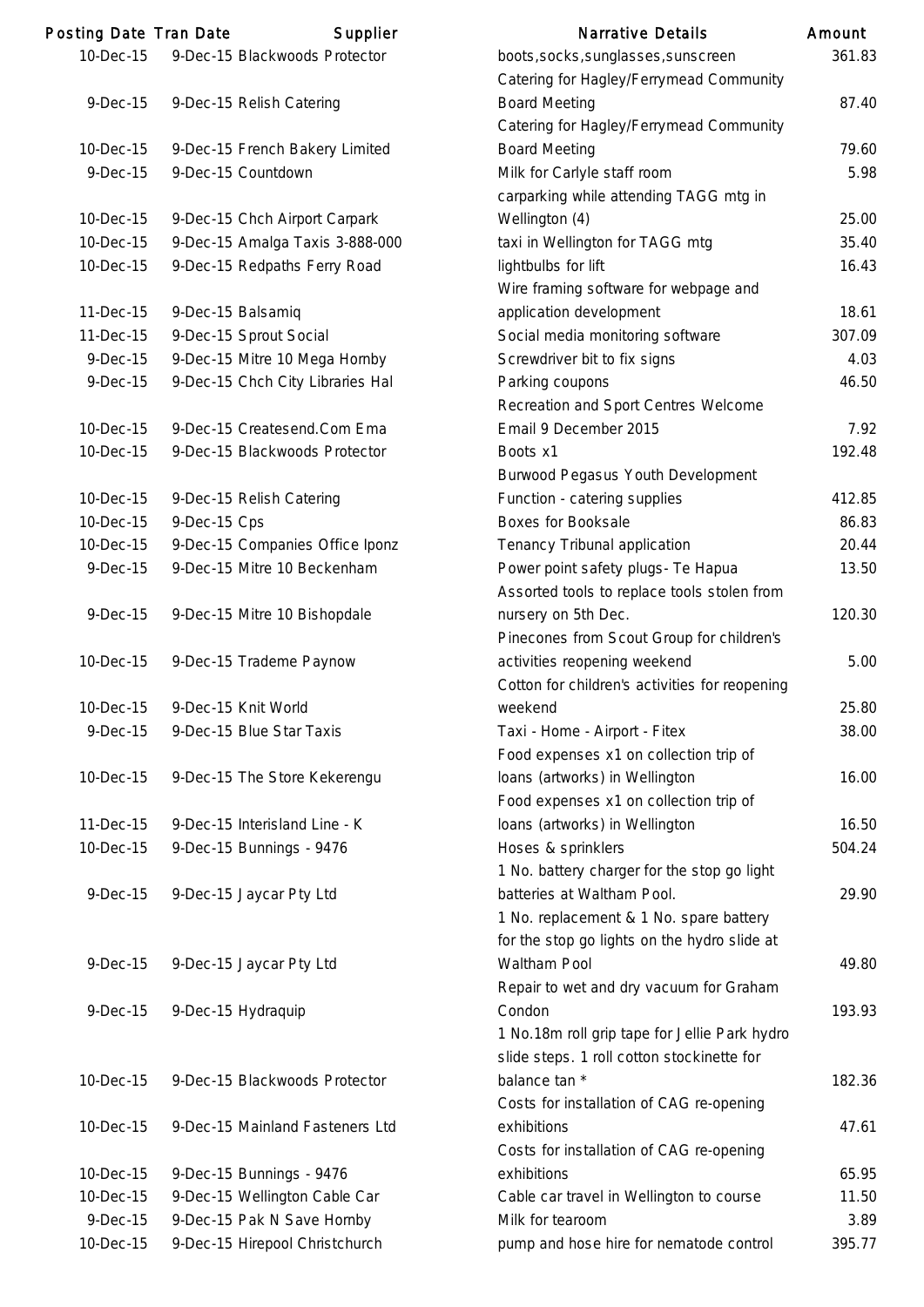| <b>Posting Date Tran Date</b> | Supplier                            | <b>Narrative Details</b>                   | Amount    |
|-------------------------------|-------------------------------------|--------------------------------------------|-----------|
|                               |                                     | Catering for Halswell & Riccarton Liaison  |           |
| $9-Dec-15$                    | 9-Dec-15 Countdown                  | Group meetings 12 December 2015            | 101.88    |
|                               |                                     | Catering for Halswell & Riccarton Liaison  |           |
| 10-Dec-15                     | 9-Dec-15 Couplands Bakeries         | Group meetings 12 December 2015            | 129.04    |
| 10-Dec-15                     | 9-Dec-15 Anstice Associates Holdin  | Eye Test (IEA Allowed Expense)             | 224.25    |
| 10-Dec-15                     | 9-Dec-15 Chch Airport Carpark       | Parking in lieu of taxi                    | 25.00     |
| 10-Dec-15                     | 9-Dec-15 Bunnings - 9476            | Umbrellas + bases and tape                 | 147.88    |
|                               |                                     | hands free kit + templeton supervisor      |           |
| 10-Dec-15                     | 9-Dec-15 Pb Technologies Christchu  | phone charger                              | 187.36    |
| 9-Dec-15                      | 9-Dec-15 Xcm Group Limited          | 1 pair new pants x2                        | 321.66    |
| 11-Dec-15                     | 9-Dec-15 George Henry & Co Lt       | Unit Chalk                                 | 225.40    |
| 10-Dec-15                     | 9-Dec-15 Radio Spectrum             | Credit Voucher Radio Spectrum              | $-191.66$ |
|                               |                                     | End of year dinner (set menu price) with   |           |
|                               |                                     | the Christchurch Songpa-gu Sister City     |           |
| 10-Dec-15                     | 9-Dec-15 Gentle Giant               | Ctte 9.12.15                               | 35.00     |
| 9-Dec-15                      | 9-Dec-15 Moveable Feasts            | Retirement function expenses.              | 500.00    |
| 11-Dec-15                     | 9-Dec-15 Paknsave Moorhouse         | Panel catering already claimed             | 86.04     |
|                               |                                     | Forks for staff room and cheaper           |           |
| 10-Dec-15                     | 10-Dec-15 Twl 178 Barrington        | Christmas cards for Swim Team              | 26.10     |
|                               |                                     | SUCTION HOSE AND FITTINGS FOR              |           |
| 11-Dec-15                     | 10-Dec-15 Hcd Flow - Chch           | NEW PUMP note credit to follow             | 520.80    |
|                               |                                     | locks, keys.tags replacment locks PD       |           |
| 11-Dec-15                     | 10-Dec-15 Ross Galt Lock & Key      | containers, gates                          | 654.40    |
|                               |                                     | SUCTION HOSE AND FITTINGS NEW              |           |
| 11-Dec-15                     | 10-Dec-15 Hcd Flow - Chch           | <b>PUMPS</b>                               | 982.90    |
| 11-Dec-15                     | 10-Dec-15 Blackwoods Protector      | Te Hapua security gate for library         | 818.04    |
| 11-Dec-15                     | 10-Dec-15 Bunnings - 9476           | Leaf blower vacum for stadium              | 459.00    |
| 11-Dec-15                     | 10-Dec-15 Mico Montreal St 7080     | Drip seal for cooling tower mods           | 109.07    |
| 11-Dec-15                     | 10-Dec-15 Boulevard Cafe & Bar      | Lunch while interviewing for F4F positions | 36.90     |
|                               |                                     | Wallplanner for SLC and Storage box for    |           |
| 10-Dec-15                     | 10-Dec-15 Wsl Eastgate              | Te Hāpua equipment                         | 65.99     |
|                               |                                     | Pegboards for 3D Tinker Workshop and       |           |
| 10-Dec-15                     | 10-Dec-15 Lincraft NZ Limited       | afterschool programmes                     | 94.81     |
|                               |                                     | Hama beads for 3D Tinker Workshop and      |           |
| 10-Dec-15                     | 10-Dec-15 Lincraft NZ Limited       | school programmes                          | 155.88    |
|                               |                                     | Mayoral Lunch 11 Dec - Shanghai            |           |
| 10-Dec-15                     | 10-Dec-15 Southern Asian Restaurant | Friendship delegation x 15 delegates       | 300.00    |
| 11-Dec-15                     | 10-Dec-15 Createsend.Com Ema        | Eastern Rec&Sport Centre decision email    | 8.83      |
|                               |                                     | Nga Puna Wai Stakeholder Update            |           |
| 11-Dec-15                     | 10-Dec-15 Createsend.Com Ema        | December 2015                              | 10.24     |
|                               |                                     | Graham Condon - unexpected pool            |           |
| 11-Dec-15                     | 10-Dec-15 Createsend.Com Ema        | closures                                   | 23.08     |
| 10-Dec-15                     | 10-Dec-15 Paper Plus South City     | Postcards for library display              | 10.00     |
|                               |                                     | Catering supplies for the Burwood          |           |
| 10-Dec-15                     | 10-Dec-15 Countdown                 | /Pegasus Network Forum                     | 40.04     |
| 11-Dec-15                     | 10-Dec-15 Lyttelton Pharmacy        | Postage                                    | 8.50      |
| 11-Dec-15                     | 10-Dec-15 M J Shardlow & Colid      | Spray glue                                 | 77.06     |
| 11-Dec-15                     | 10-Dec-15 Companies Office Iponz    | Tenancy Tribunal application               | 20.44     |
| 11-Dec-15                     | 10-Dec-15 Companies Office Iponz    | Tenancy Tribunal application               | 20.44     |
| 11-Dec-15                     | 10-Dec-15 Companies Office Iponz    | Tenancy Tribunal application               | 20.44     |
| 10-Dec-15                     | 10-Dec-15 Twl 123 Eastgate          | Soft furnishings for children's area       | 100.00    |
| 10-Dec-15                     | 10-Dec-15 Twl 123 Eastgate          | Soft furnishings for children's area       | 268.00    |
| 11-Dec-15                     | 10-Dec-15 Twl 120 Northlands        | Soft furnishings for children's areas      | 297.94    |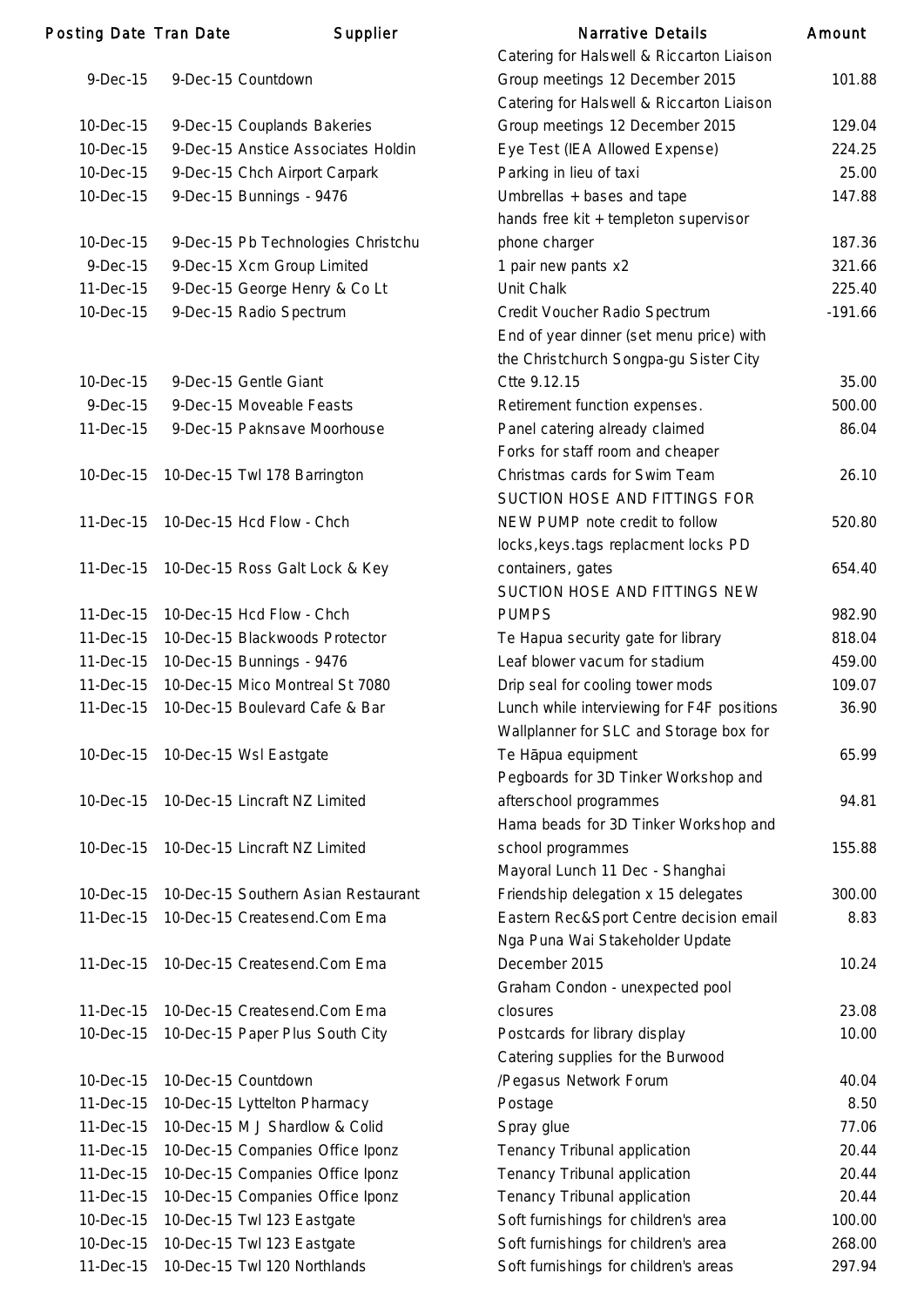| Posting Date Tran Date |                     | Supplier                            | <b>Narrative Details</b>                                                         | Amount |
|------------------------|---------------------|-------------------------------------|----------------------------------------------------------------------------------|--------|
| 10-Dec-15              |                     | 10-Dec-15 Fishpond Co NZ            | Sustainabilty education book purchase                                            | 76.08  |
| 14-Dec-15              |                     | 10-Dec-15 Paypal *bwb Books         | 2 books purchased for the Policy Team                                            | 29.98  |
| 14-Dec-15              |                     | 10-Dec-15 Wufoo.Com/charge          | On-Line fee for food vendors suveys                                              | 45.60  |
|                        |                     |                                     | new pump for bubble column and alge                                              |        |
| 11-Dec-15              |                     | 10-Dec-15 Redwood Aquatics          | solution for bubble coloumn                                                      | 164.85 |
|                        |                     |                                     | XMAS TREE (TO BE RETURNED AND                                                    |        |
|                        |                     |                                     | CREDITED AS TOO SMALL) 451/172/7                                                 |        |
| 10-Dec-15              |                     | 10-Dec-15 Twl 178 Barrington        | 69110                                                                            | 40.00  |
|                        |                     |                                     | Large Xmas tree, lights and decorations for                                      |        |
| 11-Dec-15              |                     | 10-Dec-15 Farmers Riccarton         | Te Hapua                                                                         | 604.31 |
| 11-Dec-15              |                     | 10-Dec-15 Wellington Cable Car      | Transport to training course, Wellington                                         | 7.50   |
| 10-Dec-15              |                     | 10-Dec-15 Countdown                 | Library Makerspace Project                                                       | 5.49   |
| 10-Dec-15              | 10-Dec-15 Site Safe |                                     | Site Safe                                                                        | 106.95 |
| 11-Dec-15              |                     | 10-Dec-15 Silica Gel Products       | Silica gel packets for track counters                                            | 99.68  |
| 11-Dec-15              |                     | 10-Dec-15 Wellington Cable Car      | Cable car travel in Wellington to course                                         | 7.50   |
| 11-Dec-15              |                     | 10-Dec-15 Corporate Consumable      | Evoluent mouse and data sticks for stock<br>The Press subscription for 01/12/15- | 253.00 |
| 10-Dec-15              |                     | 10-Dec-15 Fairfax Media (Ps)        | 31/12/15 - Papanui Service Centre.                                               | 37.80  |
| 10-Dec-15              | 10-Dec-15 Seekom    |                                     | online booking system fee                                                        | 206.16 |
| 10-Dec-15              |                     | 10-Dec-15 Canterbury Cheesemonger   | miscellaneous employment expense                                                 | 18.50  |
| 10-Dec-15              |                     | 10-Dec-15 New World South City      | miscellaneous employment expense                                                 | 26.62  |
| 10-Dec-15              |                     | 10-Dec-15 Pak N Save Wainoni        | miscellaneous employment expense                                                 | 58.34  |
| 11-Dec-15              |                     | 10-Dec-15 Baker Boys Ltd Factory Sh | miscellaneous employment expense                                                 | 45.40  |
| 11-Dec-15              |                     | 10-Dec-15 Acquisitions Northlands   | Items for Xmas party                                                             | 33.97  |
| 11-Dec-15              |                     | 11-Dec-15 Ccc Parking               | Parking - Board Related Activities                                               | 6.70   |
|                        |                     |                                     | Catering for Spreydon Heathcote                                                  |        |
| 14-Dec-15              |                     | 11-Dec-15 French Bakery Limited     | <b>Community Board</b>                                                           | 53.20  |
| 11-Dec-15              |                     | 11-Dec-15 Countdown                 | Iollipops for Xmas Santa Parade                                                  | 27.90  |
|                        |                     |                                     | REPLACEMENT FITTINGS FOR WATER                                                   |        |
|                        |                     |                                     | PUMP, REMAINDER TO PAY AFTER                                                     |        |
|                        |                     |                                     | <b>CREDIT FOR SWAPPING FITTINGS</b>                                              |        |
| 14-Dec-15              |                     | 11-Dec-15 Hcd Flow - Chch           | (RETURNED OL *                                                                   | 163.00 |
| 11-Dec-15              |                     | 11-Dec-15 Hammer Hardware           | electrical plug for Te Hapua                                                     | 5.50   |
|                        |                     |                                     | Catering for Fendalton Waimairi Xmas                                             |        |
| 14-Dec-15              |                     | 11-Dec-15 New World Fendalton       | Meeting                                                                          | 62.81  |
| 14-Dec-15              |                     | 11-Dec-15 Asmuss Water Systems Ltd  | Materials - Guarding Project                                                     | 159.60 |
| 14-Dec-15              |                     | 11-Dec-15 Saecowilson - Christch    | In House Maintenance - WO                                                        | 997.40 |
| 11-Dec-15              |                     | 11-Dec-15 Wgtn Combined Taxis       | Attending WAGG Mtg in Wgtn (7)                                                   | 35.30  |
| 11-Dec-15              |                     | 11-Dec-15 Green Cabs Ltd            | Attending WAGG Mtg in Wgtn (6)                                                   | 37.80  |
| 14-Dec-15              |                     | 11-Dec-15 Chch Airport Carpark      | Carparking for WAGG Mtg, Wellington (5)                                          | 25.00  |
| 11-Dec-15              |                     | 11-Dec-15 Ccc Parking               | car parking civic                                                                | 3.60   |
| 11-Dec-15              |                     | 11-Dec-15 Adgraphix Ltd             | Hagley/Ferrymead coreflute                                                       | 242.65 |
|                        |                     |                                     | Contents for Elderly Residents Christmas                                         |        |
| 11-Dec-15              | 11-Dec-15 2cheap    |                                     | Packs                                                                            | 45.00  |
|                        |                     |                                     | Contents for Elderly Residents Christmas                                         |        |
| 11-Dec-15              |                     | 11-Dec-15 New World South City      | Packs                                                                            | 119.47 |
|                        |                     |                                     | Contents for Elderly Residents Christmas                                         |        |
| 11-Dec-15              |                     | 11-Dec-15 Twl 175 South City        | Packs                                                                            | 289.00 |
|                        |                     |                                     | Contents for Elderly Residents Christmas                                         |        |
| 14-Dec-15              |                     | 11-Dec-15 Couplands Bakeries        | Packs                                                                            | 9.99   |
|                        |                     |                                     | Heat pads for artist's use during installation                                   |        |
| 14-Dec-15              |                     | 11-Dec-15 The Dispensary Ltd        | of Pip and Pop exhibition                                                        | 27.60  |
| 14-Dec-15              |                     | 11-Dec-15 Harvey Norman Moorehouse  | Cellphone cases for Galaxy S5                                                    | 49.94  |

53.20

163.00

Packs 45.00

119.47

Packs 289.00

 $27.60$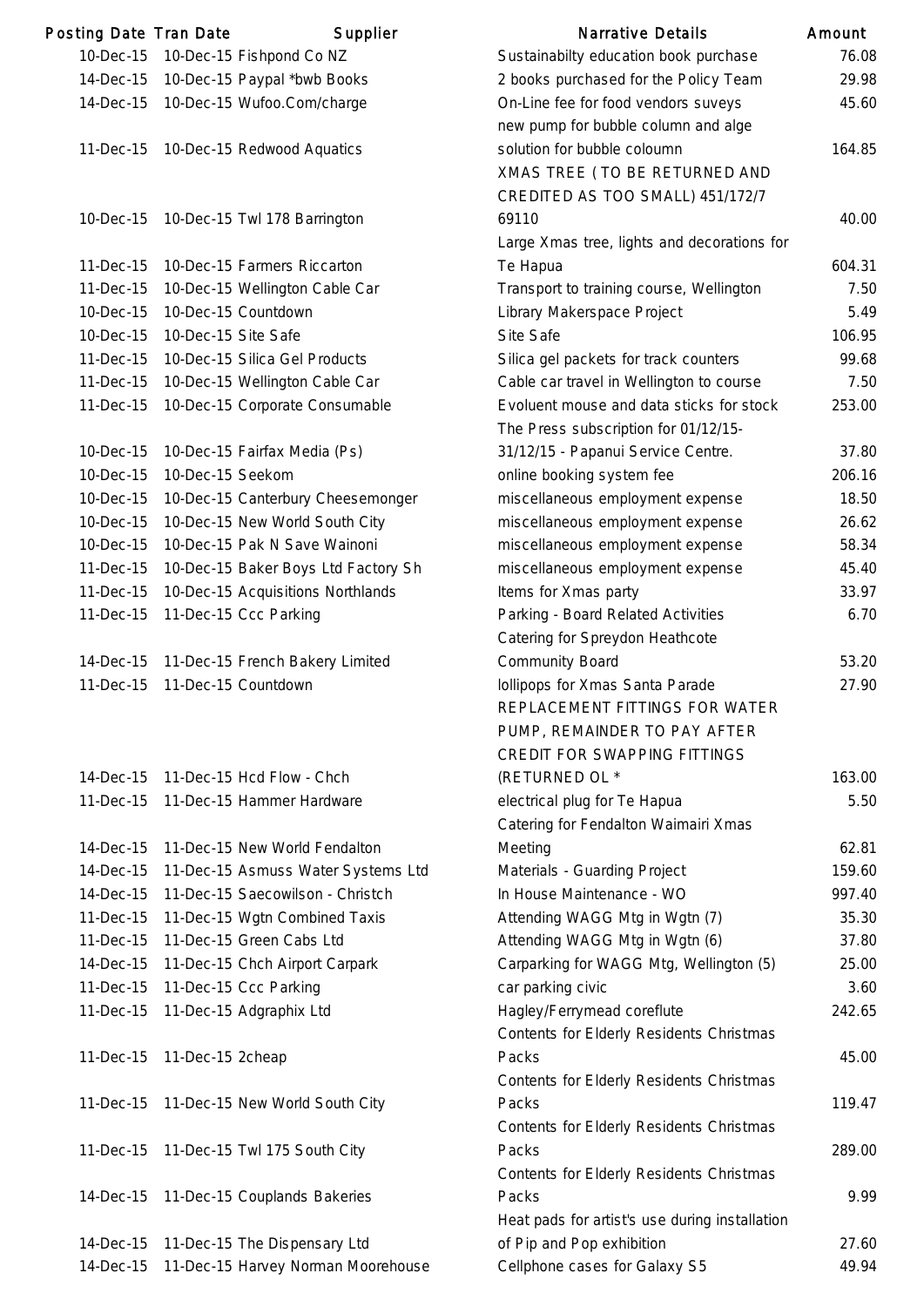| Posting Date Tran Date | Supplier                                                              | <b>Narrative Details</b>                                                                                                | Amount       |
|------------------------|-----------------------------------------------------------------------|-------------------------------------------------------------------------------------------------------------------------|--------------|
|                        | 11-Dec-15 11-Dec-15 Mitre 10 Bishopdale                               | gear brackets and netting for trailer<br>Catering supplies for the Burwood                                              | 20.7         |
| 11-Dec-15              | 11-Dec-15 Countdown                                                   | /Pegasus Network Forum                                                                                                  | 17.0         |
|                        |                                                                       | Catering supplies for the Burwood                                                                                       |              |
|                        | 14-Dec-15 11-Dec-15 Couplands Bakeries                                | /Pegasus Network Forum                                                                                                  | 123.2        |
|                        |                                                                       | Previcur fungicide to control disease                                                                                   |              |
| 11-Dec-15              | 11-Dec-15 Pgg Wrightson Chch                                          | problem.                                                                                                                | 195.0        |
| 11-Dec-15              | 11-Dec-15 Countdown                                                   | Milk for Port Hills tearoom                                                                                             | 5.9          |
|                        |                                                                       | connections for Port Hills datascreen - to                                                                              |              |
| 11-Dec-15              | 11-Dec-15 Noel Leeming 12                                             | connect laptops without HDMI                                                                                            | 49.2         |
|                        |                                                                       | Twine and punch kit for children's activities                                                                           |              |
| 14-Dec-15              | 11-Dec-15 Kmart - Riccarton                                           | reopening weekend                                                                                                       | 44.          |
| 14-Dec-15              | 11-Dec-15 Bunnings - 9476                                             | pickets                                                                                                                 | 75.6         |
| 11-Dec-15              | 11-Dec-15 The Kitchen Cafe                                            | <b>UDSIC December Catering</b>                                                                                          | 99.0         |
|                        |                                                                       | Annual membership fee to NZ Institute of                                                                                |              |
| 14-Dec-15              | 11-Dec-15 Nzia Website                                                | Architects Inc.                                                                                                         | 458.4        |
| 11-Dec-15              | 11-Dec-15 New World South City                                        | Leaving function                                                                                                        | 393.8        |
| 14-Dec-15              | 11-Dec-15 Wellington Cable Car                                        | Transport to training course, Wellington.<br>Flowers for Memorial Service in Akaroa for<br>France on 21 Nov, and flower | 4.0          |
| 14-Dec-15              | 11-Dec-15 Flowers On Cashmere                                         |                                                                                                                         | 289.0        |
|                        |                                                                       | arrangements for End of Year *<br>Chairs for mihi whakatau and opening                                                  |              |
| 11-Dec-15              | 11-Dec-15 Party Warehouse                                             | weekend.                                                                                                                | 504.0        |
| 14-Dec-15              | 11-Dec-15 Redpaths Ferry Road                                         | Gas cylinder                                                                                                            | 114.6        |
|                        |                                                                       |                                                                                                                         |              |
| 11-Dec-15              | 11-Dec-15 Countdown                                                   | volunteer expenses food for end of year<br>bbqs                                                                         | 207.7        |
| 14-Dec-15              | 11-Dec-15 Bp Oil New Zealand L                                        |                                                                                                                         | 38.9         |
|                        |                                                                       | 9kg gas bottle swap for bbq<br>Volunteer expenses-sausages for end of                                                   |              |
| 14-Dec-15              | 11-Dec-15 Halswell Butchery 2007 Lt                                   | year volunteer thankyou B.B.Qs                                                                                          | 263.0        |
| 14-Dec-15              | 11-Dec-15 1 \$ 8 Shop                                                 | Library Makerspace Project                                                                                              | 28.          |
|                        |                                                                       |                                                                                                                         |              |
| 11-Dec-15              | 11-Dec-15 Placemakers Riccarton                                       | Fixing screws for video wall - Te Hapua:<br>Halswell Centre IT fit out.                                                 | 27.9         |
| 14-Dec-15              |                                                                       |                                                                                                                         | 3,757.4      |
| 14-Dec-15              | 11-Dec-15 Service Fees - Spendvision<br>11-Dec-15 New World Fendalton | Service Fees Spendvision<br>Milk for FE Library                                                                         | 7.5          |
|                        |                                                                       |                                                                                                                         |              |
|                        | 11-Dec-15 Mitre 10 Beckenham                                          | Costs for installation of CAG re-opening<br>exhibitions                                                                 | 31.5         |
| 11-Dec-15              |                                                                       |                                                                                                                         |              |
|                        |                                                                       | Costs for installation of CAG re-opening<br>exhibitions                                                                 | 112.         |
| 11-Dec-15              | 11-Dec-15 Shuk Engineering Dist                                       |                                                                                                                         |              |
|                        |                                                                       | Expenses accrued for Christchurch Art                                                                                   |              |
|                        |                                                                       | Gallery reopening exhibitions. I cannot                                                                                 |              |
| 14-Dec-15              | 11-Dec-15 Resene Paints                                               | locate the receipt sor *                                                                                                | 95.          |
|                        |                                                                       | Personal- General ledger. Receipt has                                                                                   |              |
| 14-Dec-15              | 12-Dec-15 New World Halswell                                          | been lost.                                                                                                              | 20.6<br>15.8 |
| 14-Dec-15              | 12-Dec-15 Couplands Bakeries                                          | Linwood X Games event expenses                                                                                          |              |
| 14-Dec-15              | 12-Dec-15 Mad Butcher Ferry Road<br>12-Dec-15 Countdown               | Linwood X Games event expenses                                                                                          | 17.4         |
| 14-Dec-15              |                                                                       | Linwood X Games event expenses                                                                                          | 39.2         |
| 14-Dec-15              | 12-Dec-15 Twl 123 Eastgate                                            | Linwood X Games event expenses                                                                                          | 67.5         |
| 14-Dec-15              | 12-Dec-15 Muswums Aotearoa                                            | Annual membership - Museums Aotearoa<br>Annual Subscription Fee - Monitoring &                                          | 50.0         |
| 17-Dec-15              | 12-Dec-15 Surveymonkey.Com                                            | Research Team's use of Survey Monkey                                                                                    | 475.0        |
| 14-Dec-15              | 12-Dec-15 Facebk *8agnr8a9v2                                          | Facebook promotion of posts.                                                                                            | 68.          |
| 14-Dec-15              | 12-Dec-15 Noel Leeming 12                                             | tablet required for public quiz.                                                                                        | 649.0        |
|                        | 14-Dec-15 12-Dec-15 The Naked Baker Ltd                               | sandwiches and rolls for resale                                                                                         | 88.4         |

|                        | ing Date Tran Date              | Supplier                                                         | Narrative Details                                                    | Amount          |
|------------------------|---------------------------------|------------------------------------------------------------------|----------------------------------------------------------------------|-----------------|
|                        |                                 | 11-Dec-15 11-Dec-15 Mitre 10 Bishopdale                          | gear brackets and netting for trailer                                | 20.12           |
|                        |                                 |                                                                  | Catering supplies for the Burwood                                    |                 |
|                        | 11-Dec-15 11-Dec-15 Countdown   |                                                                  | /Pegasus Network Forum                                               | 17.00           |
|                        |                                 |                                                                  | Catering supplies for the Burwood                                    |                 |
|                        |                                 | 14-Dec-15 11-Dec-15 Couplands Bakeries                           | /Pegasus Network Forum                                               | 123.26          |
|                        |                                 |                                                                  | Previcur fungicide to control disease                                |                 |
|                        |                                 | 11-Dec-15 11-Dec-15 Pgg Wrightson Chch                           | problem.                                                             | 195.00          |
| 11-Dec-15              |                                 | 11-Dec-15 Countdown                                              | Milk for Port Hills tearoom                                          | 5.90            |
|                        |                                 |                                                                  | connections for Port Hills datascreen - to                           |                 |
| 11-Dec-15              |                                 | 11-Dec-15 Noel Leeming 12                                        | connect laptops without HDMI                                         | 49.27           |
|                        |                                 |                                                                  | Twine and punch kit for children's activities                        |                 |
| 14-Dec-15              |                                 | 11-Dec-15 Kmart - Riccarton                                      | reopening weekend                                                    | 44.92           |
| 14-Dec-15              |                                 | 11-Dec-15 Bunnings - 9476                                        | pickets                                                              | 75.60           |
| 11-Dec-15              |                                 | 11-Dec-15 The Kitchen Cafe                                       | <b>UDSIC December Catering</b>                                       | 99.00           |
|                        |                                 |                                                                  | Annual membership fee to NZ Institute of                             | 458.49          |
| 14-Dec-15<br>11-Dec-15 |                                 | 11-Dec-15 Nzia Website                                           | Architects Inc.                                                      | 393.80          |
| 14-Dec-15              |                                 | 11-Dec-15 New World South City<br>11-Dec-15 Wellington Cable Car | Leaving function<br>Transport to training course, Wellington.        | 4.00            |
|                        |                                 |                                                                  | Flowers for Memorial Service in Akaroa for                           |                 |
|                        |                                 |                                                                  | France on 21 Nov, and flower                                         |                 |
|                        |                                 | 14-Dec-15 11-Dec-15 Flowers On Cashmere                          | arrangements for End of Year *                                       | 289.00          |
|                        |                                 |                                                                  | Chairs for mihi whakatau and opening                                 |                 |
|                        |                                 | 11-Dec-15 11-Dec-15 Party Warehouse                              | weekend.                                                             | 504.00          |
| 14-Dec-15              |                                 | 11-Dec-15 Redpaths Ferry Road                                    | Gas cylinder                                                         | 114.68          |
|                        |                                 |                                                                  | volunteer expenses food for end of year                              |                 |
| 11-Dec-15              |                                 | 11-Dec-15 Countdown                                              | bbqs                                                                 | 207.14          |
| 14-Dec-15              |                                 | 11-Dec-15 Bp Oil New Zealand L                                   | 9kg gas bottle swap for bbq                                          | 38.99           |
|                        |                                 |                                                                  | Volunteer expenses-sausages for end of                               |                 |
|                        |                                 | 14-Dec-15 11-Dec-15 Halswell Butchery 2007 Lt                    | year volunteer thankyou B.B.Qs                                       | 263.00          |
|                        | 14-Dec-15 11-Dec-15 1 \$ 8 Shop |                                                                  | Library Makerspace Project                                           | 28.50           |
|                        |                                 |                                                                  | Fixing screws for video wall - Te Hapua:                             |                 |
| 11-Dec-15              |                                 | 11-Dec-15 Placemakers Riccarton                                  | Halswell Centre IT fit out.                                          | 27.96           |
| 14-Dec-15              |                                 | 11-Dec-15 Service Fees - Spendvision                             | Service Fees Spendvision                                             | 3,757.45        |
| 14-Dec-15              |                                 | 11-Dec-15 New World Fendalton                                    | Milk for FE Library                                                  | 7.58            |
|                        |                                 |                                                                  | Costs for installation of CAG re-opening                             |                 |
| 11-Dec-15              |                                 | 11-Dec-15 Mitre 10 Beckenham                                     | exhibitions                                                          | 31.52           |
|                        |                                 |                                                                  | Costs for installation of CAG re-opening                             |                 |
|                        |                                 | 11-Dec-15 11-Dec-15 Shuk Engineering Dist                        | exhibitions                                                          | 112.70          |
|                        |                                 |                                                                  | Expenses accrued for Christchurch Art                                |                 |
|                        |                                 |                                                                  | Gallery reopening exhibitions. I cannot                              |                 |
|                        |                                 | 14-Dec-15 11-Dec-15 Resene Paints                                | locate the receipt sor *                                             | 95.56           |
|                        |                                 |                                                                  | Personal- General ledger. Receipt has                                |                 |
| 14-Dec-15              |                                 | 12-Dec-15 New World Halswell                                     | been lost.                                                           | 20.65           |
| 14-Dec-15              |                                 | 12-Dec-15 Couplands Bakeries                                     | Linwood X Games event expenses                                       | 15.84           |
| 14-Dec-15              |                                 | 12-Dec-15 Mad Butcher Ferry Road                                 | Linwood X Games event expenses                                       | 17.45           |
| 14-Dec-15              |                                 | 12-Dec-15 Countdown                                              | Linwood X Games event expenses                                       | 39.26           |
| 14-Dec-15              |                                 | 12-Dec-15 Twl 123 Eastgate                                       | Linwood X Games event expenses                                       | 67.50           |
| 14-Dec-15              |                                 | 12-Dec-15 Muswums Aotearoa                                       | Annual membership - Museums Aotearoa                                 | 50.00           |
|                        |                                 |                                                                  | Annual Subscription Fee - Monitoring &                               |                 |
| 17-Dec-15<br>14-Dec-15 |                                 | 12-Dec-15 Surveymonkey.Com                                       | Research Team's use of Survey Monkey<br>Facebook promotion of posts. | 475.00<br>68.55 |
| 14-Dec-15              |                                 | 12-Dec-15 Facebk *8agnr8a9v2<br>12-Dec-15 Noel Leeming 12        | tablet required for public quiz.                                     | 649.00          |
| 14-Dec-15              |                                 | 12-Dec-15 The Naked Baker Ltd                                    | sandwiches and rolls for resale                                      | 88.44           |
|                        |                                 |                                                                  |                                                                      |                 |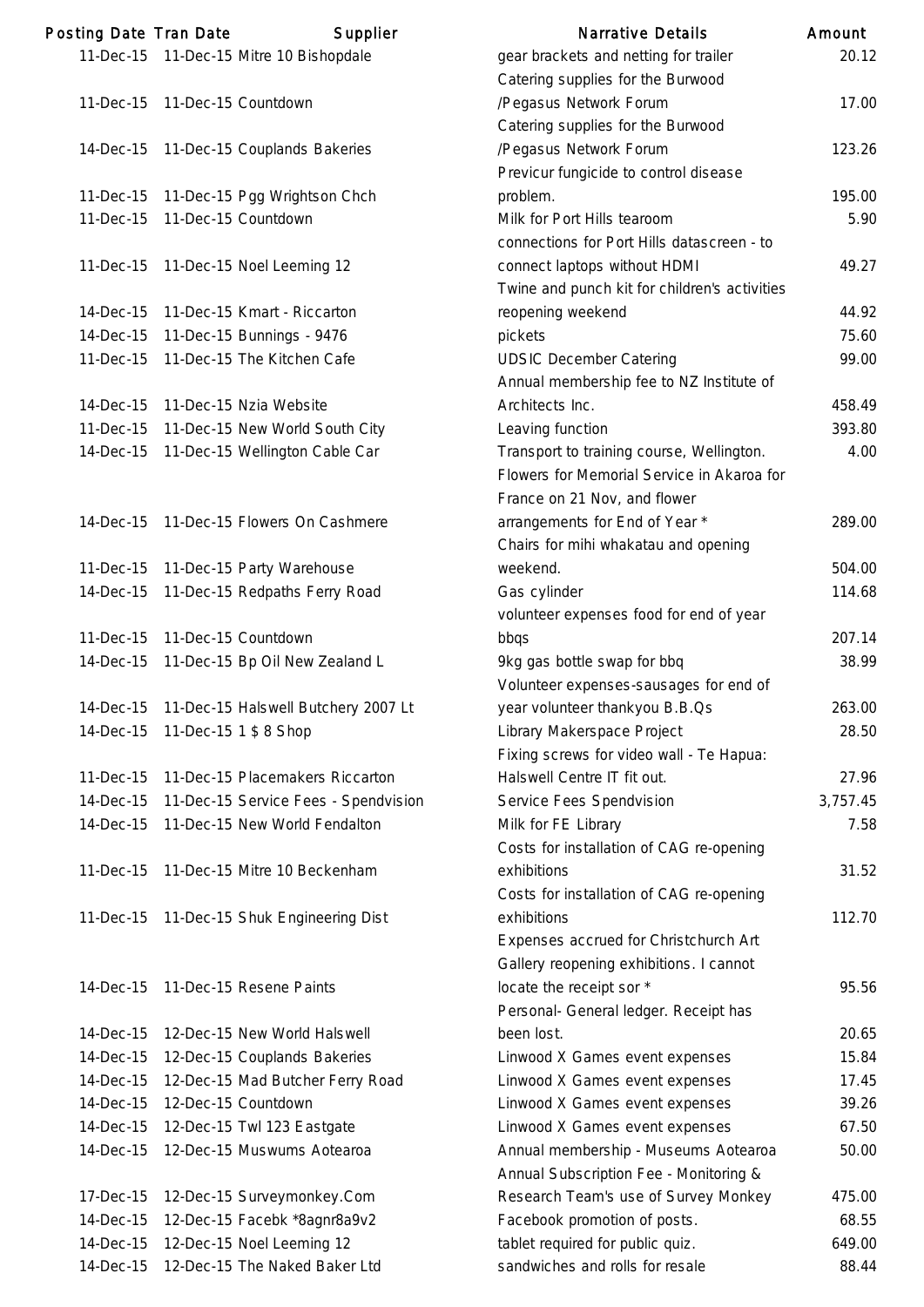| Posting Date Tran Date |                     | Supplier                           | <b>Narrative Details</b>                    | Amount |
|------------------------|---------------------|------------------------------------|---------------------------------------------|--------|
| 14-Dec-15              |                     | 12-Dec-15 The Naked Baker Ltd      | sandwiches and rolls for resale             | 139.6  |
| 14-Dec-15              |                     | 12-Dec-15 The Naked Baker Ltd      | sandwiches and rolls for resale             | 139.6  |
| 14-Dec-15              |                     | 13-Dec-15 Ecocentral Ltd           | shelter rubbish                             | 19.2   |
| 16-Dec-15              |                     | 13-Dec-15 Paypal *conservatio      | conservation materials                      | 305.   |
|                        |                     |                                    | volunteer expenses-food for end of year     |        |
| 14-Dec-15              |                     | 13-Dec-15 Countdown                | volunteer thank you lunches                 | 99.    |
|                        |                     |                                    | LIFT exhibition install materials - PVA and |        |
| 14-Dec-15              |                     | 13-Dec-15 Mitre 10 Rangiora        | tape                                        | 25.9   |
|                        |                     |                                    | At Stanford Court next door to the          |        |
| 16-Dec-15              |                     | 13-Dec-15 Stanford Court Hotel     | Insurance mediation venue.                  | 344.7  |
| 15-Dec-15              |                     | 13-Dec-15 Whitcoulls Thepalms 47   | farewell card                               | 10.9   |
| 14-Dec-15              |                     | 13-Dec-15 Ferrymead Mitre 10 Mega  | pest control - Lyttelton                    | 35.2   |
| 16-Dec-15              | 14-Dec-15 Engineers |                                    | Staff leaving morning tea                   | 80.0   |
| 14-Dec-15              |                     | 14-Dec-15 Relish Catering          | LMH Board - 18 November 2015                | 79.    |
| 14-Dec-15              |                     | 14-Dec-15 Relish Catering          | LMH Board - 2 December 2015                 | 136.3  |
|                        |                     |                                    | LMH Board - Library Working Party - 8       |        |
| 14-Dec-15              |                     | 14-Dec-15 Relish Catering          | December 2015                               | 196.   |
| 14-Dec-15              |                     | 14-Dec-15 Noel Leeming 12          | camera for fire investigations              | 442.   |
| 14-Dec-15              |                     | 14-Dec-15 Nursing Council Of Nz    | Membership to Nursing Council               | 110.0  |
| 14-Dec-15              |                     | 14-Dec-15 Pak N Save Riccarton     | Volunteer expenses for Walk n Talk          | 50.2   |
| 15-Dec-15              |                     | 14-Dec-15 Westfield Gift Voucher   | Volunteer expenses for Walk n Talk          | 150.0  |
|                        |                     |                                    | Web Hosting for Spencer Beach holiday       |        |
| 15-Dec-15              | 14-Dec-15 Net 24    |                                    | park                                        | 34.4   |
| 15-Dec-15              |                     | 14-Dec-15 Drummond & Etheridge     | tractor operators manual                    | 113.7  |
|                        |                     |                                    | Community Board End of Year Networking      |        |
| 14-Dec-15              | 14-Dec-15 A 2 Z     |                                    | <b>Event Supplies</b>                       | 30.5   |
|                        |                     |                                    | Community Board End of Year Networking      |        |
| 14-Dec-15              |                     | 14-Dec-15 Pak N Save Riccarton     | Event Catering 1                            | 211.6  |
|                        |                     |                                    | Volunteer expenses, grant for volunteer     |        |
| 15-Dec-15              |                     | 14-Dec-15 Mad Butcher Shirley      | team recognition function                   | 64.5   |
|                        |                     |                                    | replacement items for staffroom - cups &    |        |
| 14-Dec-15              |                     | 14-Dec-15 Twl 120 Northlands       | forks                                       | 14.7   |
| 16-Dec-15              |                     | 14-Dec-15 Whitcoulls Sth City 95   | memorial book                               | 34.9   |
| 15-Dec-15              |                     | 14-Dec-15 Wilson Parking           | Parking Civic Offices - Meeting             | 9.6    |
|                        |                     |                                    | staff room expenses, coffee, tea, milk,     |        |
| 14-Dec-15              |                     | 14-Dec-15 Fresh Choice Parklands   | cloths, dishwashing                         | 102.7  |
| 15-Dec-15              | 14-Dec-15 Papertree |                                    | Summertime reading prizes                   | 96.0   |
|                        |                     |                                    | catering for Port Hills community groups    |        |
| 14-Dec-15              |                     | 14-Dec-15 Kbs Cashmere             | workshop                                    | 270.0  |
|                        |                     |                                    | Catering for combines chairs and staff      |        |
| 14-Dec-15              |                     | 14-Dec-15 Relish Catering          | forum                                       | 281.   |
|                        |                     |                                    | Course Fee Registration for National        |        |
| 14-Dec-15              |                     | 14-Dec-15 Sthn Inst Tech           | Diploma in Project Management (Level 5)     | 421.0  |
|                        |                     |                                    | Mason jars and glow paint for children's    |        |
| 14-Dec-15              |                     | 14-Dec-15 The Warehouse Online     | activities for the Summer of Art            | 69.9   |
| 14-Dec-15              |                     | 14-Dec-15 Briscoes Riccarton       | Toastie maker for Te Hapua                  | 59.    |
| 14-Dec-15              |                     | 14-Dec-15 New World South City     | Provisions for farewell function            | 120.0  |
|                        |                     |                                    | Yellow, Cyan and Matt Black 400ml ink for   |        |
| 14-Dec-15              |                     | 14-Dec-15 Aarque Group Limited     | HP 7100 Printer                             | 979.   |
|                        |                     |                                    | Catering - Burwood/Pegasus Community        |        |
| 14-Dec-15              |                     | 14-Dec-15 Countdown                | Board meeting held on 14 Dec 2015           | 42.6   |
|                        |                     |                                    | Catering - Burwood/Pegasus Community        |        |
| 15-Dec-15              |                     | 14-Dec-15 Bakers Delight The Palms | Board meeting held on 14 Dec 2015           | 18.0   |

|           | ing Date Tran Date  | Supplier                                     | Narrative Details                           | Amount |
|-----------|---------------------|----------------------------------------------|---------------------------------------------|--------|
| 14-Dec-15 |                     | 12-Dec-15 The Naked Baker Ltd                | sandwiches and rolls for resale             | 139.67 |
| 14-Dec-15 |                     | 12-Dec-15 The Naked Baker Ltd                | sandwiches and rolls for resale             | 139.67 |
| 14-Dec-15 |                     | 13-Dec-15 Ecocentral Ltd                     | shelter rubbish                             | 19.28  |
| 16-Dec-15 |                     | 13-Dec-15 Paypal *conservatio                | conservation materials                      | 305.50 |
|           |                     |                                              | volunteer expenses-food for end of year     |        |
| 14-Dec-15 |                     | 13-Dec-15 Countdown                          | volunteer thank you lunches                 | 99.53  |
|           |                     |                                              | LIFT exhibition install materials - PVA and |        |
| 14-Dec-15 |                     | 13-Dec-15 Mitre 10 Rangiora                  | tape                                        | 25.94  |
|           |                     |                                              | At Stanford Court next door to the          |        |
| 16-Dec-15 |                     | 13-Dec-15 Stanford Court Hotel               | Insurance mediation venue.                  | 344.16 |
| 15-Dec-15 |                     | 13-Dec-15 Whitcoulls Thepalms 47             | farewell card                               | 10.99  |
| 14-Dec-15 |                     | 13-Dec-15 Ferrymead Mitre 10 Mega            | pest control - Lyttelton                    | 35.26  |
| 16-Dec-15 | 14-Dec-15 Engineers |                                              | Staff leaving morning tea                   | 80.00  |
| 14-Dec-15 |                     | 14-Dec-15 Relish Catering                    | LMH Board - 18 November 2015                | 79.93  |
| 14-Dec-15 |                     | 14-Dec-15 Relish Catering                    | LMH Board - 2 December 2015                 | 136.39 |
|           |                     |                                              | LMH Board - Library Working Party - 8       |        |
| 14-Dec-15 |                     | 14-Dec-15 Relish Catering                    | December 2015                               | 196.66 |
| 14-Dec-15 |                     | 14-Dec-15 Noel Leeming 12                    | camera for fire investigations              | 442.58 |
| 14-Dec-15 |                     | 14-Dec-15 Nursing Council Of Nz              | Membership to Nursing Council               | 110.00 |
| 14-Dec-15 |                     | 14-Dec-15 Pak N Save Riccarton               | Volunteer expenses for Walk n Talk          | 50.28  |
| 15-Dec-15 |                     | 14-Dec-15 Westfield Gift Voucher             | Volunteer expenses for Walk n Talk          | 150.00 |
|           |                     |                                              | Web Hosting for Spencer Beach holiday       |        |
| 15-Dec-15 | 14-Dec-15 Net 24    |                                              | park                                        | 34.44  |
| 15-Dec-15 |                     | 14-Dec-15 Drummond & Etheridge               | tractor operators manual                    | 113.16 |
|           |                     |                                              | Community Board End of Year Networking      |        |
| 14-Dec-15 | 14-Dec-15 A 2 Z     |                                              | <b>Event Supplies</b>                       | 30.50  |
|           |                     |                                              | Community Board End of Year Networking      |        |
| 14-Dec-15 |                     | 14-Dec-15 Pak N Save Riccarton               | Event Catering 1                            | 211.64 |
|           |                     |                                              | Volunteer expenses, grant for volunteer     |        |
|           |                     | 15-Dec-15 14-Dec-15 Mad Butcher Shirley      | team recognition function                   | 64.50  |
|           |                     |                                              | replacement items for staffroom - cups &    |        |
| 14-Dec-15 |                     | 14-Dec-15 Twl 120 Northlands                 | forks                                       | 14.10  |
| 16-Dec-15 |                     | 14-Dec-15 Whitcoulls Sth City 95             | memorial book                               | 34.99  |
| 15-Dec-15 |                     | 14-Dec-15 Wilson Parking                     | Parking Civic Offices - Meeting             | 9.60   |
|           |                     |                                              | staff room expenses, coffee, tea, milk,     |        |
| 14-Dec-15 |                     | 14-Dec-15 Fresh Choice Parklands             | cloths, dishwashing                         | 102.19 |
| 15-Dec-15 | 14-Dec-15 Papertree |                                              | Summertime reading prizes                   | 96.00  |
|           |                     |                                              | catering for Port Hills community groups    |        |
| 14-Dec-15 |                     | 14-Dec-15 Kbs Cashmere                       | workshop                                    | 270.00 |
|           |                     |                                              | Catering for combines chairs and staff      |        |
|           |                     | 14-Dec-15 14-Dec-15 Relish Catering          | forum                                       | 281.75 |
|           |                     |                                              | Course Fee Registration for National        |        |
| 14-Dec-15 |                     | 14-Dec-15 Sthn Inst Tech                     | Diploma in Project Management (Level 5)     | 421.00 |
|           |                     |                                              | Mason jars and glow paint for children's    |        |
| 14-Dec-15 |                     | 14-Dec-15 The Warehouse Online               | activities for the Summer of Art            | 69.99  |
| 14-Dec-15 |                     | 14-Dec-15 Briscoes Riccarton                 | Toastie maker for Te Hapua                  | 59.99  |
|           |                     | 14-Dec-15 14-Dec-15 New World South City     | Provisions for farewell function            | 120.00 |
|           |                     |                                              | Yellow, Cyan and Matt Black 400ml ink for   |        |
|           |                     | 14-Dec-15 14-Dec-15 Aarque Group Limited     | HP 7100 Printer                             | 979.46 |
|           |                     |                                              | Catering - Burwood/Pegasus Community        |        |
| 14-Dec-15 | 14-Dec-15 Countdown |                                              | Board meeting held on 14 Dec 2015           | 42.64  |
|           |                     |                                              | Catering - Burwood/Pegasus Community        |        |
|           |                     | 15-Dec-15 14-Dec-15 Bakers Delight The Palms | Board meeting held on 14 Dec 2015           | 18.00  |
|           |                     |                                              |                                             |        |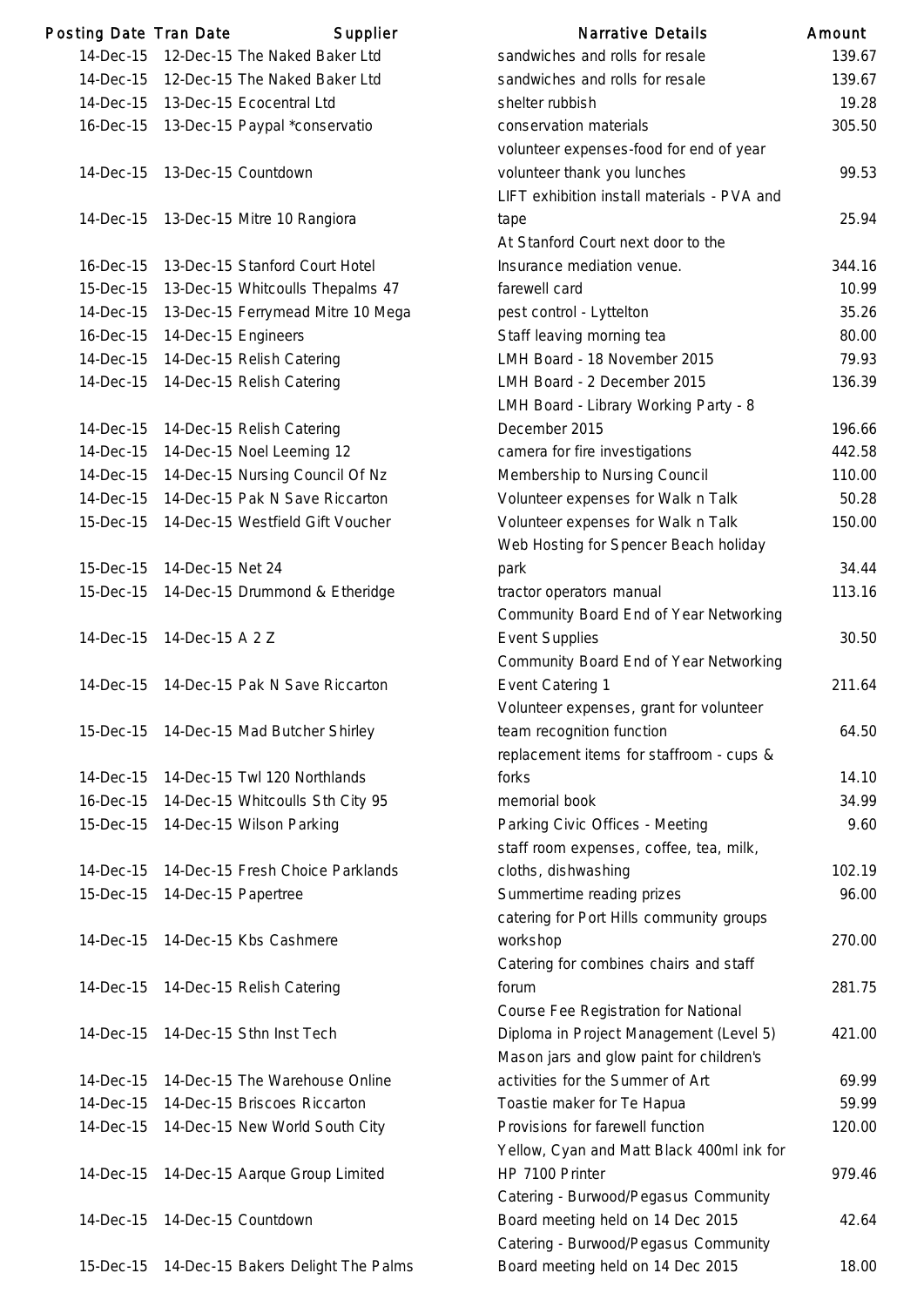| <b>Posting Date Tran Date</b> |                                 | Supplier                               | <b>Narrative Details</b>                   | Amount   |
|-------------------------------|---------------------------------|----------------------------------------|--------------------------------------------|----------|
|                               |                                 |                                        | Gift items for corporate gifts - 20 hand   |          |
|                               |                                 |                                        | cream selection, 7 Rugby Sports set and    |          |
| 14-Dec-15                     |                                 | 14-Dec-15 Linden Leaves Ltd            | carry bags                                 | 346.73   |
|                               |                                 |                                        | Cancellation fee - Transport of Antarctic  |          |
|                               |                                 | 15-Dec-15 14-Dec-15 City Art Framing   | painting from Antarctica NZ to CCC         | 103.50   |
|                               |                                 |                                        | Double Koru Pounamu pendant for            |          |
| 15-Dec-15                     |                                 | 14-Dec-15 Ngai Tahu lwi                | corporate gift                             | 370.00   |
|                               |                                 |                                        | volunteer expenses morning tea for         |          |
| 15-Dec-15                     |                                 | 14-Dec-15 New World St Martins         | eastenders work crew                       | 27.74    |
|                               |                                 |                                        | Fixtures for video wall at Te Hapua:       |          |
| 15-Dec-15                     |                                 | 14-Dec-15 Bunnings - 9476              | <b>Halswell Centre</b>                     | 25.04    |
| 14-Dec-15                     |                                 | 14-Dec-15 Countdown                    | Pure water                                 | 13.38    |
|                               | 14-Dec-15 14-Dec-15 Site Safe   |                                        | Site Safe                                  | 106.95   |
| 14-Dec-15                     | 14-Dec-15 Site Safe             |                                        | Site Safe                                  | 106.95   |
|                               | 14-Dec-15  14-Dec-15  Site Safe |                                        | Site Safe                                  | 106.95   |
| 14-Dec-15                     | 14-Dec-15 Site Safe             |                                        | Site Safe                                  | 106.95   |
|                               |                                 |                                        | Cardboard sheets for Dear John artist      |          |
| 15-Dec-15                     |                                 | 14-Dec-15 Pack And Send Riccarton      | project                                    | 120.00   |
| 14-Dec-15                     |                                 | 14-Dec-15 Ferrymead Mitre 10 Mega      | tree stakes                                | 71.92    |
| 15-Dec-15                     |                                 | 14-Dec-15 Wilson Parking               | Parking for Interview times                | 6.60     |
|                               |                                 |                                        | Expenses accrued for Christchurch Art      |          |
| 14-Dec-15                     |                                 | 14-Dec-15 Mitre 10 Beckenham           | Gallery opening exhibitions installation.  | 17.94    |
|                               |                                 |                                        | Expenses accrued for Christchurch Art      |          |
| 15-Dec-15                     |                                 | 14-Dec-15 Decorative Supplies          | Gallery opening exhibition installation.   | 64.29    |
|                               |                                 |                                        |                                            |          |
| 15-Dec-15                     |                                 | 14-Dec-15 Ullrich Alumnm Co Ltd        | Expenses accrued for Christchurch Art      |          |
|                               |                                 |                                        | Gallery opening exhibitions installation.  | 107.30   |
|                               |                                 |                                        | Expenses accrued for Christchurch Art      |          |
| 15-Dec-15                     |                                 | 14-Dec-15 Resene Paints                | Gallery opening exhibitions installation.  | 191.11   |
| 15-Dec-15                     |                                 | 14-Dec-15 Mad Butcher Ferry Road       | Consumables - BBQ at Clent Lane            | 23.23    |
|                               |                                 |                                        | Materials - Summer Students Midge          |          |
|                               | 14-Dec-15 14-Dec-15 Countdown   |                                        | Project                                    | 2.00     |
|                               |                                 |                                        | Materials - Summer Students Midge          |          |
| 14-Dec-15                     |                                 | 14-Dec-15 Ferrymead Mitre 10 Mega      | Project                                    | 31.45    |
| 15-Dec-15                     |                                 | 14-Dec-15 Bunnings - 9476              | <b>Batteries for Noise Equipment</b>       | 44.92    |
| 15-Dec-15                     |                                 | 14-Dec-15 Ross Galt Lock & Key         | park locks and keys                        | 155.00   |
| 15-Dec-15                     |                                 | 14-Dec-15 Dawes Grain & Stock Fd       | carrots and seed                           | 221.00   |
| 14-Dec-15                     |                                 | 14-Dec-15 First Aid Brokers            | signs for around the camp                  | 232.30   |
| 15-Dec-15                     |                                 | 14-Dec-15 Rex Wheels & Castors         | Castors for pop up shop                    | 206.50   |
| 16-Dec-15                     |                                 | 14-Dec-15 Dropbox*5hnyh95d6llz         | <b>DropBoxPro</b>                          | 15.27    |
|                               |                                 |                                        | Monthly team text alerting system -        |          |
| 15-Dec-15                     | 14-Dec-15 Net 24                |                                        | Decisions [D4H]                            | 11.50    |
|                               |                                 |                                        | Milk for tea and 2 X Glade Aerosol Air     |          |
|                               |                                 | 14-Dec-15 14-Dec-15 Four Square Akaroa | Freshners for toilets                      | 9.34     |
|                               |                                 |                                        | Registration fees for IPENZ Conference for |          |
|                               |                                 |                                        | road safety and transportation March 7-9   |          |
| 15-Dec-15                     |                                 | 15-Dec-15 Harding Consultants Ltd      | 2016                                       | 1,113.00 |
| 15-Dec-15                     | 15-Dec-15 Hrinz Inc             |                                        | Membership to HRINZ                        | 132.63   |
| 16-Dec-15                     |                                 | 15-Dec-15 Immigration - Bmb            | Immigration Accreditation renewal          | 500.00   |
| 16-Dec-15                     |                                 | 15-Dec-15 Ecocentral Ltd               | Dumping fees                               | 32.00    |
| 16-Dec-15                     |                                 | 15-Dec-15 Rex Wheels & Castors         | Castor Wheels for Waterblaster             | 129.00   |
| 15-Dec-15                     |                                 | 15-Dec-15 Vendhq.Com                   | Vend licence December 2015                 | 674.00   |
| 15-Dec-15                     |                                 | 15-Dec-15 Countdown                    | Milk for Carlyle staffroom and meeting     | 7.47     |
| 15-Dec-15                     |                                 | 15-Dec-15 Ccc Parking                  | Carparking for leaders catch up            | 1.50     |
|                               |                                 |                                        |                                            |          |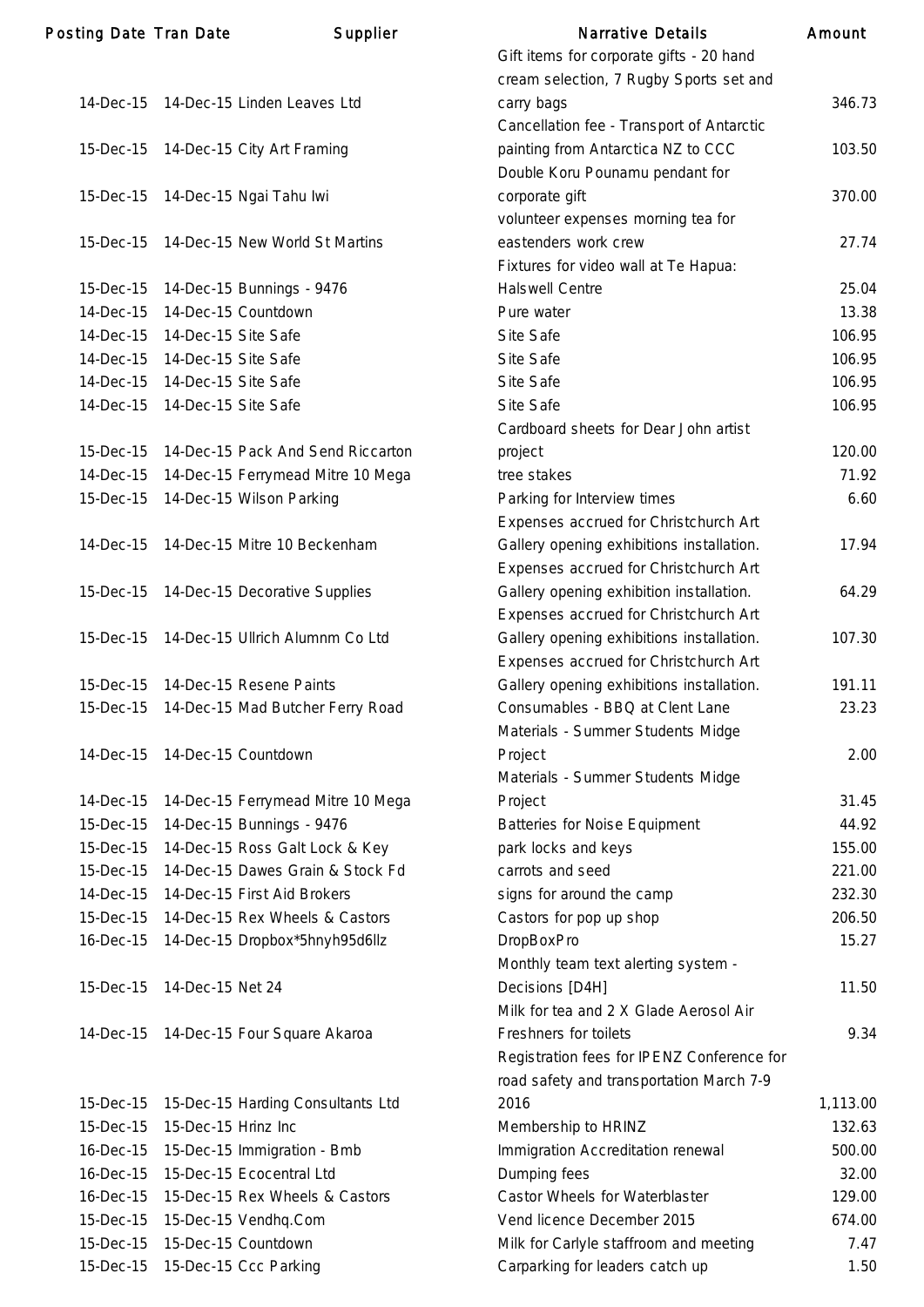| Posting Date Tran Date |                     | Supplier                            | <b>Narrative Details</b>                     | Amount         |
|------------------------|---------------------|-------------------------------------|----------------------------------------------|----------------|
| 16-Dec-15              |                     | 15-Dec-15 Bunnings - 9476           | u-coat - swissball rack in aerobics studio   | 45.8           |
| 16-Dec-15              |                     | 15-Dec-15 Johnson And Couzins       | equipment to repair sails                    | 135.           |
| 16-Dec-15              |                     | 15-Dec-15 Bunnings - 9476           | plugs and leads for camp outlets             | 321.0          |
|                        |                     |                                     | plugs and leads for socket electrical        |                |
| 16-Dec-15              |                     | 15-Dec-15 Bunnings - 9482           | outlets                                      | 373.6          |
| 15-Dec-15              |                     | 15-Dec-15 Parsley And Sage          | <b>Catering for Community Board Meeting</b>  | 118.4          |
|                        |                     |                                     | Membership renewal to Project                |                |
| 17-Dec-15              |                     | 15-Dec-15 Project Management Instit | Management Institute                         | 286.           |
| 15-Dec-15              |                     | 15-Dec-15 Countdown                 | Kitty litter for chemical spill kit          | 7 <sup>1</sup> |
|                        |                     |                                     | Psyllium and cornflour for thickening        |                |
| 15-Dec-15              | 15-Dec-15 Countdown |                                     | chemical gel                                 | 9.1            |
|                        |                     |                                     | Wallpaper paste to make glyphosate gel       |                |
| 15-Dec-15              |                     | 15-Dec-15 Mitre 10 Beckenham        | and measuring beaker                         | 25.9           |
|                        |                     |                                     | Bags, overalls, chemical sock, goggles,      |                |
| 16-Dec-15              |                     | 15-Dec-15 Blackwoods Protector      | eyewash for chemical spill kits x 3          | 141.           |
|                        |                     |                                     | Chemical drip trays x3, containers for spill |                |
| 16-Dec-15              |                     | 15-Dec-15 Stowers Containment       | kits x3, 5ltr chemical containers x3         | 286.0          |
| 16-Dec-15              |                     | 15-Dec-15 Mbie Bldg & Housing       | Building practitioner professional fees      | 199.           |
|                        |                     |                                     | Upvise renewal subscription x1, new          |                |
| 17-Dec-15              |                     | 15-Dec-15 Paypal *upvise            | subscription x1                              | 256.           |
|                        |                     |                                     | In support of the Mayor, Sister City         |                |
|                        |                     |                                     | Committee's end of year lunch, recognition   |                |
| 17-Dec-15              |                     | 15-Dec-15 Pot Sticker On Popla      | of voluntary contribu *                      | 193.0          |
| 16-Dec-15              |                     | 15-Dec-15 Createsend.Com Ema        | Art Gallery email                            | 12.            |
| 16-Dec-15              |                     | 15-Dec-15 Doig Auto Electrical      | Adapter plug for water pump                  | 14.            |
| 16-Dec-15              |                     | 15-Dec-15 Blackwoods Protector      | Gear x1                                      | 159.6          |
|                        |                     |                                     | Contact clear book cover - I love New        |                |
| 17-Dec-15              |                     | 15-Dec-15 Whitcoulls Thepalms 47    | <b>Brighton</b>                              | 9.9            |
|                        |                     |                                     | Coffee plungers, cutlery for Fendalton       |                |
| 15-Dec-15              |                     | 15-Dec-15 Briscoes Northlands       | <b>Building Staffroom</b>                    | 61.7           |
| 15-Dec-15              |                     | 15-Dec-15 Fairfax Media (Ps)        | The Press                                    | 83.0           |
| 15-Dec-15              |                     | 15-Dec-15 Irrigation Warehouse      | Sect D crg spray parts                       | 43.            |
| 15-Dec-15              |                     | 15-Dec-15 James Bull & Co           | Keys x9 Security keys                        | 153.3          |
|                        |                     |                                     | Safety glasses for site visits to RSU and    |                |
| 15-Dec-15              |                     | 15-Dec-15 Placemakers Riccarton     | <b>CCC</b> facilities                        | 34.6           |
|                        |                     |                                     | Assorted domestic items to replace stolen    |                |
| 15-Dec-15              |                     | 15-Dec-15 New World Northwood       | items from nursery tea room.                 | 78.6           |
|                        |                     |                                     | Board Meeting Catering for meeting on 14     |                |
| 15-Dec-15              |                     | 15-Dec-15 Parsley And Sage          | December                                     | 85.7           |
| 16-Dec-15              |                     | 15-Dec-15 Boulevard Cafe & Bar      | Clariden Global Conference Auckland          | 8.8            |
| 15-Dec-15              |                     | 15-Dec-15 Twl 220 Riccarton         | Credit for unsuitable Xmas tree              | $-40.0$        |
|                        |                     |                                     | Eastern vision afternoon tea hosted by       |                |
| 15-Dec-15              |                     | 15-Dec-15 New World South City      | Mayor                                        | 56.3           |
|                        |                     |                                     | staff clothing - sun protection and meths    |                |
| 15-Dec-15              |                     | 15-Dec-15 Ferrymead Mitre 10 Mega   | for removing pen from signage                | 16.4           |
|                        |                     |                                     | Replacement parts for knapsack sprayers      |                |
| 15-Dec-15              |                     | 15-Dec-15 Noble-Adams Machinery     | and spare parts                              | 335.           |
| 16-Dec-15              |                     | 15-Dec-15 Norwood Farm Machine      | Oil for stock water pumps                    | 11.7           |
| 16-Dec-15              | 15-Dec-15 Wishbone  |                                     | Christmas Gathering - DAGG Volunteers        | 127.7          |
|                        |                     |                                     | reel of 5 pound diamond line trimmer cord    |                |
| 16-Dec-15              |                     | 15-Dec-15 Omc Power Equipment       | for scrubcutting                             | 266.2          |
| 15-Dec-15              |                     | 15-Dec-15 Caltex Redwood            | milk for staff                               | 8.             |
| 15-Dec-15              |                     | 15-Dec-15 Blue Star Taxis           | Auckland to Christchurch                     | 70.2           |

|           | ing Date Tian Date<br><b>Supplier</b>         | Natiative Details                            | AIIIUUIII |
|-----------|-----------------------------------------------|----------------------------------------------|-----------|
|           | 16-Dec-15 15-Dec-15 Bunnings - 9476           | u-coat - swissball rack in aerobics studio   | 45.88     |
| 16-Dec-15 | 15-Dec-15 Johnson And Couzins                 | equipment to repair sails                    | 135.72    |
|           | 16-Dec-15 15-Dec-15 Bunnings - 9476           | plugs and leads for camp outlets             | 321.00    |
|           |                                               | plugs and leads for socket electrical        |           |
| 16-Dec-15 | 15-Dec-15 Bunnings - 9482                     | outlets                                      | 373.61    |
| 15-Dec-15 | 15-Dec-15 Parsley And Sage                    | <b>Catering for Community Board Meeting</b>  | 118.45    |
|           |                                               | Membership renewal to Project                |           |
|           | 17-Dec-15 15-Dec-15 Project Management Instit | Management Institute                         | 286.74    |
| 15-Dec-15 | 15-Dec-15 Countdown                           | Kitty litter for chemical spill kit          | 7.98      |
|           |                                               | Psyllium and cornflour for thickening        |           |
|           | 15-Dec-15 15-Dec-15 Countdown                 | chemical gel                                 | 9.78      |
|           |                                               | Wallpaper paste to make glyphosate gel       |           |
| 15-Dec-15 | 15-Dec-15 Mitre 10 Beckenham                  | and measuring beaker                         | 25.96     |
|           |                                               | Bags, overalls, chemical sock, goggles,      |           |
|           | 16-Dec-15 15-Dec-15 Blackwoods Protector      | eyewash for chemical spill kits x 3          | 141.72    |
|           |                                               | Chemical drip trays x3, containers for spill |           |
| 16-Dec-15 | 15-Dec-15 Stowers Containment                 | kits x3, 5ltr chemical containers x3         | 286.66    |
|           | 16-Dec-15 15-Dec-15 Mbie Bldg & Housing       | Building practitioner professional fees      | 199.34    |
|           |                                               | Upvise renewal subscription x1, new          |           |
|           | 17-Dec-15 15-Dec-15 Paypal *upvise            | subscription x1                              | 256.96    |
|           |                                               | In support of the Mayor, Sister City         |           |
|           |                                               | Committee's end of year lunch, recognition   |           |
| 17-Dec-15 | 15-Dec-15 Pot Sticker On Popla                | of voluntary contribu *                      | 193.00    |
| 16-Dec-15 | 15-Dec-15 Createsend.Com Ema                  | Art Gallery email                            | 12.75     |
| 16-Dec-15 | 15-Dec-15 Doig Auto Electrical                | Adapter plug for water pump                  | 14.15     |
| 16-Dec-15 | 15-Dec-15 Blackwoods Protector                | Gear x1                                      | 159.62    |
|           |                                               | Contact clear book cover - I love New        |           |
|           | 17-Dec-15 15-Dec-15 Whitcoulls Thepalms 47    | <b>Brighton</b>                              | 9.99      |
|           |                                               | Coffee plungers, cutlery for Fendalton       |           |
|           | 15-Dec-15 15-Dec-15 Briscoes Northlands       | <b>Building Staffroom</b>                    | 61.18     |
| 15-Dec-15 | 15-Dec-15 Fairfax Media (Ps)                  | The Press                                    | 83.03     |
| 15-Dec-15 | 15-Dec-15 Irrigation Warehouse                | Sect D crg spray parts                       | 43.99     |
| 15-Dec-15 | 15-Dec-15 James Bull & Co                     | Keys x9 Security keys                        | 153.30    |
|           |                                               | Safety glasses for site visits to RSU and    |           |
| 15-Dec-15 | 15-Dec-15 Placemakers Riccarton               | <b>CCC</b> facilities                        | 34.67     |
|           |                                               | Assorted domestic items to replace stolen    |           |
|           | 15-Dec-15 15-Dec-15 New World Northwood       | items from nursery tea room.                 | 78.65     |
|           |                                               | Board Meeting Catering for meeting on 14     |           |
| 15-Dec-15 | 15-Dec-15 Parsley And Sage                    | December                                     | 85.16     |
| 16-Dec-15 | 15-Dec-15 Boulevard Cafe & Bar                | Clariden Global Conference Auckland          | 8.80      |
| 15-Dec-15 | 15-Dec-15 Twl 220 Riccarton                   | Credit for unsuitable Xmas tree              | $-40.00$  |
|           |                                               | Eastern vision afternoon tea hosted by       |           |
|           | 15-Dec-15 15-Dec-15 New World South City      | Mayor                                        | 56.37     |
|           |                                               | staff clothing - sun protection and meths    |           |
|           | 15-Dec-15 15-Dec-15 Ferrymead Mitre 10 Mega   | for removing pen from signage                | 16.46     |
|           |                                               | Replacement parts for knapsack sprayers      |           |
| 15-Dec-15 | 15-Dec-15 Noble-Adams Machinery               | and spare parts                              | 335.96    |
| 16-Dec-15 | 15-Dec-15 Norwood Farm Machine                | Oil for stock water pumps                    | 11.78     |
| 16-Dec-15 | 15-Dec-15 Wishbone                            | Christmas Gathering - DAGG Volunteers        | 127.10    |
|           |                                               | reel of 5 pound diamond line trimmer cord    |           |
| 16-Dec-15 | 15-Dec-15 Omc Power Equipment                 | for scrubcutting                             | 266.20    |
| 15-Dec-15 | 15-Dec-15 Caltex Redwood                      | milk for staff                               | 8.70      |
| 15-Dec-15 | 15-Dec-15 Blue Star Taxis                     | Auckland to Christchurch                     | 70.20     |
|           |                                               |                                              |           |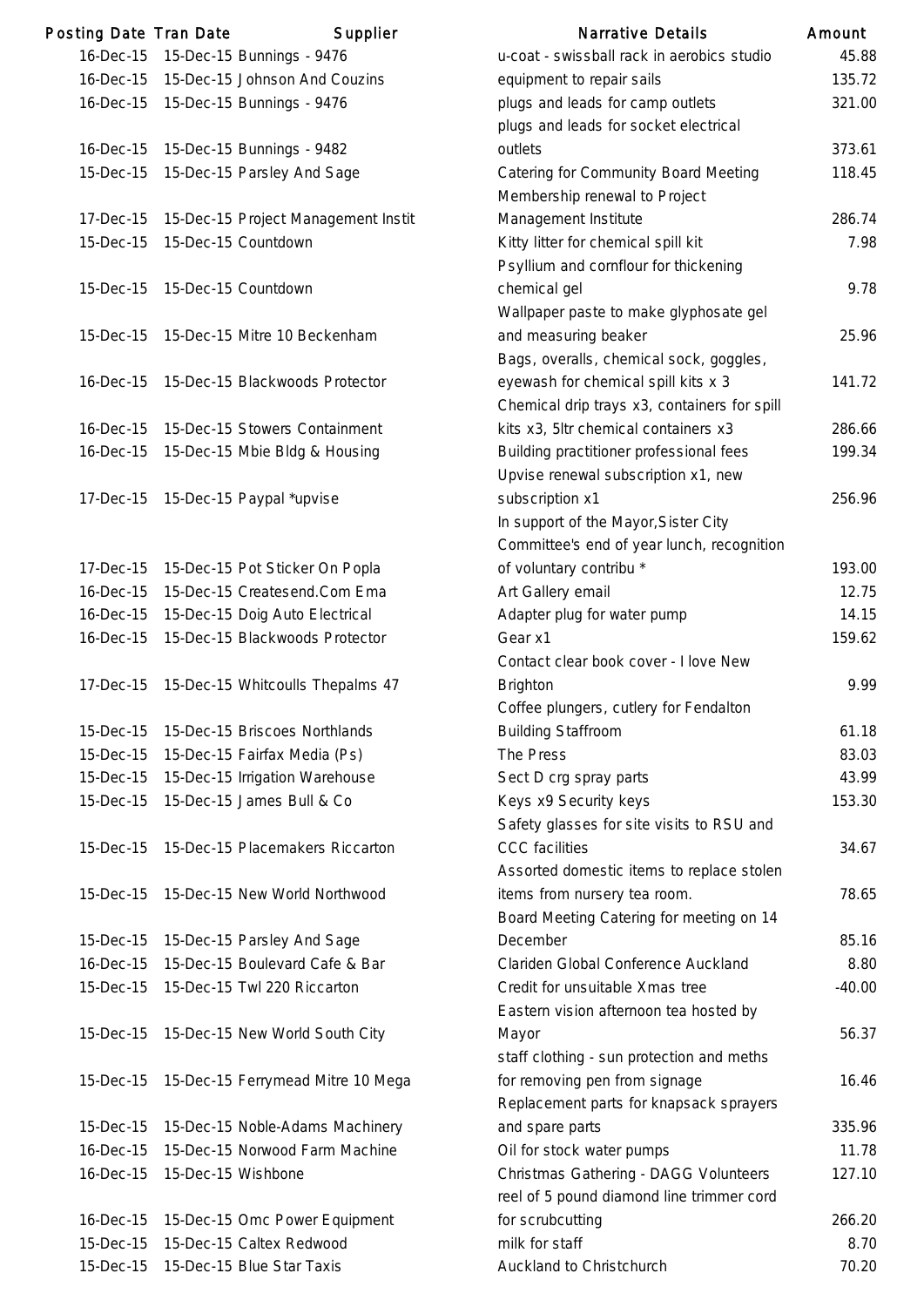| Posting Date Tran Date |                     | Supplier                                   | <b>Narrative Details</b>                    | Amount |
|------------------------|---------------------|--------------------------------------------|---------------------------------------------|--------|
|                        |                     | 16-Dec-15 15-Dec-15 Paramount Pools & Spas | 2 No. Pressure gauges for Parks Pools       | 57.60  |
|                        |                     |                                            | Service and repair circulation pump for the |        |
| 16-Dec-15              |                     | 15-Dec-15 Hall Machinery Chris             | whale pool at New Brighton                  | 598.00 |
| 16-Dec-15              |                     | 15-Dec-15 Mad Butcher Ferry Road           | Consumables - Barnett Avenue BBQ            | 30.97  |
| 16-Dec-15              |                     | 15-Dec-15 Lpg Chch Byron                   | Consumables - BBQ additional provisions     | 42.00  |
| 17-Dec-15              |                     | 15-Dec-15 Super Liquor Colombo Stre        | Consumables - BBQ additional provisions     | 12.99  |
| 15-Dec-15              |                     | 15-Dec-15 Leedsafe Limited                 | PPE - x1 FIR Group                          | 215.43 |
|                        |                     |                                            | Cube Boxes and diaries for Compliance       |        |
| 15-Dec-15              |                     | 15-Dec-15 Twl 220 Riccarton                | <b>Officers</b>                             | 83.90  |
|                        |                     |                                            | Safety Gear for new staff Compliance &      |        |
| 16-Dec-15              |                     | 15-Dec-15 Blackwoods Protector             | Investigations                              | 393.36 |
|                        |                     |                                            | Backpack covers as promotional material -   |        |
| 16-Dec-15              | 15-Dec-15 Bike Wise |                                            | Cycle Safety campaign                       | 920.00 |
|                        |                     |                                            | Cleaning products - halswell pool +         |        |
| 15-Dec-15              |                     | 15-Dec-15 Mitre 10 Mega Hornby             | lyttelton hose reel.                        | 272.41 |
|                        |                     |                                            |                                             |        |
| 16-Dec-15              |                     | 15-Dec-15 Nz Safety Br 21                  | 200 pkt of Ear Plugs                        | 85.58  |
| 15-Dec-15              | 15-Dec-15 Trade Me  |                                            | Top up on Council trade me account          | 10.00  |
|                        |                     |                                            | Soap, toothpaste, hand wash for re-sale in  |        |
| 15-Dec-15              |                     | 15-Dec-15 Countdown                        | dairy                                       | 83.81  |
|                        |                     |                                            | Gazebo for Xmas activities, duvet inners    |        |
| 15-Dec-15              |                     | 15-Dec-15 Twl 181 Belfast                  | and covers for accommodation                | 92.00  |
| 16-Dec-15              |                     | 15-Dec-15 Bunnings - 9482                  | Gazebo for hire tent                        | 249.00 |
| 15-Dec-15              |                     | 15-Dec-15 Z Moorhouse                      | Biscuits for website meeting                | 11.97  |
| 16-Dec-15              |                     | 15-Dec-15 Kolorful Kanvas Ltd              | <b>Straps</b>                               | 198.40 |
| 15-Dec-15              |                     | 15-Dec-15 Wsl South City                   | Stationery - IHP Copy paper                 | 63.98  |
| 16-Dec-15              |                     | 15-Dec-15 Bp Connect Marshlands            | Milk for cuppas                             | 7.49   |
| 17-Dec-15              | 16-Dec-15 Atlassian |                                            | Confluence subscription                     | 30.35  |
| 16-Dec-15              |                     | 16-Dec-15 Paper Plus Barringtons           | marker pens                                 | 21.98  |
| 16-Dec-15              |                     | 16-Dec-15 Connovation                      | mustelid trap bait                          | 91.43  |
| 16-Dec-15              |                     | 16-Dec-15 Mitre 10 Beckenham               | Te Hapua joinery handles                    | 45.96  |
| 16-Dec-15              |                     | 16-Dec-15 Anzor Fasteners                  | Te Hapua chairs swivels and shackles        | 272.71 |
|                        |                     |                                            | USB stick for Public Programmes and         |        |
| 17-Dec-15              |                     | 16-Dec-15 Officemax                        | Clips for Gallery Shop                      | 32.94  |
| 16-Dec-15              |                     | 16-Dec-15 Countdown                        | <b>BBQ</b> equipment                        | 17.73  |
| 16-Dec-15              |                     | 16-Dec-15 Caltex Dyers Road                | bottle swap - gas                           | 37.90  |
| 17-Dec-15              |                     | 16-Dec-15 Ecocentral Ltd                   | Shelter rubbish Dumping fees                | 24.10  |
|                        |                     |                                            | Dishwash liquid for meeting rooms as        |        |
| 17-Dec-15              |                     | 16-Dec-15 New World Fendalton              | Dishwasher is broken                        | 2.89   |
| 17-Dec-15              |                     | 16-Dec-15 New World Fendalton              | Volunteer expenses for Walk n Talk          | 34.15  |
| 16-Dec-15              |                     | 16-Dec-15 Mrc Transmark Limited            | In House Maintenance - WO                   | 339.07 |
| 17-Dec-15              |                     | 16-Dec-15 Saecowilson - Christch           | Workshop Materials (Stock)                  | 49.20  |
| 17-Dec-15              |                     | 16-Dec-15 Hall Machinery Chris             | In House Maintenance - WO                   | 208.72 |
| 17-Dec-15              |                     | 16-Dec-15 Para Rubber Christchur           | <b>Materials Tanks</b>                      | 236.10 |
|                        |                     |                                            |                                             | 27.48  |
| 17-Dec-15              |                     | 16-Dec-15 Bunnings - 9476                  | stapler for southern centre                 |        |
|                        |                     |                                            | laundry detergent and new rollers for       |        |
| 17-Dec-15              |                     | 16-Dec-15 The Service Company Ltd          | poolside scrubber                           | 456.55 |
|                        |                     |                                            | Catering - multi-agency training involving  |        |
| 17-Dec-15              |                     | 16-Dec-15 New World Bishopdale             | staff, contractors and volunteers           | 27.92  |
| 17-Dec-15              |                     | 16-Dec-15 Akaroa Auto Centre Ltd           | spare keys for Boat Ramp Fee boxes          | 21.00  |
|                        |                     |                                            | Meeting with Mayor, NZ Chief of Defence     |        |
|                        |                     |                                            | and one staff member - provision of         |        |
| 16-Dec-15              |                     | 16-Dec-15 The Kitchen Cafe                 | refreshments                                | 14.10  |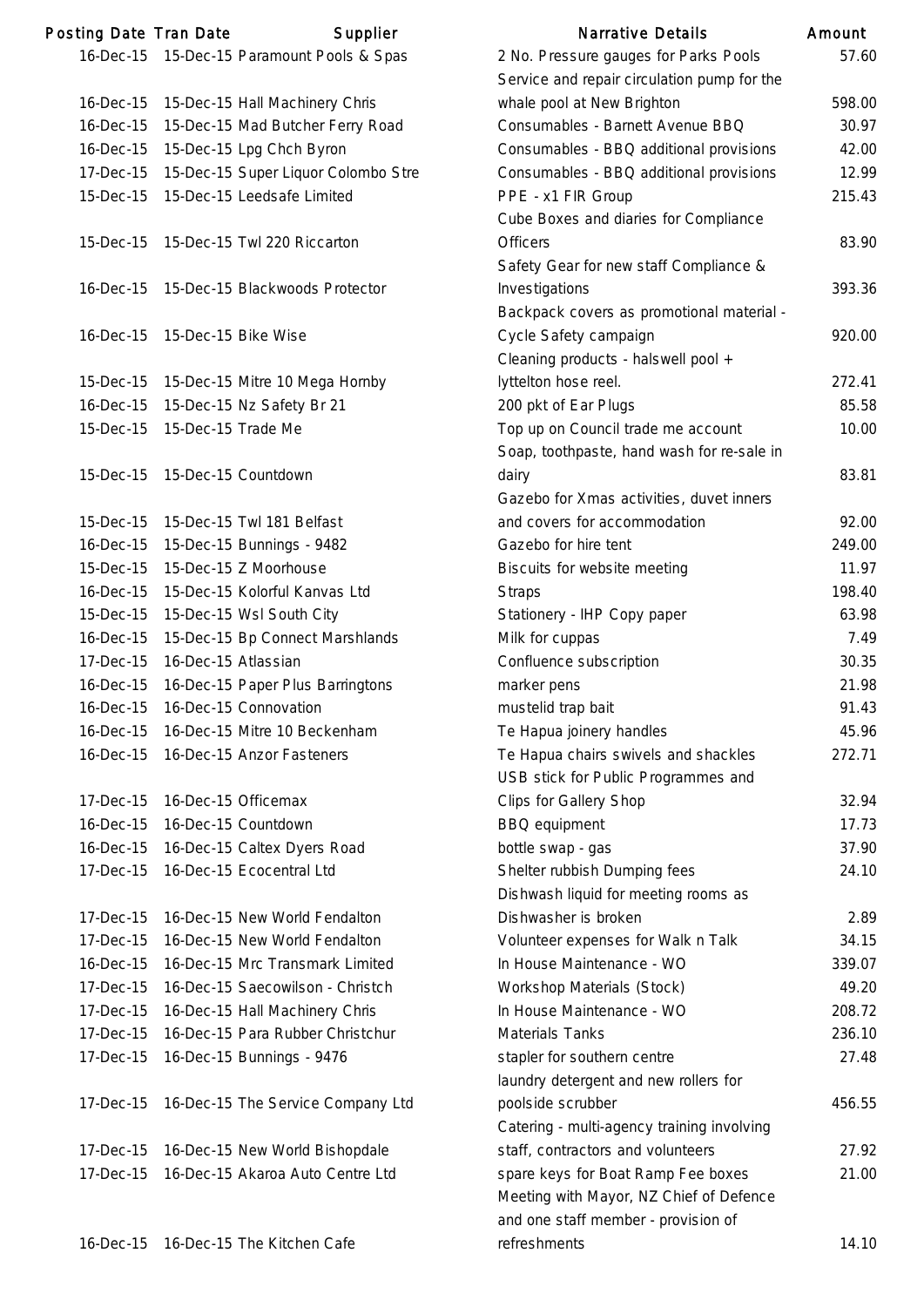### Posting Date Tran Date **Supplier** Supplier Narrative Details Amount

|           |                                              | Recreation and Sport Centres Welcome       |          |
|-----------|----------------------------------------------|--------------------------------------------|----------|
|           | 17-Dec-15 16-Dec-15 Createsend.Com Ema       | Email 9 December                           | 7.92     |
| 17-Dec-15 | 16-Dec-15 Createsend.Com Ema                 | Christmas Opening Hours and Timetables     | 112.93   |
|           | 17-Dec-15 16-Dec-15 South Pacific Generators | 4 x plugs for generator                    | 234.60   |
| 17-Dec-15 | 16-Dec-15 Kmart - Shirley                    | Gifts for Volunteers at Leisure Club       | 25.00    |
| 17-Dec-15 | 16-Dec-15 The Palms Shopping Centre          | Vouchers for Volunteers for Leisure Club   | 103.00   |
| 17-Dec-15 | 16-Dec-15 Bunnings - 9482                    | Cable Ties and Ladder for Poolside         | 324.97   |
|           | 17-Dec-15 16-Dec-15 Parklands Lotto & Post   | diary for 2016                             | 22.98    |
| 17-Dec-15 | 16-Dec-15 Stihl Shop Northwood               | pruning saw to replace stolen saw.         | 110.00   |
|           |                                              | Ethics Training (the NSPE yearly           |          |
|           | 21-Dec-15 16-Dec-15 Natl Soc Of Prof Engin   | membership, incl 15 hour courses (*        | 235.59   |
|           |                                              | glassware hire - 16/17/18 Dec 15           |          |
|           | 16-Dec-15 16-Dec-15 Party Warehouse          | supporters events                          | 201.60   |
| 16-Dec-15 | 16-Dec-15 The Warehouse Online               | storage containers for moving collections  | 68.99    |
|           |                                              | Art Gallery set up front of house cleaning |          |
|           | 16-Dec-15 16-Dec-15 Briscoes Chch Salisbury  | and first aid equipment                    | 229.34   |
|           |                                              | Art Gallery set up front of house cleaning |          |
|           | 16-Dec-15 16-Dec-15 Briscoes Chch Salisbury  | and first aid equipment                    | 1,000.00 |
|           | 17-Dec-15 16-Dec-15 Conferenz Ltd            | CFO Summit attendance - early bird price   | 1,674.38 |
|           |                                              | 10 No. tubes Aqua knead 5 for Jellie park  |          |
|           |                                              | and 5 for Pioneer. 1 No. tube silicone     |          |
|           | 16-Dec-15 16-Dec-15 Mitre 10 Mega Hornby     | grease for Pioneer                         | 239.37   |
|           | 17-Dec-15 16-Dec-15 Twl 123 Eastgate         | wrap and gift                              | 19.95    |
|           |                                              | Expenses accrued for Christchurch Art      |          |
|           | 16-Dec-15 16-Dec-15 Chch Airport Carpark     | Gallery opening exhibitions installation.  | 25.00    |
|           |                                              | Expenses accrued for Christchurch Art      |          |
|           | 16-Dec-15 16-Dec-15 Jaycar Pty Ltd           | Gallery opening exhibitions installation.  | 134.90   |
|           |                                              | Consumables - Fletcher Place BBQ/Ronald    |          |
| 18-Dec-15 | 16-Dec-15 Paknsave Moorhouse                 | McDonald donation                          | 89.05    |
|           |                                              | Training requirements for trainee          |          |
|           | 16-Dec-15 16-Dec-15 Wsl South City           | programme                                  | 241.87   |
|           | 17-Dec-15 16-Dec-15 Industrial Processors    | Perlite for water treatment                | 1,051.10 |
|           |                                              | Materials - Summer Students Midge          |          |
|           | 16-Dec-15 16-Dec-15 Ferrymead Mitre 10 Mega  | Project                                    | 21.70    |
|           |                                              | For Shirley/Papanui Community Board end    |          |
| 17-Dec-15 | 16-Dec-15 The China Kitchen                  | of year dinner.                            | 160.00   |
| 18-Dec-15 | 16-Dec-15 Paypal *yardgames                  | Games at New Years Eve                     | 314.55   |
| 18-Dec-15 | 16-Dec-15 Paypal *firesafetyn                | <b>Fire Evacuation Training</b>            | 339.25   |
|           |                                              | Dog spey 30/11/15 \$190; Cat euthanasia    |          |
| 17-Dec-15 | 16-Dec-15 Avonside Wainoni Vet               | 17/11/15 \$94.20.                          | 284.20   |
| 16-Dec-15 | 16-Dec-15 Mitre 10 Mega Hornby               | numbers and glue                           | 39.36    |
|           | 17-Dec-15 16-Dec-15 Ross Galt Lock & Key     | locks and keys                             | 313.20   |
| 16-Dec-15 | 16-Dec-15 Wsl South City                     | <b>Botanic Gardens library</b>             | 41.79    |
|           |                                              | Catering for Child & Youth Network         |          |
|           | 17-Dec-15 16-Dec-15 French Bakery Limited    | Meeting - Wednesday 2 December 2015.       | 63.75    |
|           |                                              | Catering for Hoon Hay Network Meeting -    |          |
|           | 17-Dec-15 16-Dec-15 French Bakery Limited    | Wednesday 9 December 2015.                 | 106.60   |
|           |                                              | Golf umbrellas for LGs to use when raining |          |
|           | 17-Dec-15 17-Dec-15 Briscoes Riccarton       | out side.                                  | 41.96    |
|           | 18-Dec-15 17-Dec-15 Bunnings - 9476          | Storage bins and misc materials            | 115.58   |
|           |                                              | Stepping stools purchased to assist        |          |
| 18-Dec-15 | 17-Dec-15 Storage Box - Papanui              | children use the RFID kiosks               | 59.97    |
|           | 18-Dec-15 17-Dec-15 Blackwoods Protector     | Te Hapua concertina gate fixings           | 19.89    |
|           |                                              |                                            |          |

| Naliative Details                          | Allivulit |
|--------------------------------------------|-----------|
| Recreation and Sport Centres Welcome       |           |
| Email 9 December                           | 7.92      |
| Christmas Opening Hours and Timetables     | 112.93    |
| 4 x plugs for generator                    | 234.60    |
| Gifts for Volunteers at Leisure Club       | 25.00     |
| Vouchers for Volunteers for Leisure Club   | 103.00    |
| Cable Ties and Ladder for Poolside         | 324.97    |
| diary for 2016                             | 22.98     |
| pruning saw to replace stolen saw.         | 110.00    |
| Ethics Training (the NSPE yearly           |           |
| membership, incl 15 hour courses (*        | 235.59    |
| glassware hire - 16/17/18 Dec 15           |           |
| supporters events                          | 201.60    |
| storage containers for moving collections  | 68.99     |
| Art Gallery set up front of house cleaning |           |
| and first aid equipment                    | 229.34    |
| Art Gallery set up front of house cleaning |           |
| and first aid equipment                    | 1,000.00  |
| CFO Summit attendance - early bird price   | 1,674.38  |
| 10 No. tubes Aqua knead 5 for Jellie park  |           |
| and 5 for Pioneer. 1 No. tube silicone     |           |
| grease for Pioneer                         | 239.37    |
| wrap and gift                              | 19.95     |
| Expenses accrued for Christchurch Art      |           |
| Gallery opening exhibitions installation.  | 25.00     |
| Expenses accrued for Christchurch Art      |           |
| Gallery opening exhibitions installation.  | 134.90    |
| Consumables - Fletcher Place BBQ/Ronald    |           |
| McDonald donation                          | 89.05     |
| Training requirements for trainee          |           |
| programme                                  | 241.87    |
| Perlite for water treatment                | 1,051.10  |
| Materials - Summer Students Midge          |           |
| Project                                    | 21.70     |
| For Shirley/Papanui Community Board end    |           |
| of year dinner.                            | 160.00    |
| Games at New Years Eve                     | 314.55    |
| <b>Fire Evacuation Training</b>            | 339.25    |
| Dog spey 30/11/15 \$190; Cat euthanasia    |           |
| 17/11/15 \$94.20.                          | 284.20    |
| numbers and glue                           | 39.36     |
| locks and keys                             | 313.20    |
| <b>Botanic Gardens library</b>             | 41.79     |
| Catering for Child & Youth Network         |           |
| Meeting - Wednesday 2 December 2015.       | 63.75     |
| Catering for Hoon Hay Network Meeting -    |           |
| Wednesday 9 December 2015.                 | 106.60    |
| Golf umbrellas for LGs to use when raining |           |
| out side.                                  | 41.96     |
| Storage bins and misc materials            | 115.58    |
| Stepping stools purchased to assist        |           |
| children use the RFID kiosks               | 59.97     |
| Te Hapua concertina gate fixings           | 19.89     |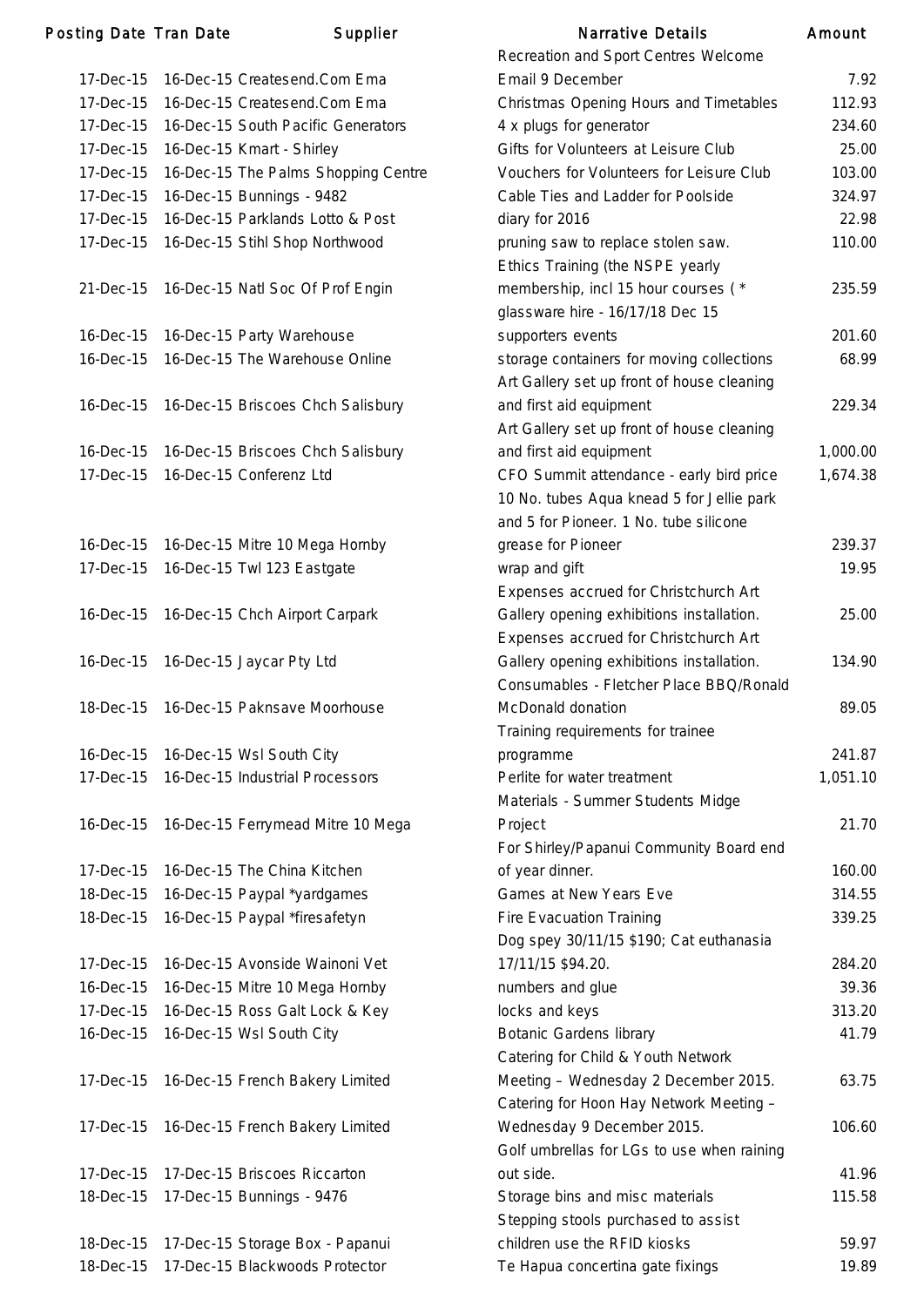| Posting Date Tran Date |                     | Supplier                           | <b>Narrative Details</b>                   | Amount |
|------------------------|---------------------|------------------------------------|--------------------------------------------|--------|
| 18-Dec-15              |                     | 17-Dec-15 Eccocentral Ltd          | dump fees DEC 2015                         | 28.9   |
|                        |                     |                                    | Catering for Fendalton Waimairi Xmas       |        |
| 17-Dec-15              |                     | 17-Dec-15 Moveable Feasts          | <b>Liaison Meeting</b>                     | 410.0  |
| 18-Dec-15              |                     | 17-Dec-15 Asmuss Water Systems Ltd | In House Maintenance - WO                  | 80.3   |
| 18-Dec-15              |                     | 17-Dec-15 Blacks Fasteners Lt      | In House Maintenance - WO                  | 153.   |
| 18-Dec-15              |                     | 17-Dec-15 The Service Company Ltd  | <b>Cleaning Materials</b>                  | 384.   |
| 18-Dec-15              |                     | 17-Dec-15 Asmuss Water Systems Ltd | In House Maintenance - WO                  | 745.   |
| 18-Dec-15              |                     | 17-Dec-15 Bunnings - 9476          | Cable fittings for new score clocks        | 46.    |
| 17-Dec-15              |                     | 17-Dec-15 Award Appliances NZ      | Dishwasher for manager house Project       | 650.0  |
|                        |                     |                                    | dazzle for marking sites and tap adaptors  |        |
| 18-Dec-15              |                     | 17-Dec-15 Bunnings - 9482          | for cleaners water                         | 512.2  |
| 18-Dec-15              |                     | 17-Dec-15 Parsley And Sage         | Catering for End of Year Network Event     | 319.7  |
| 17-Dec-15              |                     | 17-Dec-15 Optimal Workshop         | Treejack - user testing cloud software     | 139.0  |
|                        |                     |                                    | Conference room hire for CFRU December     |        |
| 17-Dec-15              |                     | 17-Dec-15 Ymca Christchurch        | 2015 meeting                               | 75.0   |
|                        |                     |                                    | Items for 3D Tinker Workshop holiday       |        |
| 17-Dec-15              |                     | 17-Dec-15 Paymate * Dangerous Magn | programmes and afterschool programmes      | 90.0   |
|                        |                     |                                    | Catering - Tea, milk & sugar Akaroa        |        |
|                        |                     |                                    | Service Centre, Biscuts Akaroa Wairewa     |        |
| 17-Dec-15              |                     | 17-Dec-15 Four Square Akaroa       | Community Board                            | 24.    |
|                        |                     |                                    | Purchase of 8 Brooches and 6 cufflink sets |        |
| 17-Dec-15              |                     | 17-Dec-15 Rainey Designs Limited   | - corporate gift                           | 501.4  |
| 17-Dec-15              |                     | 17-Dec-15 Kool Zone Limited        | Cellphone cases for Galaxy S5              | 99.    |
|                        |                     |                                    | Recreation and Sport Centres 3 Month       |        |
| 18-Dec-15              |                     | 17-Dec-15 Createsend.Com Ema       | Membership Renewal Discount                | 7.5    |
|                        |                     |                                    | Recreation and Sport Centres 12 Month      |        |
| 18-Dec-15              |                     | 17-Dec-15 Createsend.Com Ema       | Membership Renewal Discount                | 8.2    |
| 17-Dec-15              |                     | 17-Dec-15 Mitre 10 Rangiora        | Plants x 2                                 | 47.8   |
|                        |                     | 18-Dec-15 17-Dec-15 J A Russell    | New light bulbs for facility               | 308.4  |
| 18-Dec-15              |                     | 17-Dec-15 M J Shardlow & Colid     | 3m Tape for Sports Hall 1                  | 485.   |
|                        |                     |                                    | After function meal for artist - Mike      |        |
|                        |                     |                                    | Parekowhai Bull donors function held       |        |
| 21-Dec-15              |                     | 17-Dec-15 Pot Sticker On Popla     | earlier.                                   | 114.0  |
| 18-Dec-15              |                     | 17-Dec-15 Companies Office Iponz   | Tenancy Tribunal application               | 20.4   |
| 18-Dec-15              |                     | 17-Dec-15 Companies Office Iponz   | Tenancy Tribunal application               | 20.4   |
| 18-Dec-15              |                     | 17-Dec-15 Companies Office Iponz   | Tenancy Tribunal application               | 20.4   |
| 21-Dec-15              |                     | 17-Dec-15 Paknsave Moorhouse       | Light bulbs for C.L. Manchester            | 11.9   |
|                        |                     |                                    | Catering for GM farewell (over 10 years    |        |
| 17-Dec-15              |                     | 17-Dec-15 Raeward Fresh Tower      | $s$ ervice = \$300)                        | 300.0  |
| 17-Dec-15              |                     | 17-Dec-15 Briscoes Chch Salisbury  | Supplies for CAG venue kit                 | 53.9   |
|                        |                     |                                    | glassware hire - 16/17/18 Dec 15           |        |
| 17-Dec-15              |                     | 17-Dec-15 Party Warehouse          | supporters events                          | 178.0  |
| 17-Dec-15              | 17-Dec-15 Site Safe |                                    | Sitesafe Supervisor Gold Card Update       | 228.8  |
| 17-Dec-15              |                     | 17-Dec-15 Peninsula Trading Post   | paint                                      | 54.9   |
| 21-Dec-15              |                     | 17-Dec-15 Paypal *sciencenatu      | shop stock                                 | 167.4  |
| 17-Dec-15              |                     | 17-Dec-15 New World South City     | Napkins for farewell party                 | 3.0    |
| 17-Dec-15              |                     | 17-Dec-15 Mitre 10 Beckenham       | parts for trafix counter installs          | 27.5   |
|                        |                     |                                    | Repair pool pump lint basket and Capacitor |        |
| 18-Dec-15              |                     | 17-Dec-15 Hall Machinery Chris     | Parks pools                                | 85.6   |
| 18-Dec-15              |                     | 17-Dec-15 Couplands Bakeries       | Milk for Spreydon staffroom                | 2.8    |
| 18-Dec-15              |                     | 17-Dec-15 Kmart - Riccarton        | Christmas decorations for SP               | 21.0   |
| 18-Dec-15              |                     | 17-Dec-15 Mad Butcher Ferry Road   | Consumables - Pickering Courts BBQ         | 7.5    |
| 18-Dec-15              |                     | 17-Dec-15 Caltex Hornby            | Milk for tearoom                           | 6.0    |

|           | ing Date Tran Date  | Supplier                                 | <b>Narrative Details</b>                   | Amount |
|-----------|---------------------|------------------------------------------|--------------------------------------------|--------|
|           |                     | 18-Dec-15 17-Dec-15 Eccocentral Ltd      | dump fees DEC 2015                         | 28.92  |
|           |                     |                                          | Catering for Fendalton Waimairi Xmas       |        |
| 17-Dec-15 |                     | 17-Dec-15 Moveable Feasts                | Liaison Meeting                            | 410.00 |
| 18-Dec-15 |                     | 17-Dec-15 Asmuss Water Systems Ltd       | In House Maintenance - WO                  | 80.39  |
| 18-Dec-15 |                     | 17-Dec-15 Blacks Fasteners Lt            | In House Maintenance - WO                  | 153.72 |
| 18-Dec-15 |                     | 17-Dec-15 The Service Company Ltd        | <b>Cleaning Materials</b>                  | 384.56 |
| 18-Dec-15 |                     | 17-Dec-15 Asmuss Water Systems Ltd       | In House Maintenance - WO                  | 745.18 |
| 18-Dec-15 |                     | 17-Dec-15 Bunnings - 9476                | Cable fittings for new score clocks        | 46.90  |
| 17-Dec-15 |                     | 17-Dec-15 Award Appliances NZ            | Dishwasher for manager house Project       | 650.00 |
|           |                     |                                          | dazzle for marking sites and tap adaptors  |        |
| 18-Dec-15 |                     | 17-Dec-15 Bunnings - 9482                | for cleaners water                         | 512.29 |
| 18-Dec-15 |                     | 17-Dec-15 Parsley And Sage               | Catering for End of Year Network Event     | 319.13 |
| 17-Dec-15 |                     | 17-Dec-15 Optimal Workshop               | Treejack - user testing cloud software     | 139.00 |
|           |                     |                                          | Conference room hire for CFRU December     |        |
| 17-Dec-15 |                     | 17-Dec-15 Ymca Christchurch              | 2015 meeting                               | 75.00  |
|           |                     |                                          | Items for 3D Tinker Workshop holiday       |        |
| 17-Dec-15 |                     | 17-Dec-15 Paymate * Dangerous Magn       | programmes and afterschool programmes      | 90.00  |
|           |                     |                                          | Catering - Tea, milk & sugar Akaroa        |        |
|           |                     |                                          | Service Centre, Biscuts Akaroa Wairewa     |        |
| 17-Dec-15 |                     | 17-Dec-15 Four Square Akaroa             | <b>Community Board</b>                     | 24.71  |
|           |                     |                                          | Purchase of 8 Brooches and 6 cufflink sets |        |
| 17-Dec-15 |                     | 17-Dec-15 Rainey Designs Limited         | - corporate gift                           | 501.40 |
| 17-Dec-15 |                     | 17-Dec-15 Kool Zone Limited              | Cellphone cases for Galaxy S5              | 99.96  |
|           |                     |                                          | Recreation and Sport Centres 3 Month       |        |
| 18-Dec-15 |                     | 17-Dec-15 Createsend.Com Ema             | Membership Renewal Discount                | 7.57   |
|           |                     |                                          | Recreation and Sport Centres 12 Month      |        |
| 18-Dec-15 |                     | 17-Dec-15 Createsend.Com Ema             | Membership Renewal Discount                | 8.26   |
| 17-Dec-15 |                     | 17-Dec-15 Mitre 10 Rangiora              | Plants x 2                                 | 47.88  |
| 18-Dec-15 |                     | 17-Dec-15 J A Russell                    | New light bulbs for facility               | 308.43 |
|           |                     | 18-Dec-15 17-Dec-15 M J Shardlow & Colid | 3m Tape for Sports Hall 1                  | 485.58 |
|           |                     |                                          | After function meal for artist - Mike      |        |
|           |                     |                                          | Parekowhai Bull donors function held       |        |
| 21-Dec-15 |                     | 17-Dec-15 Pot Sticker On Popla           | earlier.                                   | 114.00 |
| 18-Dec-15 |                     | 17-Dec-15 Companies Office Iponz         | Tenancy Tribunal application               | 20.44  |
| 18-Dec-15 |                     | 17-Dec-15 Companies Office Iponz         | Tenancy Tribunal application               | 20.44  |
| 18-Dec-15 |                     | 17-Dec-15 Companies Office Iponz         | Tenancy Tribunal application               | 20.44  |
| 21-Dec-15 |                     | 17-Dec-15 Paknsave Moorhouse             | Light bulbs for C.L. Manchester            | 11.98  |
|           |                     |                                          | Catering for GM farewell (over 10 years    |        |
| 17-Dec-15 |                     | 17-Dec-15 Raeward Fresh Tower            | $s$ ervice = \$300)                        | 300.00 |
| 17-Dec-15 |                     | 17-Dec-15 Briscoes Chch Salisbury        | Supplies for CAG venue kit                 | 53.91  |
|           |                     |                                          | glassware hire - 16/17/18 Dec 15           |        |
| 17-Dec-15 |                     | 17-Dec-15 Party Warehouse                | supporters events                          | 178.00 |
| 17-Dec-15 | 17-Dec-15 Site Safe |                                          | Sitesafe Supervisor Gold Card Update       | 228.85 |
| 17-Dec-15 |                     | 17-Dec-15 Peninsula Trading Post         | paint                                      | 54.95  |
| 21-Dec-15 |                     | 17-Dec-15 Paypal *sciencenatu            | shop stock                                 | 167.44 |
| 17-Dec-15 |                     | 17-Dec-15 New World South City           | Napkins for farewell party                 | 3.69   |
| 17-Dec-15 |                     | 17-Dec-15 Mitre 10 Beckenham             | parts for trafix counter installs          | 27.58  |
|           |                     |                                          | Repair pool pump lint basket and Capacitor |        |
| 18-Dec-15 |                     | 17-Dec-15 Hall Machinery Chris           | Parks pools                                | 85.68  |
| 18-Dec-15 |                     | 17-Dec-15 Couplands Bakeries             | Milk for Spreydon staffroom                | 2.80   |
| 18-Dec-15 |                     | 17-Dec-15 Kmart - Riccarton              | Christmas decorations for SP               | 21.00  |
| 18-Dec-15 |                     | 17-Dec-15 Mad Butcher Ferry Road         | Consumables - Pickering Courts BBQ         | 7.50   |
| 18-Dec-15 |                     | 17-Dec-15 Caltex Hornby                  | Milk for tearoom                           | 6.00   |
|           |                     |                                          |                                            |        |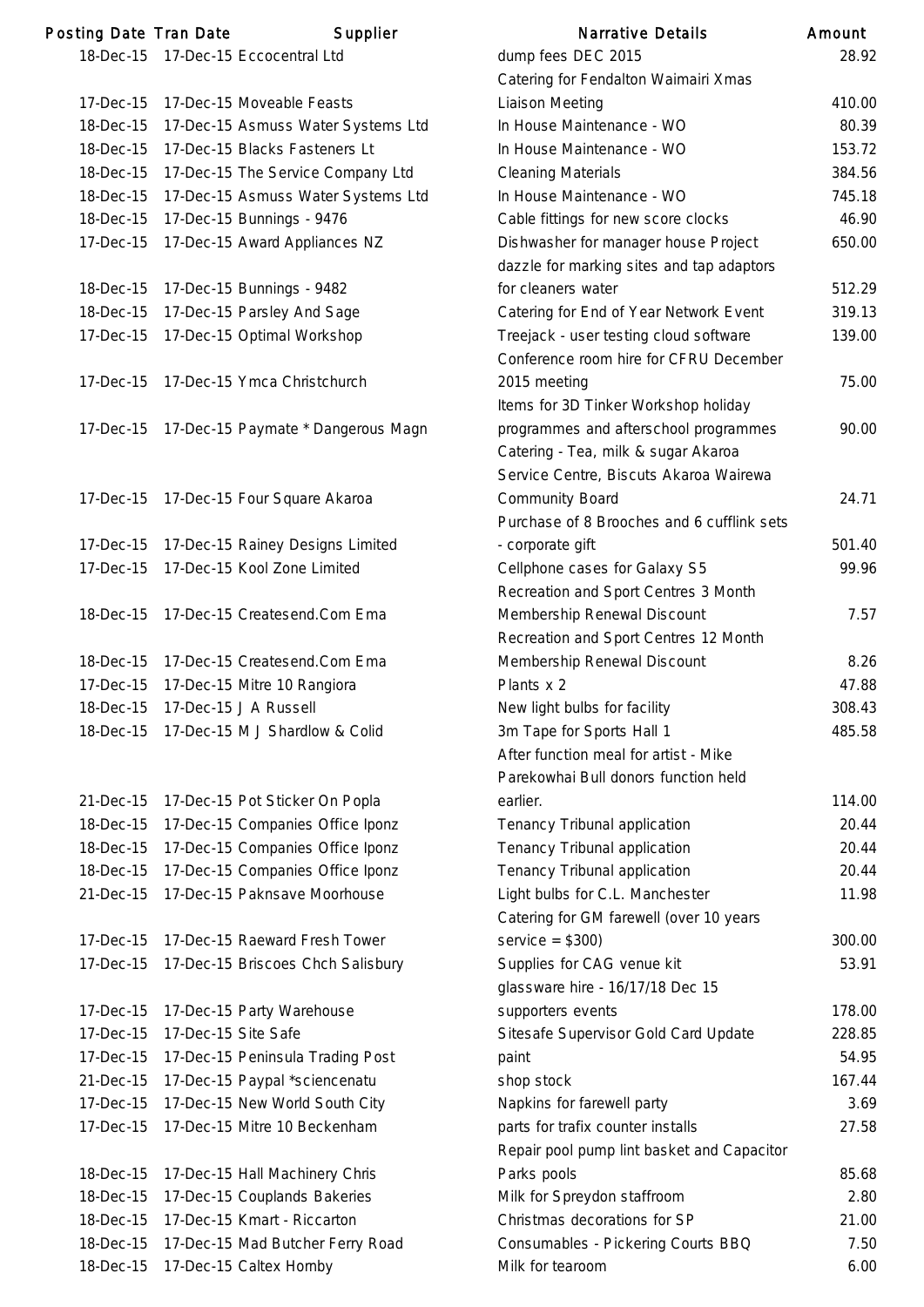| <b>Posting Date Tran Date</b> |                     | Supplier                           | <b>Narrative Details</b>                     | Amount   |
|-------------------------------|---------------------|------------------------------------|----------------------------------------------|----------|
|                               |                     |                                    | Leaving Function, per council policy. Lost   |          |
| 18-Dec-15                     |                     | 17-Dec-15 Dominos Pizza 98686      | receipt.                                     | 145.71   |
| 17-Dec-15                     |                     | 17-Dec-15 Mighty Ape Limited       | 2 x PS 4 dual shock controllers - NB         | 94.98    |
|                               |                     |                                    | CD wallets for LI, NB - gaming consoles -    |          |
| 17-Dec-15                     |                     | 17-Dec-15 Twl 175 South City       | display etc                                  | 154.93   |
|                               |                     |                                    | 2 x TVs for AR gaming consoles - replace     |          |
| 18-Dec-15                     |                     | 17-Dec-15 Dick Smith Electroni     | kids PCs                                     | 1,096.00 |
| 17-Dec-15                     |                     | 17-Dec-15 James Bull & Co          | Key Cut                                      | 19.55    |
| 18-Dec-15                     | 17-Dec-15 Phonequip |                                    | Screen Protectors for Handheld               | 20.00    |
|                               |                     |                                    | detergent and diswasher tabs for Te Hapua    |          |
| 17-Dec-15                     |                     | 17-Dec-15 New World Halswell       | kitchens                                     | 12.44    |
|                               |                     |                                    | lock changed to a master in the              |          |
| 18-Dec-15                     |                     | 17-Dec-15 Ross Galt Lock & Key     | maintenance shed                             | 236.00   |
|                               |                     |                                    | external video conference facility for Panel |          |
| 17-Dec-15                     |                     | 17-Dec-15 Clifton & Associates     | member                                       | 799.54   |
|                               |                     |                                    | BBQ food and drinks for IHC thank you        |          |
| 17-Dec-15                     | 17-Dec-15 Countdown |                                    | lunch                                        | 107.86   |
| 21-Dec-15                     |                     | 17-Dec-15 Pizza Hutt 818           | Pizza for IHC thank you lunch                | 100.00   |
| 21-Dec-15                     |                     | 18-Dec-15 Reading Cinemas          | Prizes for YA competition                    | 60.00    |
|                               |                     |                                    | Catering for SpreydonHeathcote               |          |
| 21-Dec-15                     |                     | 18-Dec-15 French Bakery Limited    | Networking function                          | 126.00   |
|                               |                     |                                    | Catering for Spreydon Heathcote Women In     |          |
| 21-Dec-15                     |                     | 18-Dec-15 French Bakery Limited    | Leadership Workshop                          | 205.90   |
|                               |                     |                                    |                                              |          |
|                               |                     |                                    | non-return valve for pump hose note          |          |
| 21-Dec-15                     |                     | 18-Dec-15 Hcd Flow - Chch          | refunds to follow                            | 509.10   |
| 21-Dec-15                     |                     | 18-Dec-15 Bunnings - 9476          | new lock for curators house shed door        | 46.08    |
| 18-Dec-15                     |                     | 18-Dec-15 Marketing Chemicals Ltd  | In House Maintenance - WO                    | 538.94   |
| 21-Dec-15                     |                     | 18-Dec-15 Asmuss Water Systems Ltd | In House Maintenance - WO                    | 137.03   |
|                               |                     |                                    | NZ Standards AS/NZS 2890.6:2009 + BS         |          |
| 18-Dec-15                     |                     | 18-Dec-15 Standards New Zealand    | EN 12056-2:2000                              | 624.29   |
|                               |                     |                                    | Electrical clips for new scoreboards and     |          |
| 21-Dec-15                     |                     | 18-Dec-15 Bunnings - 9476          | sugar soap for the gym                       | 79.72    |
| 18-Dec-15                     |                     | 18-Dec-15 Pak N Save Northlands    | PaknSav Spend for November 2015              | 249.94   |
| 21-Dec-15                     |                     | 18-Dec-15 French Bakery Limited    | Catering - End of Year Networking Event      | 190.50   |
|                               |                     |                                    | Farewell function per Council Policy.        |          |
| 21-Dec-15                     | 18-Dec-15 Engineers |                                    | Unfortunately misplaced the receipt. Ap *    | 150.00   |
|                               |                     |                                    | Meeting held with 5 Members of visiting      |          |
|                               |                     |                                    | MFAT Staff x5 and NZ Consulate General       |          |
| 21-Dec-15                     |                     | 18-Dec-15 Therapy Cafe             | (China). Provision of *                      | 22.50    |
|                               |                     |                                    | Go ahead - new leaders named, holiday        |          |
| 21-Dec-15                     |                     | 18-Dec-15 Createsend.Com Ema       | cover                                        | 16.70    |
|                               |                     |                                    | Pioneer Leisure Pool Closures January        |          |
| 21-Dec-15                     |                     | 18-Dec-15 Createsend.Com Ema       | 2016                                         | 28.59    |
|                               |                     |                                    | Friday Night Food Trucks & Cricket           |          |
| 21-Dec-15                     |                     | 18-Dec-15 Facebk *4n5wn8nnt2       | Facebook posts                               | 30.23    |
| 21-Dec-15                     |                     | 18-Dec-15 Createsend.Com Ema       | Art Gallery email                            | 66.24    |
|                               |                     |                                    | Walk and Talk volunteer visitors thank       |          |
| 18-Dec-15                     |                     | 18-Dec-15 Pak N Save Northlands    | yous for 2016                                | 39.25    |
|                               |                     |                                    | koha for youth staff at Shirley youth jam    |          |
| 18-Dec-15                     |                     | 18-Dec-15 Hoyts Northlands         | helping with BBQ and Basketball              | 50.00    |
| 18-Dec-15                     |                     | 18-Dec-15 Minit Northlands Mall    | key cut for trailer and store room           | 54.00    |
| 18-Dec-15                     |                     | 18-Dec-15 Countdown                | Shirley Skate Jam supplies                   | 209.35   |
| 21-Dec-15                     |                     | 18-Dec-15 Wilson Parking           | <b>CCC Booking Project</b>                   | 6.60     |
|                               |                     |                                    |                                              |          |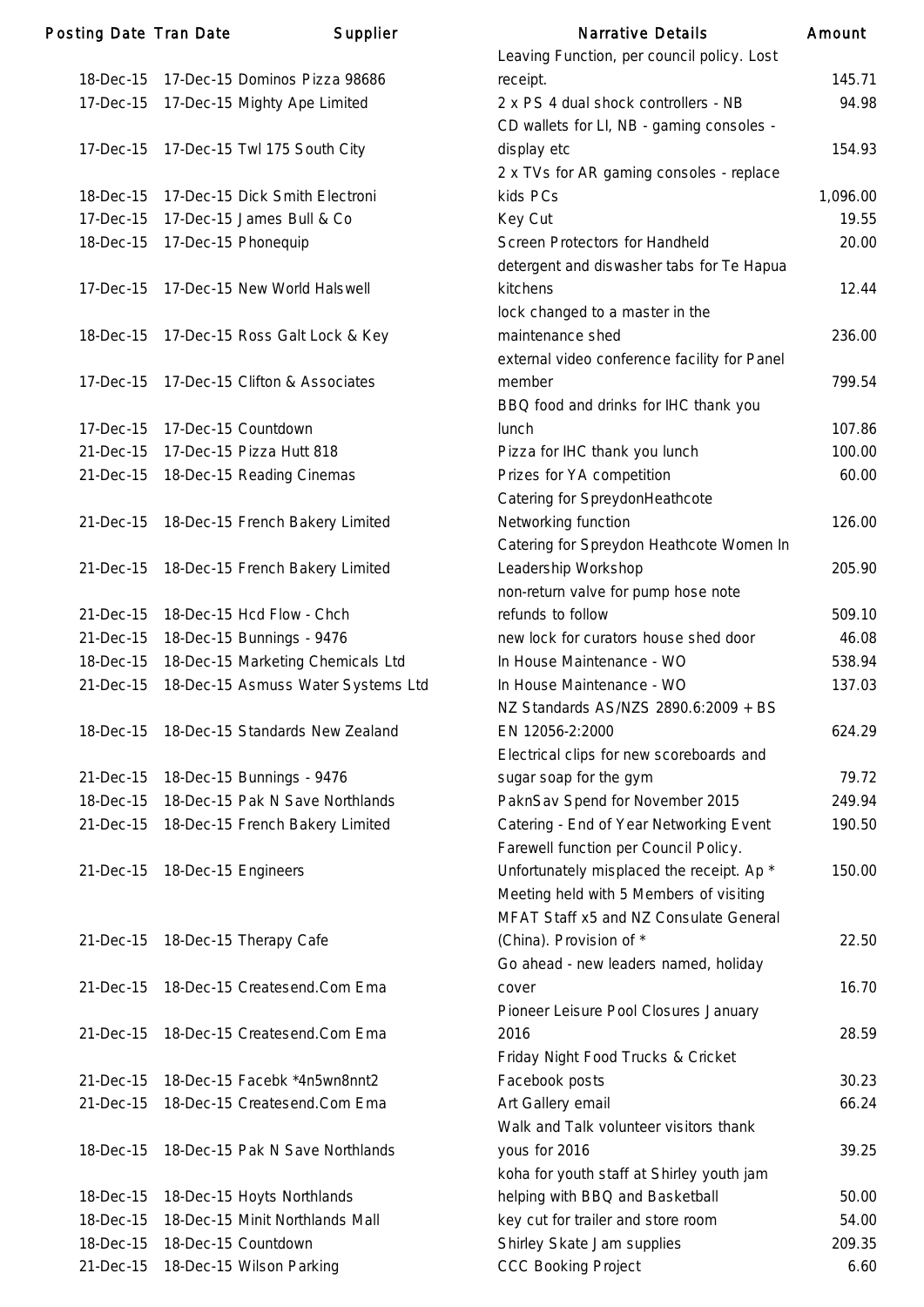| Posting Date Tran Date |                      | Supplier                         | <b>Narrative Details</b>                   | Amount |
|------------------------|----------------------|----------------------------------|--------------------------------------------|--------|
| 18-Dec-15              |                      | 18-Dec-15 Ccc Parking            | Parking at Civic for Meeting               | 3.60   |
| 21-Dec-15              |                      | 18-Dec-15 Ministry Of Justice    | Attachment order to recover civil debt     | 50.00  |
|                        |                      |                                  | volunteer support travis wetland trust     |        |
| 18-Dec-15              |                      | 18-Dec-15 Fresh Choice Parklands | workday food and meeting                   | 33.50  |
|                        |                      |                                  | Inreach GPS safety device Port Hills inv   |        |
| 21-Dec-15              |                      | 18-Dec-15 Pivotel Communicat     | 2101658                                    | 39.95  |
|                        |                      |                                  | Inreach GPS safety device Port Hills inv   |        |
| 21-Dec-15              |                      | 18-Dec-15 Pivotel Communicat     | 210612                                     | 39.95  |
| 21-Dec-15              |                      | 18-Dec-15 Farmers 5579           | Hand-held Vacuum Cleaner - Boardroom       | 151.99 |
| 18-Dec-15              |                      | 18-Dec-15 Countdown              | rubbish bags for 18/12/15 supporter event  | 5.49   |
|                        |                      |                                  | 4 bottles of orange juice for the cash bar |        |
| 18-Dec-15              |                      | 18-Dec-15 New World South City   | reopening Saturday night                   | 14.00  |
|                        |                      |                                  | Materials for Glow in the Dark children's  |        |
| 18-Dec-15              |                      | 18-Dec-15 Twl 175 South City     | workshop                                   | 57.84  |
| 18-Dec-15              |                      | 18-Dec-15 Lincraft NZ Limited    | Supplies for craft project                 | 13.47  |
|                        |                      |                                  | Catering - Burwood/Pegasus Community       |        |
| 18-Dec-15              |                      | 18-Dec-15 Relish Catering        | Board Meeting held on 14 Dec 2015          | 167.56 |
| 21-Dec-15              |                      | 18-Dec-15 Nz Safety Br 21        | First aid supplies                         | 587.68 |
|                        |                      |                                  | Purchase of catering for retirement and    |        |
| 18-Dec-15              |                      | 18-Dec-15 The Kitchen Cafe       | leaving of staff                           | 650.00 |
|                        |                      |                                  | orange posts x 3 and base for KEB car      |        |
| 18-Dec-15              |                      | 18-Dec-15 Road Signs And Traffic | park                                       | 234.67 |
|                        |                      |                                  | Expenses accrued for Christchurch Art      |        |
|                        |                      |                                  |                                            | 30.66  |
| 21-Dec-15              |                      | 18-Dec-15 Lighting Direct        | Gallery opening exhibitions installation.  |        |
|                        |                      |                                  | Expenses accrued for Christchurch Art      |        |
| 21-Dec-15              |                      | 18-Dec-15 Ideal Electrical Syd   | Gallery opening exhibitions installation.  | 212.52 |
| 21-Dec-15              |                      | 18-Dec-15 Butler Auto Mart Ltd   | Cleaner for Floor XD8                      | 51.20  |
| 21-Dec-15              |                      | 18-Dec-15 J A Russell            | Bulbs (3) for stadium lights               | 583.74 |
|                        |                      |                                  | 2x thermal rolls for Eftpos machine at dog |        |
| 18-Dec-15              |                      | 18-Dec-15 Wsl Eastgate           | shelter                                    | 4.78   |
|                        |                      |                                  | Staff retirement 18 Dec. CCC contributed   |        |
| 18-Dec-15              |                      | 18-Dec-15 Maadi Restaurant       | \$500 based on years of service.           | 500.00 |
| 21-Dec-15              |                      | 19-Dec-15 Mainland Paint         | paint for fence                            | 71.23  |
| 21-Dec-15              | 19-Dec-15 Ditto Cafe |                                  | <b>PK Milk</b>                             | 7.00   |
| 21-Dec-15              |                      | 20-Dec-15 Ecocentral Ltd         | Shelter rubbish Dumping fees               | 19.28  |
| 21-Dec-15              |                      | 20-Dec-15 Bunnings - 9482        | carbide drills for drilling tiles etc      | 122.87 |
|                        |                      |                                  | Contents for Elderly Residents Christmas   |        |
| 21-Dec-15              |                      | 20-Dec-15 New World Halswell     | Packs                                      | 20.05  |
|                        |                      |                                  | Contents for Elderly Residents Christmas   |        |
| 21-Dec-15              |                      | 20-Dec-15 Twl 180 Rangiora       | Packs                                      | 37.00  |
| 21-Dec-15              |                      | 20-Dec-15 New World St Martins   | food for eastenders xmas bbq               | 121.39 |
|                        |                      |                                  | Email to SMS service contract one month    |        |
| 21-Dec-15              |                      | 20-Dec-15 Modica Group Limited   | payment                                    | 72.22  |
| 23-Dec-15              |                      | 20-Dec-15 Skr*abebooks.Co 3kzyv3 | Library book                               | 28.92  |
| 22-Dec-15              |                      | 21-Dec-15 Bunnings - 9476        | Misc materials for Duty team               | 27.87  |
| 21-Dec-15              |                      | 21-Dec-15 Permark Industries Ltd | Name badges for library staff              | 121.53 |
|                        |                      |                                  | chemical absorbent sock for spill lit in   |        |
| 22-Dec-15              |                      | 21-Dec-15 Blackwoods Protector   | Shed                                       | 40.22  |
|                        |                      |                                  | Lunch for 3 members of staff while in      |        |
| 21-Dec-15              |                      | 21-Dec-15 Simply Sushi           | Auckland for a business meeting            | 22.30  |
|                        |                      |                                  | Dinner for 3 members of staff on domestic  |        |
| 22-Dec-15              |                      | 21-Dec-15 Skycity Masu           | trip                                       | 100.80 |
| 22-Dec-15              |                      | 21-Dec-15 Hcd Flow - Chch        | 13mm hose                                  | 736.00 |
|                        |                      |                                  |                                            |        |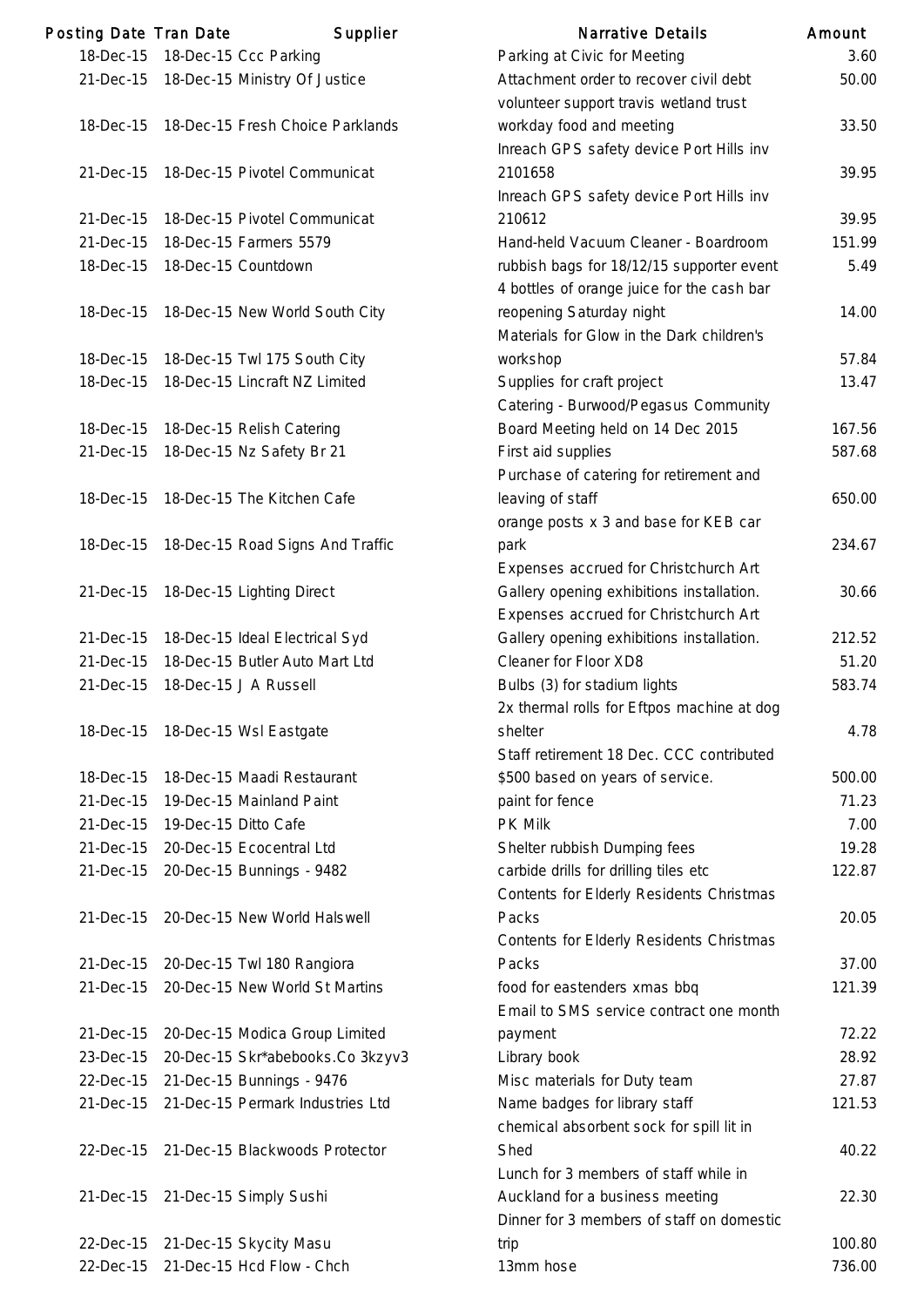| Posting Date Tran Date |                    | Supplier                             | <b>Narrative Details</b>                       | Amount   |
|------------------------|--------------------|--------------------------------------|------------------------------------------------|----------|
| 22-Dec-15              |                    | 21-Dec-15 Oborns Nautical Rcctn      | Cord For Shift Engineers Remote Device         | 2.20     |
|                        |                    |                                      | Catering for Hagley/Ferrymead Community        |          |
|                        |                    | 21-Dec-15 21-Dec-15 Relish Catering  | <b>Board</b>                                   | 87.40    |
|                        |                    |                                      | <b>Catering for Hagley Ferrymead Community</b> |          |
| 22-Dec-15              |                    | 21-Dec-15 French Bakery Limited      | <b>Board</b>                                   | 87.50    |
| 21-Dec-15              |                    | 21-Dec-15 Mrc Transmark Limited      | In House Maintenance - WO                      | 41.70    |
| 22-Dec-15              |                    | 21-Dec-15 Bp 2go Linwood             | Fuel for Boat Outboard Motor-                  | 57.68    |
|                        |                    |                                      | Transitional Cathedral Square - fence          |          |
| 21-Dec-15              |                    | 21-Dec-15 Shq Bbsol                  | barrier protection - Police Kiosk              | 684.00   |
|                        |                    |                                      | Catering Akaroa Wairewa Board meetings         |          |
| 21-Dec-15              |                    | 21-Dec-15 Little River Cafe & Sto    | 16 May, 10 July, 9 Sept, 11 Nov 2015           | 418.50   |
| 21-Dec-15              |                    | 21-Dec-15 Ccc Parking                | Parking artwork delivery                       | 5.15     |
| 23-Dec-15              |                    | 21-Dec-15 Harvey Norman Moorehouse   | Cellphone cases for Galaxy S5                  | 149.82   |
| 21-Dec-15              |                    | 21-Dec-15 Fairfaxmedia Recurring     | Press subscription                             | 36.67    |
| 21-Dec-15              |                    | 21-Dec-15 Fairfaxmedia Recurring     | Press subscription.                            | 47.20    |
|                        |                    |                                      | Land Drainage Recovery Programme               |          |
| 22-Dec-15              |                    | 21-Dec-15 Createsend.Com Ema         | December Update 2015                           | 11.67    |
| 22-Dec-15              |                    | 21-Dec-15 Createsend.Com Ema         | FRP December 2015 video update                 | 105.57   |
| 21-Dec-15              |                    | 21-Dec-15 Irrigation Warehouse       | Irrigation components                          | 538.76   |
| 22-Dec-15              |                    | 21-Dec-15 Bunnings - 9476            | 15mm irrigation adaptor                        | 1.94     |
| 21-Dec-15              |                    | 21-Dec-15 Obr Merino Limited         | Stock for resale                               | 1,139.50 |
| 22-Dec-15              |                    | 21-Dec-15 Mish Limited               | Stock for resale                               | 1,010.16 |
| 22-Dec-15              |                    | 21-Dec-15 Companies Office Iponz     | Tenancy Tribunal application                   | 20.44    |
| 21-Dec-15              |                    | 21-Dec-15 James Bull & Co            | x6 Padlocks and shackle                        | 225.10   |
| 21-Dec-15              |                    | 21-Dec-15 Twl 175 South City         | Misc items - LTA education programmes          | 23.00    |
| 22-Dec-15              |                    | 21-Dec-15 Storage Box-Tower Junctio  | Storage boxes for Mobile Maker Spaces          | 45.36    |
|                        |                    |                                      | Production Equipment - Stop Watch for          |          |
| 21-Dec-15              |                    | 21-Dec-15 Rebel Christchurch         | New Years Eve Event                            | 19.99    |
|                        |                    |                                      | Supscription to the Press for Board            |          |
| 21-Dec-15              |                    | 21-Dec-15 Fairfaxmedia Recurring     | Support Team                                   | 38.20    |
| 21-Dec-15              |                    | 21-Dec-15 Fairfaxmedia Recurring     | The Press - for CAG library                    | 35.00    |
|                        |                    |                                      | bio degradable toilet paper for composting     |          |
| 21-Dec-15              |                    | 21-Dec-15 Freshchoice Barrington     | toilet                                         | 10.00    |
|                        |                    |                                      | food for eastenders end of year thankyou       |          |
| 22-Dec-15              |                    | 21-Dec-15 New World St Martins       | bbq                                            | 26.86    |
| 22-Dec-15              |                    | 21-Dec-15 Hcd Flow - Chch            | 200 m Hose                                     | 736.00   |
|                        |                    |                                      | 8 No. 12mm bolts and 16 No. washes for         |          |
|                        |                    |                                      | circulation pump pipe work repairs toddlers    |          |
| 21-Dec-15              |                    | 21-Dec-15 Blacks Fasteners Ltd       | pool at Jellie Pa *                            | 21.64    |
| 21-Dec-15              |                    | 21-Dec-15 Freshchoice Barrington     | Milk for SP Library                            | 2.65     |
| 21-Dec-15              |                    | 21-Dec-15 Frozen Direct 2010         | goods for farewell function                    | 50.40    |
| 22-Dec-15              |                    | 21-Dec-15 Fresh Choice Parklands     | goods for farewell function                    | 16.99    |
| 22-Dec-15              |                    | 21-Dec-15 Couplands Bakeries         | goods for farewell function                    | 51.95    |
| 22-Dec-15              |                    | 21-Dec-15 Terra Viva Home & Garden   | Miscellaneous - Prizes from Terra Viva         | 50.00    |
|                        |                    |                                      | Protective clothing for new Compliance         |          |
| 22-Dec-15              |                    | 21-Dec-15 Blackwoods Protector       | <b>Officers</b>                                | 308.50   |
| 21-Dec-15              |                    | 21-Dec-15 Twl 120 Northlands         | Fans for CS desk and Banking room              | 58.00    |
| 21-Dec-15              |                    | 21-Dec-15 Green Cabs Limited         | taxi for Sport NZ peer review - wellington     | 32.70    |
| 21-Dec-15              |                    | 21-Dec-15 Mighty Ape Limited         | Play-station controllers for Aranui refit      | 185.25   |
| 21-Dec-15              |                    | 21-Dec-15 Mitre 10 Mega Hornby       | Lifeguard Shade Umrellas                       | 299.94   |
| 21-Dec-15              |                    | 21-Dec-15 Goldpine Christchurch      | items for building signs                       | 165.79   |
| 21-Dec-15              | 21-Dec-15 Trade Me |                                      | Top up on Council trade me account             | 10.00    |
|                        |                    | 21-Dec-15 21-Dec-15 The Aromatherapy | Giftline for resale in B G giftshop            | 372.60   |

|           | ing Date Tran Date | Supplier                                   | Narrative Details                           | Amount   |
|-----------|--------------------|--------------------------------------------|---------------------------------------------|----------|
|           |                    | 22-Dec-15 21-Dec-15 Oborns Nautical Rcctn  | Cord For Shift Engineers Remote Device      | 2.20     |
|           |                    |                                            | Catering for Hagley/Ferrymead Community     |          |
|           |                    | 21-Dec-15 21-Dec-15 Relish Catering        | <b>Board</b>                                | 87.40    |
|           |                    |                                            | Catering for Hagley Ferrymead Community     |          |
| 22-Dec-15 |                    | 21-Dec-15 French Bakery Limited            | <b>Board</b>                                | 87.50    |
| 21-Dec-15 |                    | 21-Dec-15 Mrc Transmark Limited            | In House Maintenance - WO                   | 41.70    |
| 22-Dec-15 |                    | 21-Dec-15 Bp 2go Linwood                   | Fuel for Boat Outboard Motor-               | 57.68    |
|           |                    |                                            | Transitional Cathedral Square - fence       |          |
| 21-Dec-15 |                    | 21-Dec-15 Shq Bbsol                        | barrier protection - Police Kiosk           | 684.00   |
|           |                    |                                            | Catering Akaroa Wairewa Board meetings      |          |
| 21-Dec-15 |                    | 21-Dec-15 Little River Cafe & Sto          | 16 May, 10 July, 9 Sept, 11 Nov 2015        | 418.50   |
| 21-Dec-15 |                    | 21-Dec-15 Ccc Parking                      | Parking artwork delivery                    | 5.15     |
| 23-Dec-15 |                    | 21-Dec-15 Harvey Norman Moorehouse         | Cellphone cases for Galaxy S5               | 149.82   |
| 21-Dec-15 |                    | 21-Dec-15 Fairfaxmedia Recurring           | Press subscription                          | 36.67    |
| 21-Dec-15 |                    | 21-Dec-15 Fairfaxmedia Recurring           | Press subscription.                         | 47.20    |
|           |                    |                                            | Land Drainage Recovery Programme            |          |
| 22-Dec-15 |                    | 21-Dec-15 Createsend.Com Ema               | December Update 2015                        | 11.67    |
| 22-Dec-15 |                    | 21-Dec-15 Createsend.Com Ema               | FRP December 2015 video update              | 105.57   |
| 21-Dec-15 |                    | 21-Dec-15 Irrigation Warehouse             | Irrigation components                       | 538.76   |
| 22-Dec-15 |                    | 21-Dec-15 Bunnings - 9476                  | 15mm irrigation adaptor                     | 1.94     |
| 21-Dec-15 |                    | 21-Dec-15 Obr Merino Limited               | Stock for resale                            | 1,139.50 |
| 22-Dec-15 |                    | 21-Dec-15 Mish Limited                     | Stock for resale                            | 1,010.16 |
| 22-Dec-15 |                    | 21-Dec-15 Companies Office Iponz           | Tenancy Tribunal application                | 20.44    |
| 21-Dec-15 |                    | 21-Dec-15 James Bull & Co                  | x6 Padlocks and shackle                     | 225.10   |
| 21-Dec-15 |                    | 21-Dec-15 Twl 175 South City               | Misc items - LTA education programmes       | 23.00    |
| 22-Dec-15 |                    | 21-Dec-15 Storage Box-Tower Junctio        | Storage boxes for Mobile Maker Spaces       | 45.36    |
|           |                    |                                            | Production Equipment - Stop Watch for       |          |
| 21-Dec-15 |                    | 21-Dec-15 Rebel Christchurch               | New Years Eve Event                         | 19.99    |
|           |                    |                                            | Supscription to the Press for Board         |          |
| 21-Dec-15 |                    | 21-Dec-15 Fairfaxmedia Recurring           | <b>Support Team</b>                         | 38.20    |
| 21-Dec-15 |                    | 21-Dec-15 Fairfaxmedia Recurring           | The Press - for CAG library                 | 35.00    |
|           |                    |                                            | bio degradable toilet paper for composting  |          |
|           |                    | 21-Dec-15 21-Dec-15 Freshchoice Barrington | toilet                                      | 10.00    |
|           |                    |                                            | food for eastenders end of year thankyou    |          |
| 22-Dec-15 |                    | 21-Dec-15 New World St Martins             | bbq                                         | 26.86    |
| 22-Dec-15 |                    | 21-Dec-15 Hcd Flow - Chch                  | 200 m Hose                                  | 736.00   |
|           |                    |                                            | 8 No. 12mm bolts and 16 No. washes for      |          |
|           |                    |                                            | circulation pump pipe work repairs toddlers |          |
| 21-Dec-15 |                    | 21-Dec-15 Blacks Fasteners Ltd             | pool at Jellie Pa *                         | 21.64    |
| 21-Dec-15 |                    | 21-Dec-15 Freshchoice Barrington           | Milk for SP Library                         | 2.65     |
| 21-Dec-15 |                    | 21-Dec-15 Frozen Direct 2010               | goods for farewell function                 | 50.40    |
| 22-Dec-15 |                    | 21-Dec-15 Fresh Choice Parklands           | goods for farewell function                 | 16.99    |
| 22-Dec-15 |                    | 21-Dec-15 Couplands Bakeries               | goods for farewell function                 | 51.95    |
| 22-Dec-15 |                    | 21-Dec-15 Terra Viva Home & Garden         | Miscellaneous - Prizes from Terra Viva      | 50.00    |
|           |                    |                                            | Protective clothing for new Compliance      |          |
| 22-Dec-15 |                    | 21-Dec-15 Blackwoods Protector             | <b>Officers</b>                             | 308.50   |
| 21-Dec-15 |                    | 21-Dec-15 Twl 120 Northlands               | Fans for CS desk and Banking room           | 58.00    |
| 21-Dec-15 |                    | 21-Dec-15 Green Cabs Limited               | taxi for Sport NZ peer review - wellington  | 32.70    |
| 21-Dec-15 |                    | 21-Dec-15 Mighty Ape Limited               | Play-station controllers for Aranui refit   | 185.25   |
| 21-Dec-15 |                    | 21-Dec-15 Mitre 10 Mega Hornby             | Lifeguard Shade Umrellas                    | 299.94   |
| 21-Dec-15 |                    | 21-Dec-15 Goldpine Christchurch            | items for building signs                    | 165.79   |
| 21-Dec-15 | 21-Dec-15 Trade Me |                                            | Top up on Council trade me account          | 10.00    |
| 21-Dec-15 |                    | 21-Dec-15 The Aromatherapy                 | Giftline for resale in B G giftshop         | 372.60   |
|           |                    |                                            |                                             |          |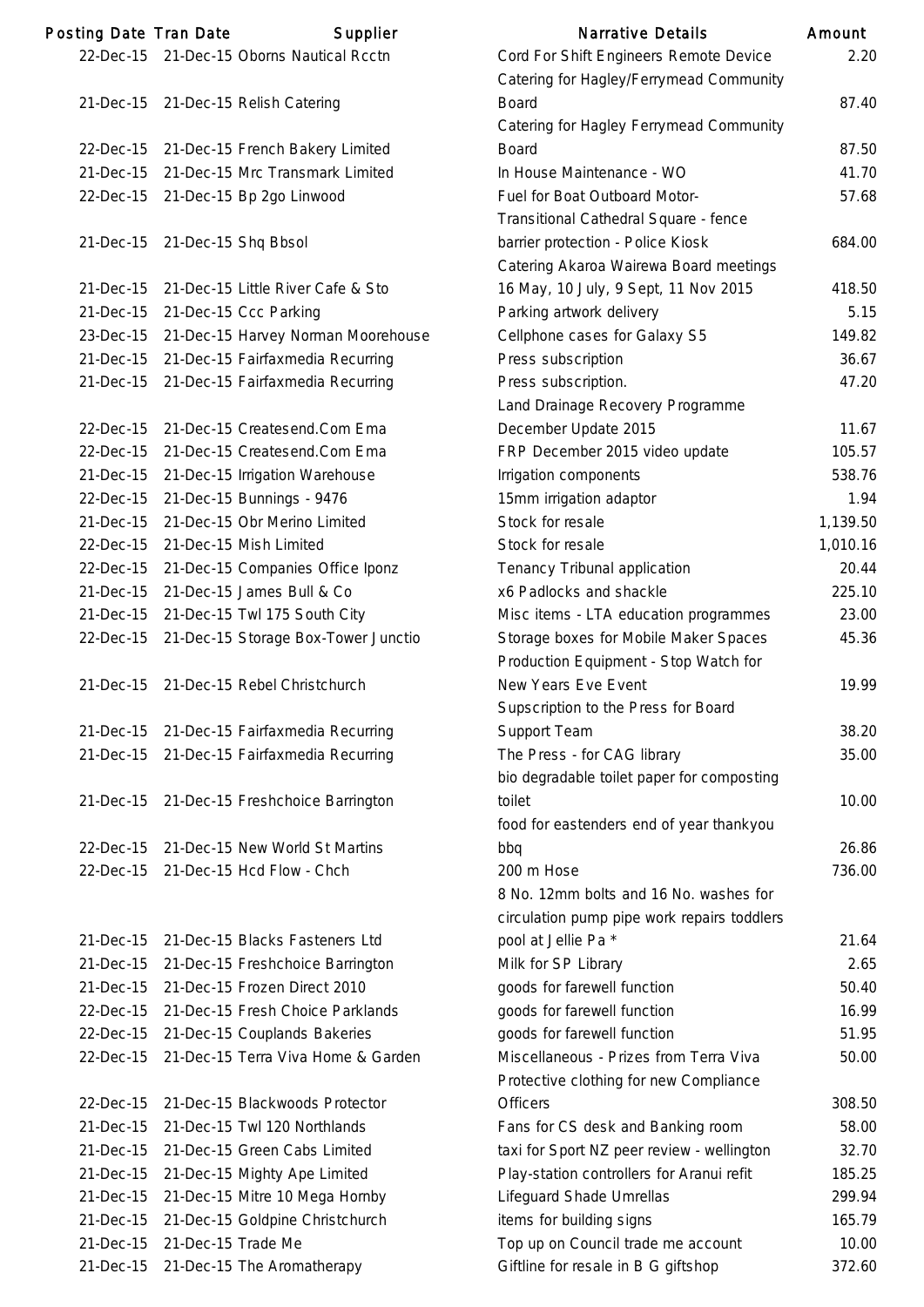| Posting Date Tran Date | Supplier                                    | <b>Narrative Details</b>                      | Amount  |
|------------------------|---------------------------------------------|-----------------------------------------------|---------|
| 22-Dec-15              | 22-Dec-15 Map World                         | USB cables x 2 for GPS downloading            | 60.0    |
| 22-Dec-15              | 22-Dec-15 Connovation                       | mustelid bait for predator control            | 84.8    |
|                        | 22-Dec-15 22-Dec-15 Paper Plus New Brighton | Glitter pots for holiday programme            | 13.9    |
|                        |                                             | sprinkler thread tape, tap o-rings, hole saw. |         |
|                        |                                             | screws, screwdriver heads, hedge shears,      |         |
| 22-Dec-15              | 22-Dec-15 Mitre 10 Bishopdale               | stanley knife.                                | 379.0   |
| 22-Dec-15              | 22-Dec-15 Gardenmakers                      | dump fees DEC 2015                            | 559.8   |
| 23-Dec-15              | 22-Dec-15 Kevin Daly Mowers Ltd             | repairs to plant 1762                         | 40.0    |
| 22-Dec-15              | 22-Dec-15 Road Signs And Traffic            | Purchase of Cone Sleeves for Events           | 193.8   |
| 22-Dec-15              | 22-Dec-15 Mrc Transmark Limited             | In House Maintenance - WO                     | 123.    |
| 22-Dec-15              | 22-Dec-15 Ferrymead Mitre 10 Mega           | D shackle for trailer                         | 9.5     |
| 23-Dec-15              | 22-Dec-15 Rex Wheels & Castors              | Wheel for NB return bin                       | 45.3    |
| 23-Dec-15              | 22-Dec-15 Ecocentral Ltd                    | Waste from Smith Street                       | 154.2   |
|                        |                                             | For Customer Experience strategy and          |         |
| 22-Dec-15              | 22-Dec-15 Fishpond Co NZ                    | culture change                                | 33.6    |
| 23-Dec-15              | 22-Dec-15 Bunnings - 9476                   | screws-aerobics studio swiss ball rack        | 39.3    |
| 23-Dec-15              | 22-Dec-15 The Service Company Ltd           | cleaning product for poolside                 | 159.    |
| 22-Dec-15              | 22-Dec-15 Ouruhia Nursery Ltd               | new Plants for planters                       | 504.9   |
| 23-Dec-15              | 22-Dec-15 Bunnings - 9482                   | Replacement BBQ for SBHP                      | 411.    |
| 22-Dec-15              | 22-Dec-15 Simply Catering                   | Leaving Morning Tea                           | 79.     |
|                        |                                             | Final meeting held with NT Events &           |         |
|                        |                                             | Onuku Marae Committee. Waitangi               |         |
| 23-Dec-15              | 22-Dec-15 Boulevard Cafe & Bar              | citizenship ceremony 2016, Onuku *            | 4.0     |
|                        |                                             | Final meeting held with NT Events &           |         |
|                        |                                             | Onuku Marae Committee. Waitangi               |         |
| 23-Dec-15              | 22-Dec-15 Boulevard Cafe & Bar              | citizenship ceremony 2016, Onuku*             | 9.4     |
| 22-Dec-15              | 22-Dec-15 Twl 175 South City                | 3 External hard drives                        | 267.0   |
| 23-Dec-15              | 22-Dec-15 Createsend.Com Ema                | Art Gallery email                             | 12.0    |
|                        |                                             | Cycleways: 2015 wrap up and a peek at         |         |
| 23-Dec-15              | 22-Dec-15 Createsend.Com Ema                | 2016                                          | 33.3    |
| 22-Dec-15              | 22-Dec-15 Goldpine Christchurch             | tree stakes for freedom camping signs         | 44.2    |
| 22-Dec-15              | 22-Dec-15 The Aromatherapy                  | Stock for resale                              | 1,105.7 |
| 23-Dec-15              | 22-Dec-15 Hirepool Ltd H/o                  | Miscellaneous - Hirepool                      | 112.    |
| 23-Dec-15              | 22-Dec-15 Bunnings - 9482                   | 800665867 cable ties and toolbox              | 62.9    |
|                        |                                             | Top Up Parking for meeting (Ran out of        |         |
| 22-Dec-15              | 22-Dec-15 Ccc Parking                       | Coupons)                                      | 2.0     |
| 23-Dec-15              | 22-Dec-15 Bp Oil New Zealand L              | Milk for staff room                           | 7.4     |
| 22-Dec-15              | 22-Dec-15 Mitre 10 Beckenham                | tools for installing trafix counters          | 20.7    |
| 23-Dec-15              | 22-Dec-15 Kevin Daly Mowers Ltd             | sharpen hedge trimmers and clippers           | 163.0   |
|                        |                                             | photo reproductions for LIFT exhibition       |         |
| 22-Dec-15              | 22-Dec-15 Canterbury Museum                 | didactics                                     | 100.0   |
| 22-Dec-15              | 22-Dec-15 Adgraphix Ltd                     | label for Scissor artwork on forecourt        | 201.8   |
|                        |                                             | Discharge hose and hose fittings for          |         |
| 23-Dec-15              | 22-Dec-15 Hcd Flow - Chch                   | pumps to empty Pioneer Leisure Pool           | 555.4   |
| 22-Dec-15              | 22-Dec-15 Ballantynes                       | gift for retirement                           | 200.0   |
| 22-Dec-15              | 22-Dec-15 Bambozzle                         | lunch for retiree                             | 231.    |
|                        |                                             | Expenses accrued for Christchurch Art         |         |
| 22-Dec-15              | 22-Dec-15 Jaycar Pty Ltd                    | Gallery opening exhibitions installation.     | 21.9    |
|                        |                                             | Expenses accrued for Christchurch Art         |         |
| 22-Dec-15              | 22-Dec-15 Jaycar Pty Ltd                    | Gallery opening exhibitions installation.     | 41.9    |
| 23-Dec-15              | 22-Dec-15 The Open Polytechnic              | Open Polytechnic Units                        | 102.0   |
| 22-Dec-15              | 22-Dec-15 Irrigation Warehouse              | HQP waterline repairs main toilets            | 26.7    |
|                        |                                             |                                               |         |

|                        | ing Date Tran Date | Supplier                                    | Narrative Details                                  | Amount   |
|------------------------|--------------------|---------------------------------------------|----------------------------------------------------|----------|
| 22-Dec-15              |                    | 22-Dec-15 Map World                         | USB cables x 2 for GPS downloading                 | 60.00    |
| 22-Dec-15              |                    | 22-Dec-15 Connovation                       | mustelid bait for predator control                 | 84.87    |
|                        |                    | 22-Dec-15 22-Dec-15 Paper Plus New Brighton | Glitter pots for holiday programme                 | 13.93    |
|                        |                    |                                             | sprinkler thread tape, tap o-rings, hole saw.      |          |
|                        |                    |                                             | screws, screwdriver heads, hedge shears,           |          |
| 22-Dec-15              |                    | 22-Dec-15 Mitre 10 Bishopdale               | stanley knife.                                     | 379.02   |
| 22-Dec-15              |                    | 22-Dec-15 Gardenmakers                      | dump fees DEC 2015                                 | 559.80   |
| 23-Dec-15              |                    | 22-Dec-15 Kevin Daly Mowers Ltd             | repairs to plant 1762                              | 40.00    |
| 22-Dec-15              |                    | 22-Dec-15 Road Signs And Traffic            | Purchase of Cone Sleeves for Events                | 193.80   |
| 22-Dec-15              |                    | 22-Dec-15 Mrc Transmark Limited             | In House Maintenance - WO                          | 123.54   |
| 22-Dec-15              |                    | 22-Dec-15 Ferrymead Mitre 10 Mega           | D shackle for trailer                              | 9.54     |
| 23-Dec-15              |                    | 22-Dec-15 Rex Wheels & Castors              | Wheel for NB return bin                            | 45.30    |
| 23-Dec-15              |                    | 22-Dec-15 Ecocentral Ltd                    | Waste from Smith Street                            | 154.24   |
|                        |                    |                                             | For Customer Experience strategy and               |          |
| 22-Dec-15              |                    | 22-Dec-15 Fishpond Co NZ                    | culture change                                     | 33.63    |
| 23-Dec-15              |                    | 22-Dec-15 Bunnings - 9476                   | screws-aerobics studio swiss ball rack             | 39.35    |
| 23-Dec-15              |                    | 22-Dec-15 The Service Company Ltd           | cleaning product for poolside                      | 159.71   |
| 22-Dec-15              |                    | 22-Dec-15 Ouruhia Nursery Ltd               | new Plants for planters                            | 504.90   |
| 23-Dec-15              |                    | 22-Dec-15 Bunnings - 9482                   | Replacement BBQ for SBHP                           | 411.47   |
| 22-Dec-15              |                    | 22-Dec-15 Simply Catering                   | Leaving Morning Tea                                | 79.99    |
|                        |                    |                                             | Final meeting held with NT Events &                |          |
|                        |                    |                                             | Onuku Marae Committee. Waitangi                    |          |
| 23-Dec-15              |                    | 22-Dec-15 Boulevard Cafe & Bar              | citizenship ceremony 2016, Onuku *                 | 4.00     |
|                        |                    |                                             | Final meeting held with NT Events &                |          |
|                        |                    |                                             | Onuku Marae Committee. Waitangi                    |          |
| 23-Dec-15              |                    | 22-Dec-15 Boulevard Cafe & Bar              | citizenship ceremony 2016, Onuku *                 | 9.40     |
| 22-Dec-15              |                    | 22-Dec-15 Twl 175 South City                | 3 External hard drives                             | 267.00   |
| 23-Dec-15              |                    | 22-Dec-15 Createsend.Com Ema                | Art Gallery email                                  | 12.07    |
|                        |                    |                                             | Cycleways: 2015 wrap up and a peek at              |          |
| 23-Dec-15              |                    | 22-Dec-15 Createsend.Com Ema                | 2016                                               | 33.37    |
| 22-Dec-15              |                    | 22-Dec-15 Goldpine Christchurch             | tree stakes for freedom camping signs              | 44.28    |
| 22-Dec-15              |                    | 22-Dec-15 The Aromatherapy                  | Stock for resale                                   | 1,105.15 |
| 23-Dec-15              |                    | 22-Dec-15 Hirepool Ltd H/o                  | Miscellaneous - Hirepool                           | 112.75   |
| 23-Dec-15              |                    | 22-Dec-15 Bunnings - 9482                   | 800665867 cable ties and toolbox                   | 62.95    |
|                        |                    | 22-Dec-15 Ccc Parking                       | Top Up Parking for meeting (Ran out of<br>Coupons) | 2.05     |
| 22-Dec-15<br>23-Dec-15 |                    | 22-Dec-15 Bp Oil New Zealand L              | Milk for staff room                                | 7.49     |
| 22-Dec-15              |                    | 22-Dec-15 Mitre 10 Beckenham                | tools for installing trafix counters               | 20.71    |
| 23-Dec-15              |                    | 22-Dec-15 Kevin Daly Mowers Ltd             | sharpen hedge trimmers and clippers                | 163.00   |
|                        |                    |                                             | photo reproductions for LIFT exhibition            |          |
| 22-Dec-15              |                    | 22-Dec-15 Canterbury Museum                 | didactics                                          | 100.00   |
| 22-Dec-15              |                    | 22-Dec-15 Adgraphix Ltd                     | label for Scissor artwork on forecourt             | 201.81   |
|                        |                    |                                             | Discharge hose and hose fittings for               |          |
| 23-Dec-15              |                    | 22-Dec-15 Hcd Flow - Chch                   | pumps to empty Pioneer Leisure Pool                | 555.40   |
| 22-Dec-15              |                    | 22-Dec-15 Ballantynes                       | gift for retirement                                | 200.00   |
| 22-Dec-15              |                    | 22-Dec-15 Bambozzle                         | lunch for retiree                                  | 231.70   |
|                        |                    |                                             | Expenses accrued for Christchurch Art              |          |
| 22-Dec-15              |                    | 22-Dec-15 Jaycar Pty Ltd                    | Gallery opening exhibitions installation.          | 21.90    |
|                        |                    |                                             | Expenses accrued for Christchurch Art              |          |
| 22-Dec-15              |                    | 22-Dec-15 Jaycar Pty Ltd                    | Gallery opening exhibitions installation.          | 41.90    |
| 23-Dec-15              |                    | 22-Dec-15 The Open Polytechnic              | Open Polytechnic Units                             | 102.00   |
| 22-Dec-15              |                    | 22-Dec-15 Irrigation Warehouse              | HQP waterline repairs main toilets                 | 26.12    |